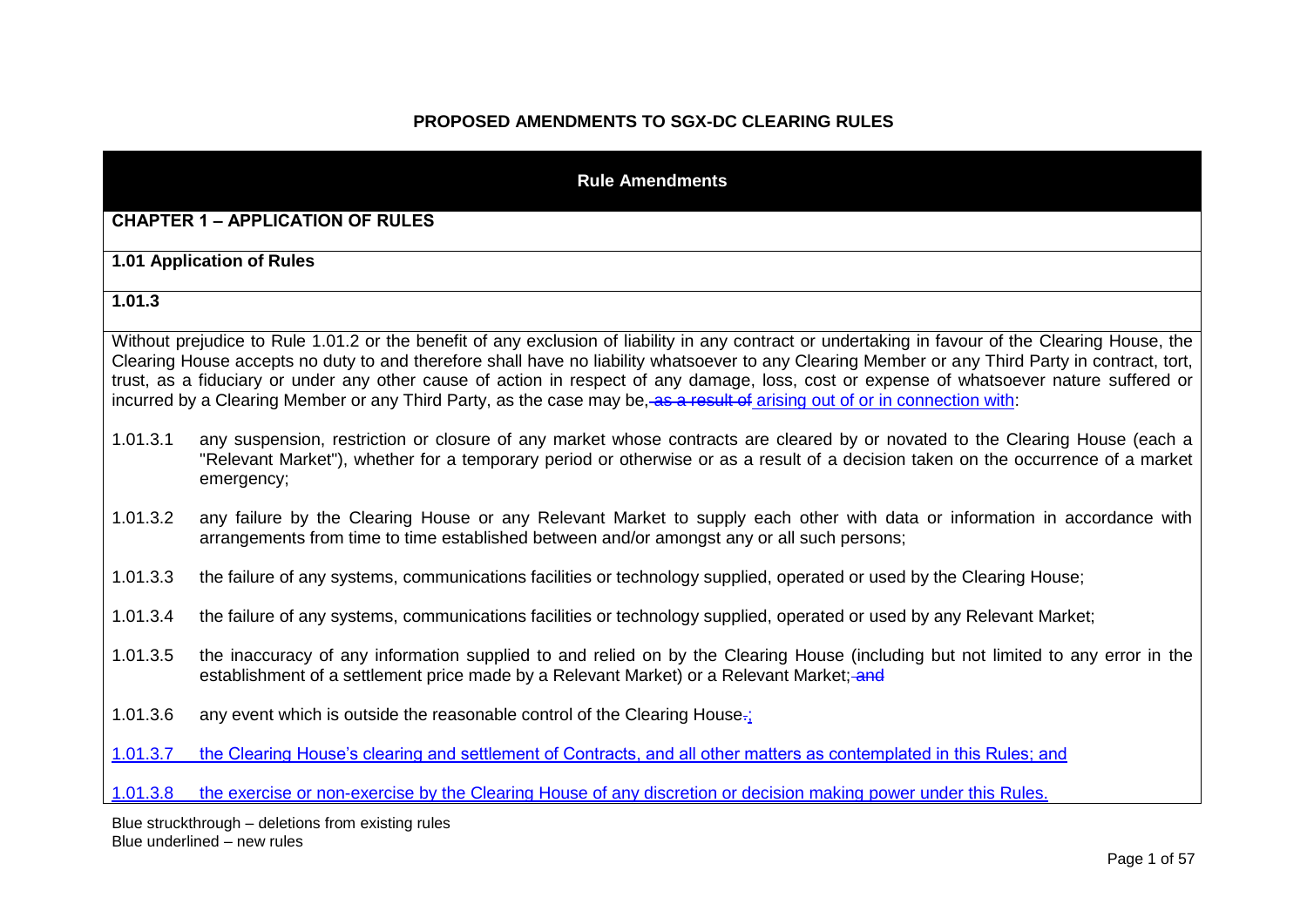### **1.02 Regard to be had to Purpose or Object of Rules**

### **1.02.2**

Directives, Practice Notes and Circulars may only be used in the manner and for such purposes as expressly contemplated under this Rules. "Directives" are binding notices directing Clearing Members to take corrective or other actions in the interests of a safe and efficient clearing facility or in light of investor protection concerns: "Practice Notes" are non-binding guidelines that seek to explain the application and interpretation of a Rule; "Circulars" are binding notices issued by the Clearing House regarding regulatory and non-regulatory matters pertaining to Clearing Members.

**1.04 Precedence of Instruments**

#### **1.04.3**

The order of precedence of the following instruments applicable to the Clearing House and Clearing Members shall be (in descending order of precedence):

- 1.04.3.1 legislation the SFA, the Act, any applicable legislation and any regulations issued thereunder:
- 1.04.3.2 this Rules;
- 1.04.3.3 Directives terms and conditions governing the operations, facilities and services provided by the Clearing House;
- 1.04.3.4 Circulars Directives;
- 1.04.3.5 terms and conditions governing the operations, facilities and services provided by the Clearing House Practice Notes;
- 1.04.3.6 **Circulars (requiatory)** Practice Notes.

#### **CHAPTER 2 – CLEARING MEMBERSHIP**

#### **2.02.2**

Unless otherwise prescribed by the Clearing House, to be eligible for Clearing Membership as a General Clearing Member clearing OTCF Contracts, an applicant must, in addition to the eligibility criteria prescribed under Rule 2.02.1, satisfy the Clearing House that: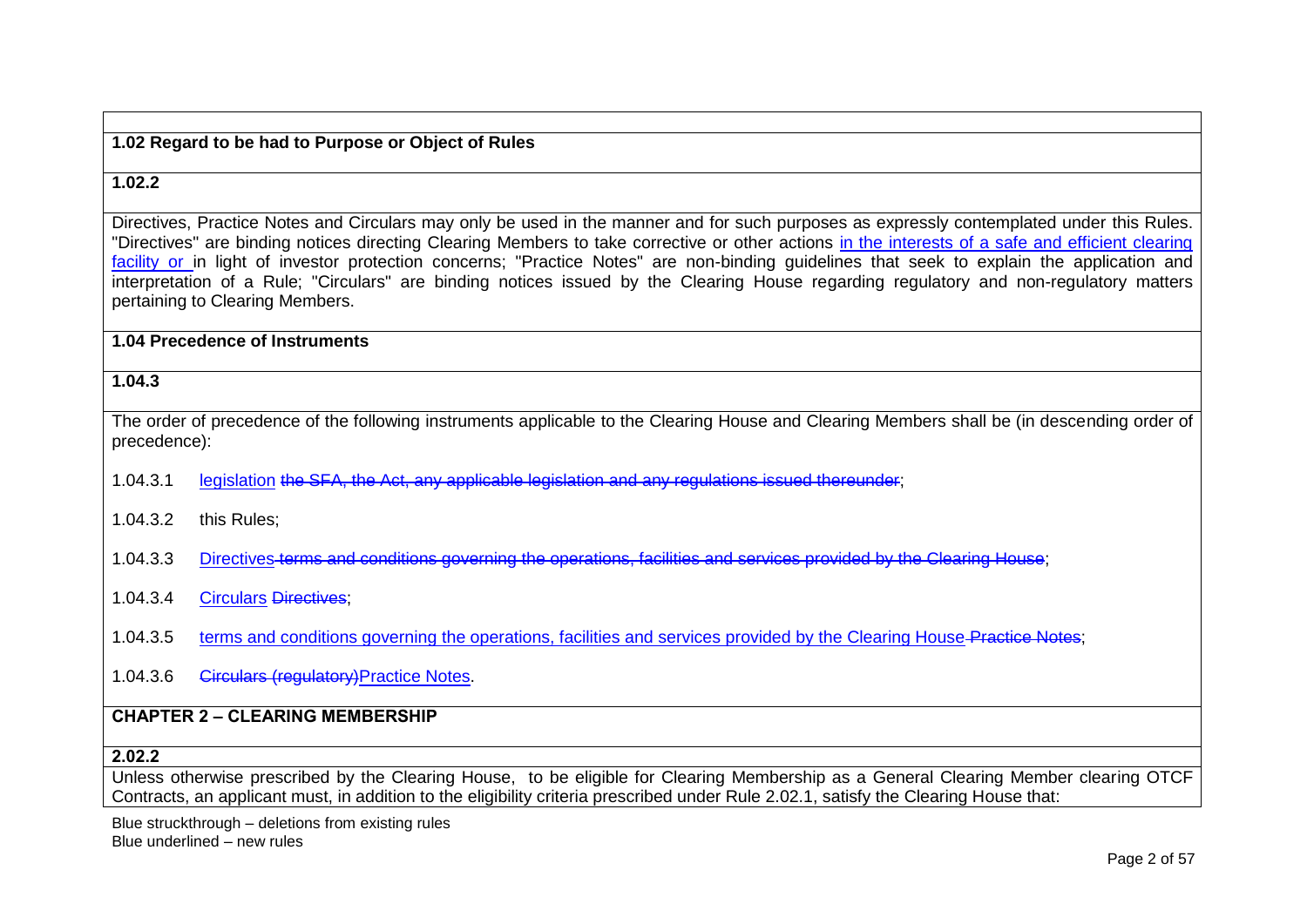- 2.02.2.1 it has a base capital of not less than S\$50,000,000 or such other amount as may be prescribed by the Clearing House from time to time; and
- 2.02.2.2 its holding company:
	- a. is a bank that is regulated as such by a financial authority;
	- b. has at least S\$1,000,000,000 of paid-up ordinary share capital and unappropriated profit or loss; and
	- c. has obtained a long term rating of at least A, together with:

i. a long term credit rating that indicates, at least, a strong overall creditworthiness supporting the fulfilment of its financial obligationsa bank financial strength rating of at least C from Moody's Investors Service; and

ii. a credit rating that indicates, at least, adequate intrinsic safety and soundness, excluding external credit support, and a limited ability to withstand adverse business or economic conditions, from any rating agency registered with an appropriate authority. a bank fundamental strength rating of at least C from Standard & Poor's Corporation;

iii. a bank individual rating of at least C from Fitch, Inc; or

iv. an equivalent rating from any other international rating agency deemed acceptable by the Clearing House.; and

#### **2.02A.1**

Unless otherwise prescribed by the Clearing House, to be eligible for Clearing Membership as a Direct Clearing Member, an applicant must satisfy the Clearing House that: —

2.02A.1.1 it fulfils the criteria and requirements set out in Rule 2.02 (except for Rules 2.02.1.1.b and 2.02.1.4); and

2.02A.1.2 it or its holding company has an issuer rating of at least Aa from Moody's Investors Service or an equivalent rating from any other international rating agency deemed acceptable by the Clearing House-obtained a long term credit rating from any rating agency registered with an appropriate authority, that indicates, at least, a very strong overall creditworthiness supporting the fulfilment of its financial obligations.

**2.02B.1**

Unless otherwise prescribed by the Clearing House, to be eligible for Clearing Membership as a Bank Clearing Member, an applicant must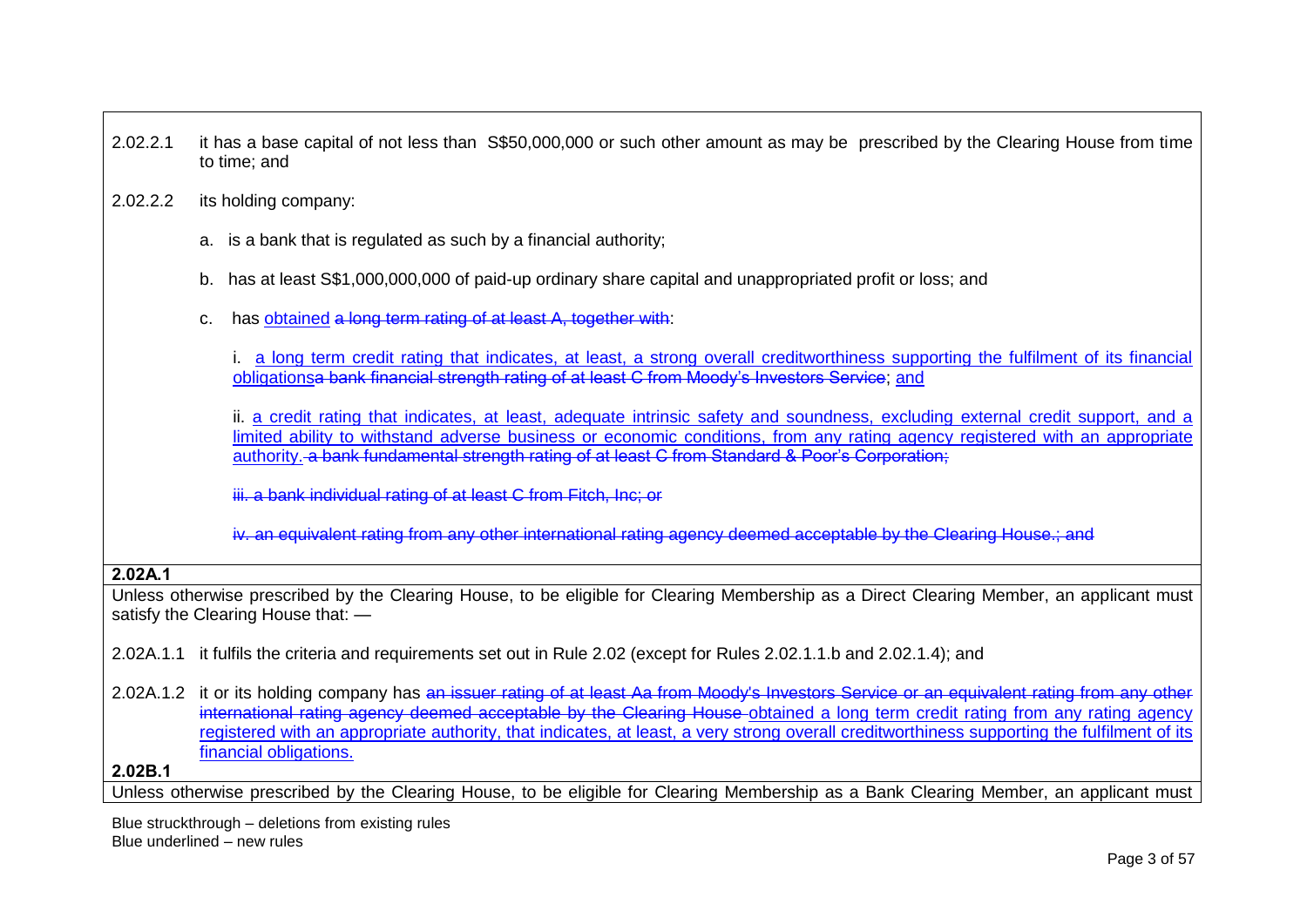satisfy the Clearing House that:-

2.02B.1.1 it is authorised to conduct banking business in Singapore pursuant to section 4 of the Banking Act (Chapter 19);

2.02B.1.2 it or its parent bank has obtaineda long term rating of at least A, together with:

a. <u>a long term credit rating that indicates, at least, a strong overall creditworthiness supporting the fulfilment of its financial</u> obligations a bank financial strength rating of at least C from Moody's Investors Service; <u>and</u>

b. a credit rating that indicates, at least, adequate intrinsic safety and soundness, excluding external credit support, and a limited ability to withstand adverse business or economic conditions, from any rating agency registered with an appropriate authority.a bank fundamental strength rating of at least C from Standard & Poor's Corporation;

c. a bank individual rating of at least C from Fitch, Inc; or

d. an equivalent rating from any other international rating agency deemed acceptable by the Clearing House;

**2.14 Required Records and Reports**

**2.14.3B**

A Clearing Member must maintain separate accounts for each person whose account is carried on the books of the Clearing Member.

**2.18 Segregation of Customer's Money, Securities and Property**

**2.18.2 Use and Set-off [Rule has been deleted.]**

The Clearing House shall be entitled to use and deal with any of the money, Securities and Property received by it from a Clearing Member in such manner as the Clearing House shall in its absolute discretion think fit, provided nevertheless that the Clearing House shall not use any money, Securities and Property received and notified to it as being in relation a futures broker's customer's contract to settle any obligation referable to an account classified or reported to the Clearing House as "House" or "House" globally.

For the purposes of this Rule, unless the context otherwise requires:

"Properties" shall include movable and immovable property, and any estate, share and interest in any property, movable and immovable, and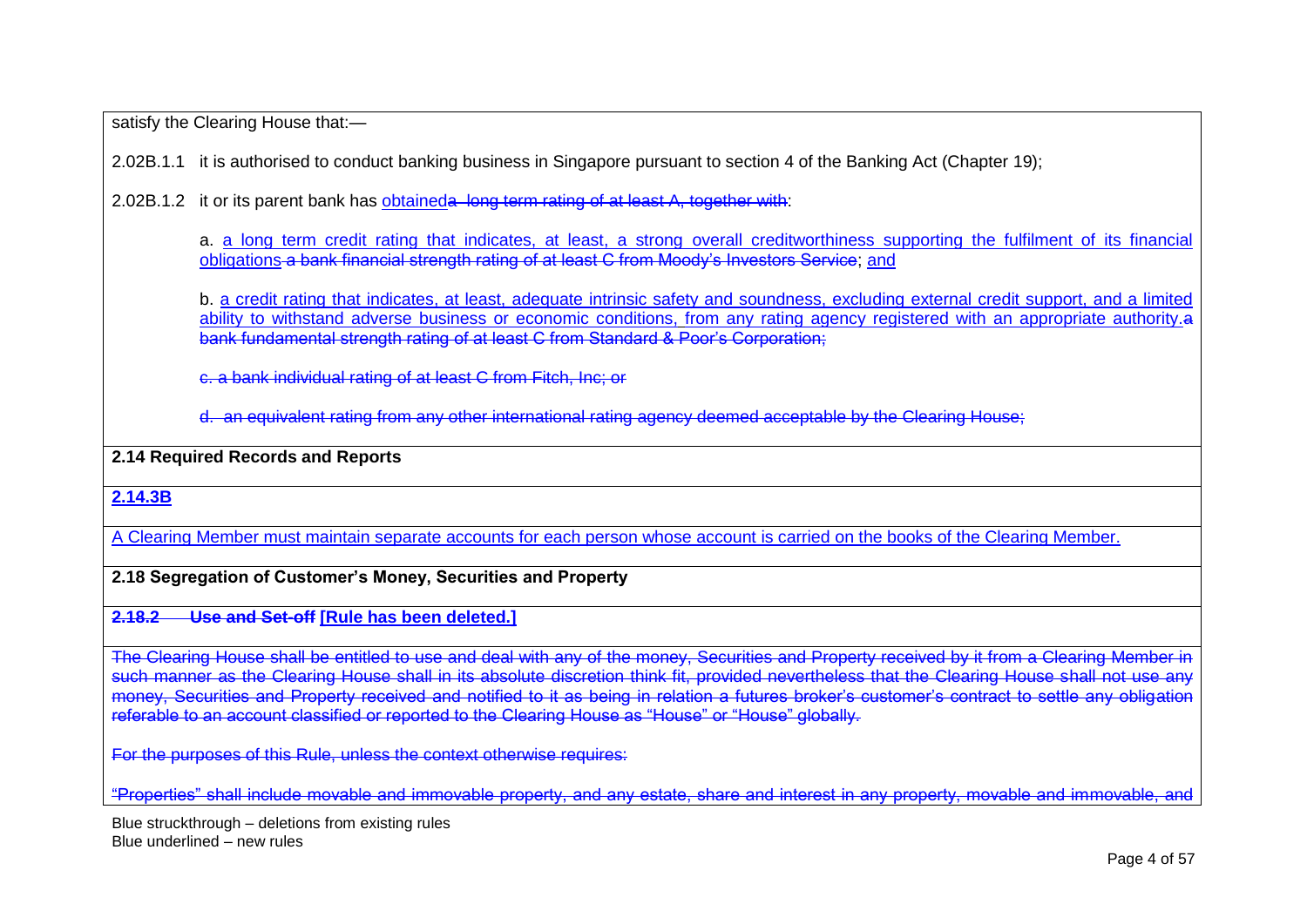any debt, and any thing in action, and any other right or interest, whether in possession or not; and

"Securities" shall mean debentures, stocks and shares in a company or corporation, funds or bonds of any government or corporate or unincorporated, and includes any right of option in respect thereof and any interest as defined in the SFA.

**2.34 Market Disorders, Impossibility of Performance, Emergency Situations and Powers of Clearing House**

### **2.34.1**

Without prejudice to Rule 1.01.2, if the Clearing House determines that one (1) of the following conditions is satisfied, namely:—

- (a) a state of war or emergency exists or is imminent or threatened and is likely to affect or has affected the normal course of business, including, but not limited to, performance under any open contract;
- (b) the government of any nation, state or territory or any institution or agency thereof has proclaimed or given notice of its intention to exercise, vary or revoke controls which appear likely to affect the normal course of business, including, but not limited to, performance under any open contract;
- (c) any international organisation, or any institution or agency thereof, has introduced, varied, terminated or allowed to lapse any provision so as to be likely to affect the normal course of business, including, but not limited to, performance under the open contract; or has given notice of its intention to do so or appears to be about to do so; or
- (d) an emergency exists which threatens the financial integrity of the Clearing House or any of the Clearing Members, it is necessary or desirable for ensuring a fair and orderly market or for ensuring a safe and efficient clearing facility, or for ensuring the integrity of the market or for proper management of systemic risk in the market,

then:—

- 2.34.1.1 the Clearing House shall be entitled to close out a contract at a price determined by the Clearing House or to require such Clearing Members to comply with any directions issued by the Clearing House regarding the performance of, or any other direction in respect of, the open contract: and
- 2.34.1.2 accounts shall be made up by the Clearing House for each Clearing Member who is a party to the open contract to be closed out as aforesaid. Settlement of such accounts shall be due immediately and settlement thereof shall be made forthwith in discharge of the open contract closed out notwithstanding any further change of circumstances; and.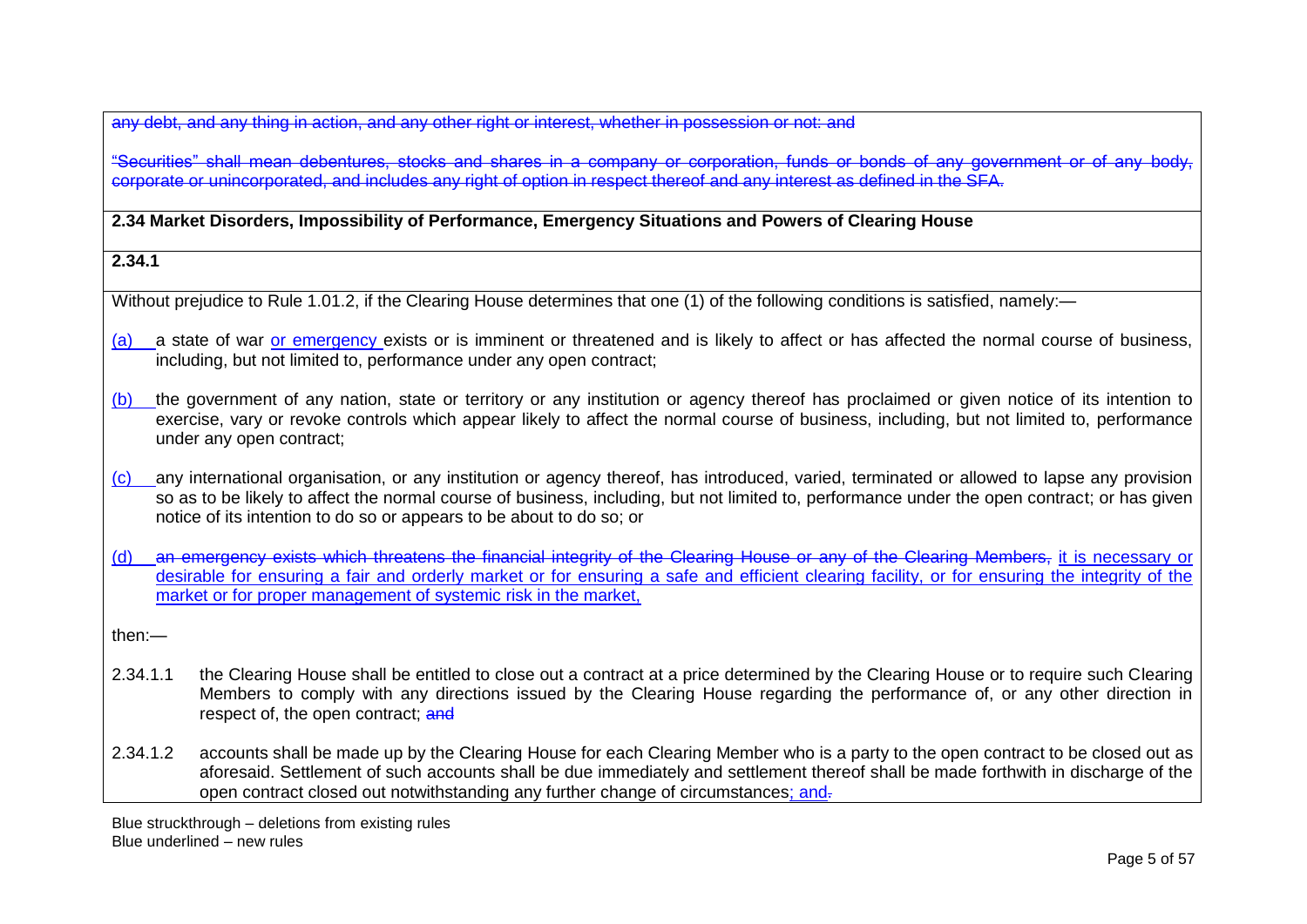#### 2.34.1.3 the Clearing House shall be entitled to take such other action or require one or more Clearing Members to take such action as it deems necessary or desirable.

### **2.34.2**

If the Clearing House determines in accordance with this Rules that an excessive position or unwarranted speculation or any other undesirable situation or practice is developing or has developed which is affecting or capable of affecting a market in a Commodity or any Contract, the Clearing House:

- (a) may take such action in respect of one (1) or more open contracts for such Commodity or such Contract in a Clearing Member's name as may be provided by this Rules, or as may be agreed between the Relevant Market in respect of such Commodity or such Contract and the Clearing House; and
- (b) shall be entitled to take such other action or require one or more Clearing Members to take such action as it deems necessary or desirable.

### **2.34.3**

Without prejudice to the generality of Chapter 1, the Clearing House shall not be liable to any Clearing Member or any Third Party in respect of any damage, loss, cost or expense of whatsoever nature (whether direct, indirect, special or consequential, including without limitation any loss of business, revenue, goodwill, bargain or profit), suffered or incurred by such Clearing Member or Third Party, arising out of or in connection with the exercise or non-exercise by the Clearing House of its powers under Rule 2.34 or the determination by the Clearing House of the satisfaction or non-satisfaction of any condition for the exercise of such powers.

# **CHAPTER 4 – ENFORCEMENT OF RULES**

### **4.15 Clearing Member's Indemnity to the Clearing House**

#### **4.15.1**

Each Clearing Member shall indemnify and hold the indemnifies the Clearing House and its directors, officers, employees, representatives and agents ("Indemnified Persons") harmless for the full amount of any judgement or settlement paid by the Clearing House in respect of any legal proceeding brought against the Clearing House as a result of an alleged violation of any laws or this Rules by such Clearing Member or as a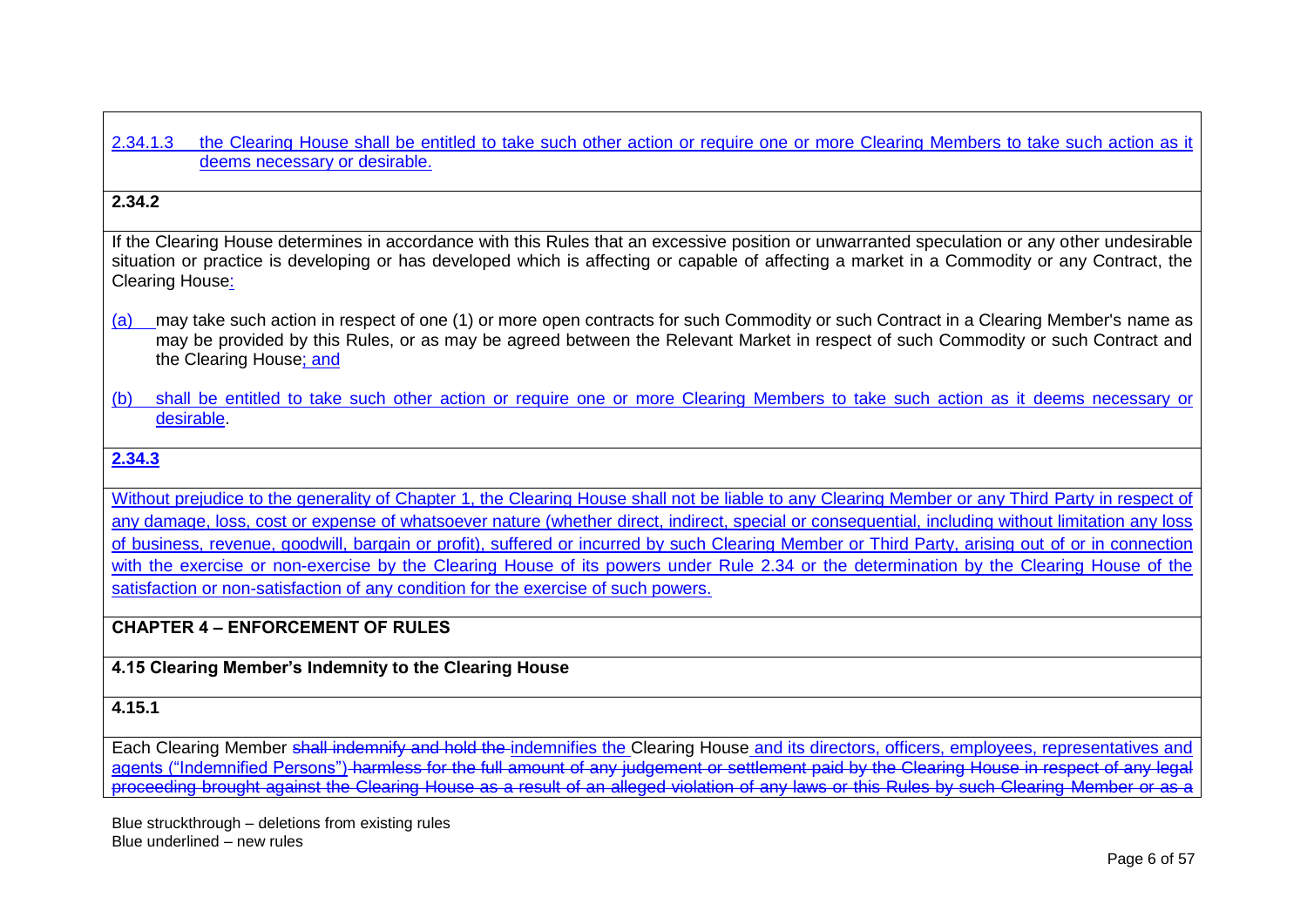result of an alleged failure of the Clearing House to detect, prevent, or otherwise act against such alleged violation. against any loss or liability reasonably incurred or suffered by the Indemnified Persons where such loss or liability arose out of or in connection with:—

4.15.1.1 any breach by the Clearing Member of its obligations under this Rules; or

4.15.1.2 any wilful, unlawful, reckless or negligent act or omission by the Clearing Member.

# **4.15.2**

Without prejudice to the generality of Rule 4.15.1, in the event that any legal, arbitration or other proceedings are brought to impose any liability on the Indemnified Persons for an alleged failure on the part of any Indemnified Person to prevent or to require action by a Clearing Member or any of its directors, officers, employees, representatives or agents, the Clearing Member shall reimburse the Clearing House for:—

4.15.2.1 all expenses and legal fees incurred by the Clearing House in connection with such proceedings;

4.15.2.2 any payment made by the Clearing House with the approval of the Clearing Member in connection with any settlement of such proceedings; and

4.15.2.3 any payment made by the Clearing House as a result of any order, award or judgment made in such proceedings.

The Clearing Member shall render such co-operation as the Clearing House reasonably requires in respect of such proceedings including without limitation the production of any document or records.

# **4.15.3**

Without prejudice to Rule 4.15.2, the cost to the Clearing House of producing, pursuant to a court order or other legal process, records relating to the business or affairs of a Clearing Member may, at the absolute discretion of the Clearing House, be required to be paid to the Clearing House by such Clearing Member, whether such production is required at the instance of such Clearing Member or at the instance of any other party.

# **CHAPTER 6 – DELIVERY AND RELATED MATTERS**

**6.02A Clearing House Merely Facilitates Delivery**

#### **6.02A.7B Posting of Performance Deposits and Payment of Contract Value**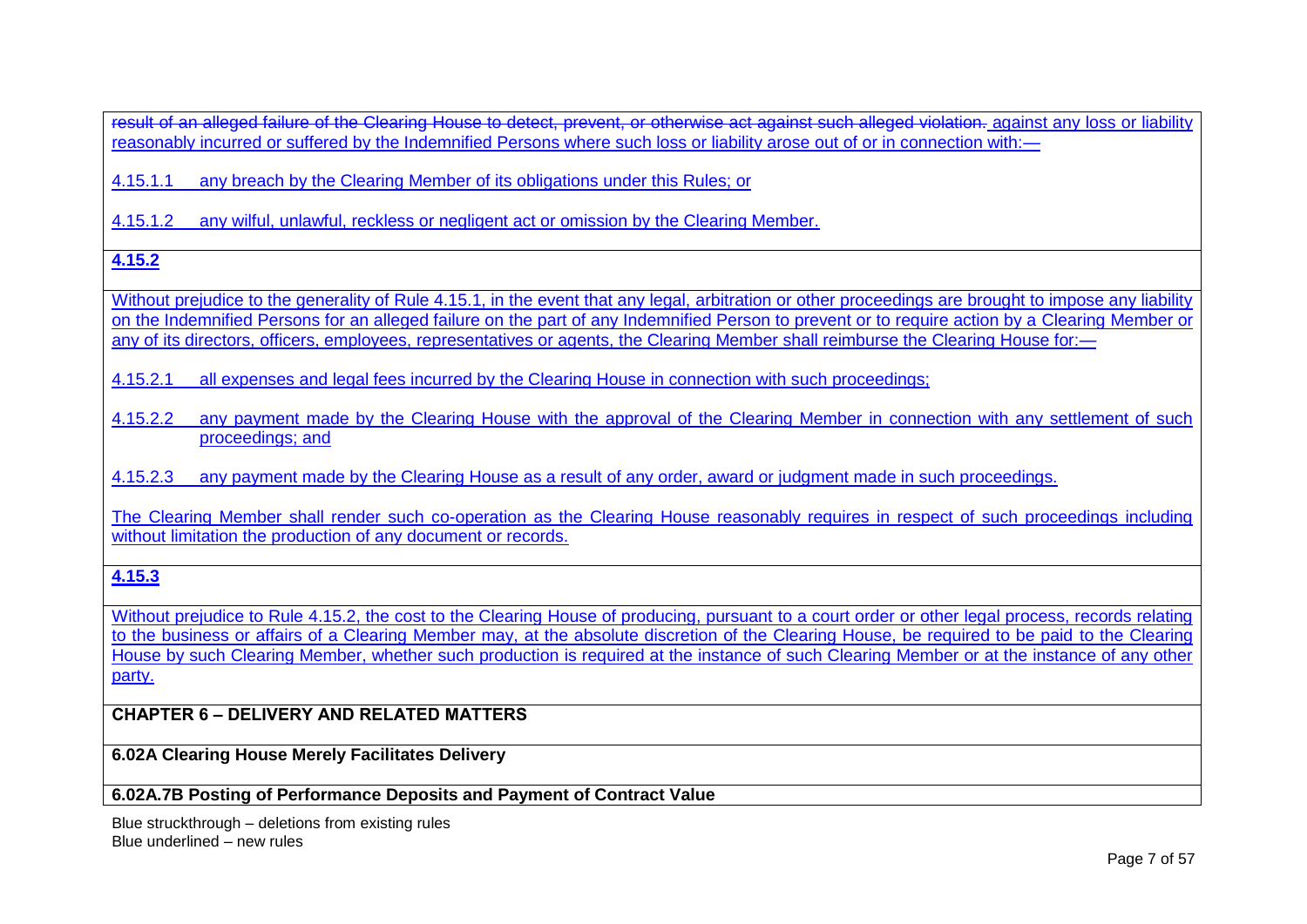Unless otherwise provided in the relevant Contract Specifications, Performance Deposits and contract value shall, for the purposes of [Rule](http://rulebook.sgx.com/en/display/display.html?rbid=3271&element_id=2276)  [6.02A.7](http://rulebook.sgx.com/en/display/display.html?rbid=3271&element_id=2276) and [Rule 7.04.3A.23.3,](http://rulebook.sgx.com/en/display/display.html?rbid=3271&element_id=2367) be deemed to have been posted or paid as follows:

- 6.02A.7B.1 where posting or payment is in cash, upon Ceonfirmation of the relevant Payment Instruction by the appropriate Ssettlement Bbank of such Clearing Member as that is undertaking Delivery Obligations in a delivery contract; and
- 6.02A.7B.2 where posting or payment is in the form of an irrevocable letter of credit or any other security, upon receipt of the irrevocable letter of credit or other security by the Clearing House, provided that the said irrevocable letter of credit or other security is in a form and issued by a bank acceptable to the Clearing House.

**6.07 Deliveries Involving Clearing House as Escrow Agent and Treatment of Performance Deposits, Other Payments and Other Escrow Assets**

#### **6.07.1**

If so required under the relevant Contract Specifications, a Selling Member and/or Buying Member in a delivery contract shall post or cause its respective Seller or Buyer to post with the Clearing House as escrow agent a Performance Deposit and/or other payment (including but not limited to contract value) as may be prescribed under the relevant Contract Specifications (such person responsible for posting the Performance Deposit or other payment being referred to as the "depositing party"), at such time as provided under the relevant Contract Specifications, as security for the benefit of the counterparty under the delivery contract for the performance of the depositing party's obligations under the delivery contract. For the avoidance of doubt, posting of Performance Deposits or other payments by the depositing party are is to be made without any set-off or withholding.

### **6.07.2**

A Selling Member or Buying Member shall collect Performance Deposits, other payments and other Escrow Assets (where applicable) from its respective Seller or Buyer within such time as prescribed in the relevant Contract Specifications, or by the Clearing House. Nothing herein prohibits a Member from collecting additional monies or deposits from its Seller or Buyer to secure performance as it sees fit.

### **6.07.3**

No Clearing Member shall grant, whether directly or indirectly, any advance, loan or credit facility to any Seller or Buyer for the purpose of posting Performance Deposits, other payments or other Escrow Assets (where applicable) with the Clearing House. For avoidance of doubt, Members shall only post the full sum of Performance Deposits, other payments and/or other Escrow Assets (where applicable) with the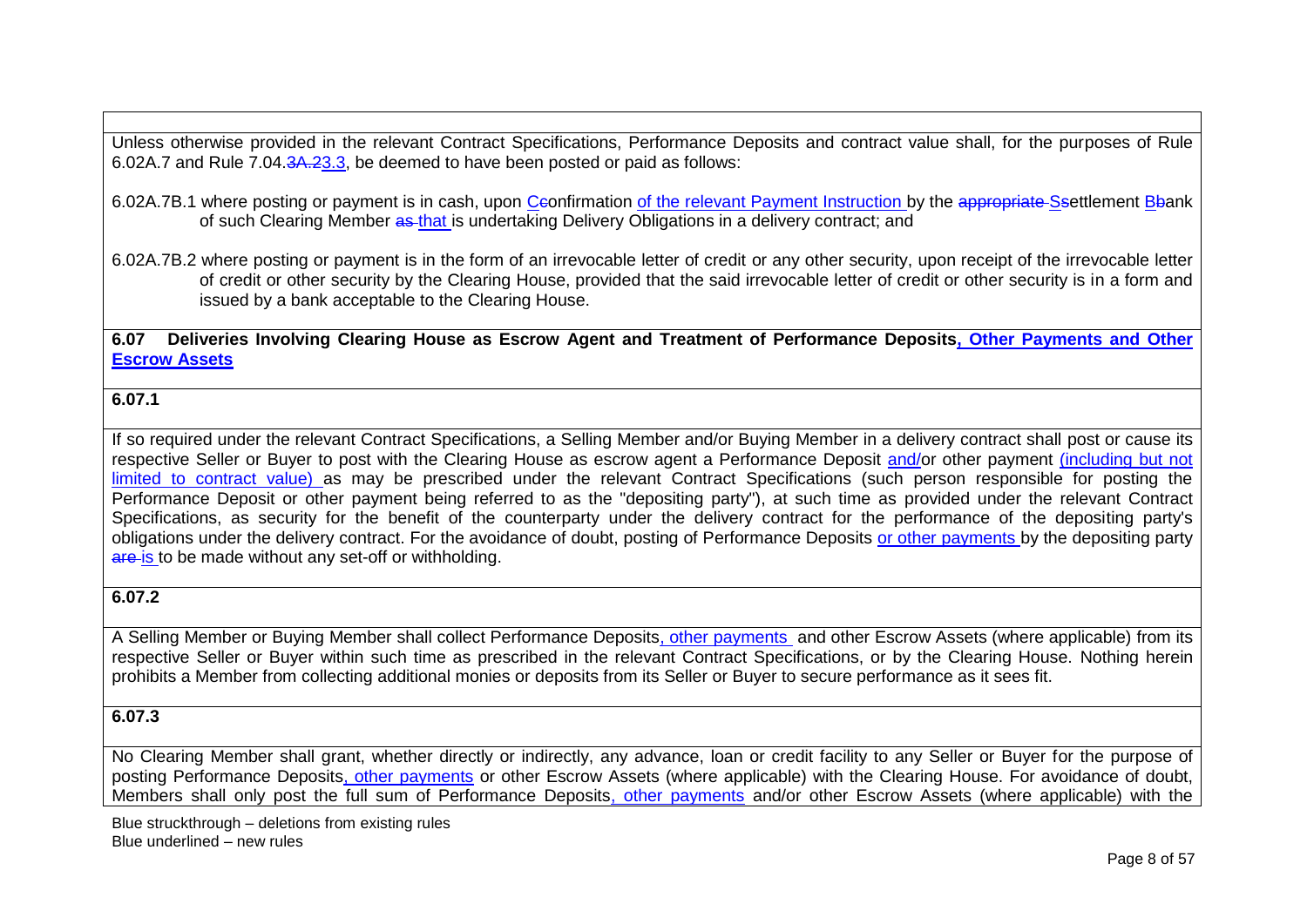| Clearing House.                                                                                                                                                                                                                                                                                                                                                                                                                                                                                                                                                                                                                                                                  |
|----------------------------------------------------------------------------------------------------------------------------------------------------------------------------------------------------------------------------------------------------------------------------------------------------------------------------------------------------------------------------------------------------------------------------------------------------------------------------------------------------------------------------------------------------------------------------------------------------------------------------------------------------------------------------------|
| 6.07.4                                                                                                                                                                                                                                                                                                                                                                                                                                                                                                                                                                                                                                                                           |
| When under this Rules, the Clearing House becomes the escrow agent of any Title Document, letter of credit, financial instrument, property or<br>money (the "Escrow Asset") in connection with the delivery of the underlying Commodity, the following shall apply:                                                                                                                                                                                                                                                                                                                                                                                                              |
| T <sub>the</sub> Clearing House holds such Escrow Asset solely as escrow agent on behalf of the depositing party subject to this Rules or the<br>(a)<br>relevant Contract Specifications. As escrow agent, the Clearing House shall act solely as a stakeholder for the convenience of the<br>depositing party and in accordance with the terms for such escrow holding as may be set out in this Rules or the relevant Contract<br>Specifications.                                                                                                                                                                                                                              |
| None of the Clearing House, any of its directors, officers, agents or employees (collectively "Officers") shall be liable to any party for any<br>(b)<br>loss or damage arising out of or in connection with any act or omission with respect to the delivery and/or payment obligations of the<br>depositing party during the period that the Clearing House is the escrow agent for such Escrow Asset or with respect to the non-release<br>or delay in release of the Escrow Asset in accordance with the terms of the escrow unless the loss or damage is caused directly as a<br>result of wilful breach or breach in bad faith by the Officers of the terms of the escrow. |
| 6.07.5                                                                                                                                                                                                                                                                                                                                                                                                                                                                                                                                                                                                                                                                           |
| The Clearing House shall be entitled to physically commingle Performance Deposits, other payments and other Escrow Assets (where<br>applicable) with all Collateral margins and Security Deposits subject always to its obligations under the SFA to segregate monies received for<br>House Contracts and Customer Contracts.                                                                                                                                                                                                                                                                                                                                                    |
| 6.07.6                                                                                                                                                                                                                                                                                                                                                                                                                                                                                                                                                                                                                                                                           |
| The Clearing House shall be entitled to charge an administrative fee for acting as the escrow agent.                                                                                                                                                                                                                                                                                                                                                                                                                                                                                                                                                                             |
| 6.07.7                                                                                                                                                                                                                                                                                                                                                                                                                                                                                                                                                                                                                                                                           |
| The Clearing House shall credit all Performance Deposits, other payments and other Escrow Assets (where applicable) which a Clearing<br>Member has posted with the Clearing House pursuant to this Rules with interest, dividends, and any other returns or entitlements on the full<br>amount at such rate as prescribed by the Clearing House except for:                                                                                                                                                                                                                                                                                                                      |
| Blue struckthrough - deletions from existing rules                                                                                                                                                                                                                                                                                                                                                                                                                                                                                                                                                                                                                               |

#### Blue underlined – new rules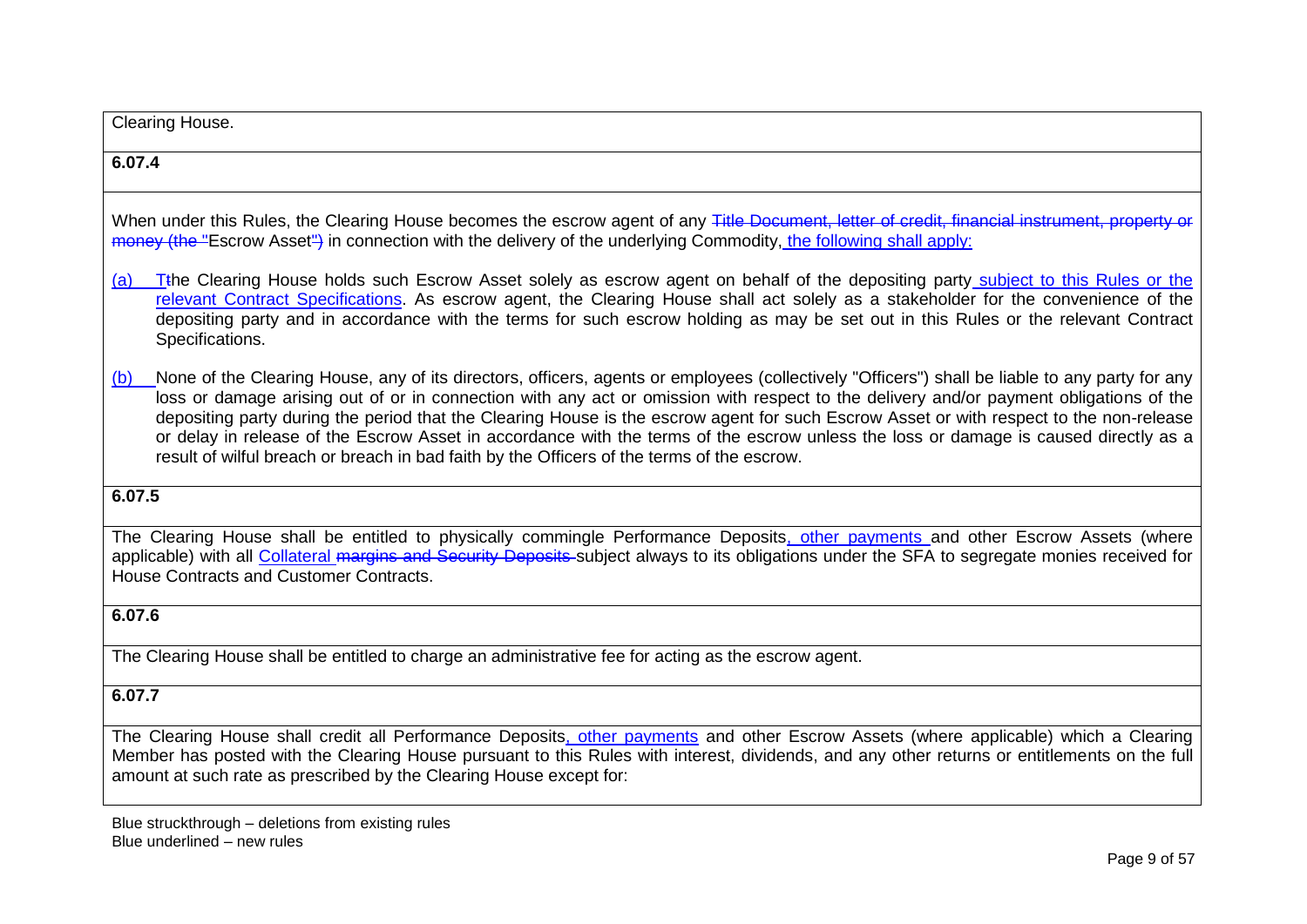6.07.7.1 money continued to be held consequent or subsequent to a delivery default; and

6.07.7.2 any administrative fees payable to the Clearing House pursuant to Rule 6.07.6.

The depositing party shall be entitled to the benefit of any such interest, dividends, returns or entitlements that is credited.

**6.07.8 Release of Performance Deposits and Other Payments**

- 6.07.8.1 Subject to Rule 6.07.8.2, if there is no claim or no outstanding claim, the Clearing House shall return release the Performance Deposit and/or other payment posted with it (less any administrative fees payable) to the respective Selling Member and/or Buying Member, as the case may be, upon their request, only as provided in the relevant Contract Specifications., or, in the case of a Contract traded on the Exchange:
	- upon notification by the Selling Member and Buying Member that their respective Seller and Buyer have agreed to an Alternative Delivery Procedure and each of them has furnished an indemnity on terms acceptable to the Clearing House;
	- b. at any time after a notification has been lodged by the Buying Member on behalf of its Buyer that no claim whatsoever will be made by the Buyer on the underlying Commodity delivered by the Seller provided that the Clearing House shall not release any of the Performance Deposit to the Buying Member unless the Selling Member is first notified of the request to so release and thereafter given an opportunity to raise its objections (if any) to such release; or
	- upon notification by the Selling Member that it has paid or settled all liabilities to the Buying Member in respect of any claim on the underlying Commodity delivered by the Seller to the Buyer and for which the Performance Deposit to be released has been posted provided that the Clearing House shall not release any of the Performance Deposit to the Selling Member unless the Buying Member is first notified of the request to so release and thereafter given an opportunity to raise its objections (if any) to such release.
- 6.07.8.2 The lodging of a claim which is not bona fide by a Seller or Buyer, or Clearing Member as the case may be, may subject such Clearing Member or the Clearing Member of such Seller or Buyer to such penalties as the Clearing House may impose.
- 6.07.8.3 For the avoidance of doubt, upon the release of the Performance Deposit and/or other payment, the Clearing House shall be released from its obligations as an escrow agent in relation to such Performance Deposit and/or other payment (as the case may be), and from any liabilities in relation thereto.

### **6.07.9 Release of Escrow Assets Other than Performance Deposits and Other Payments**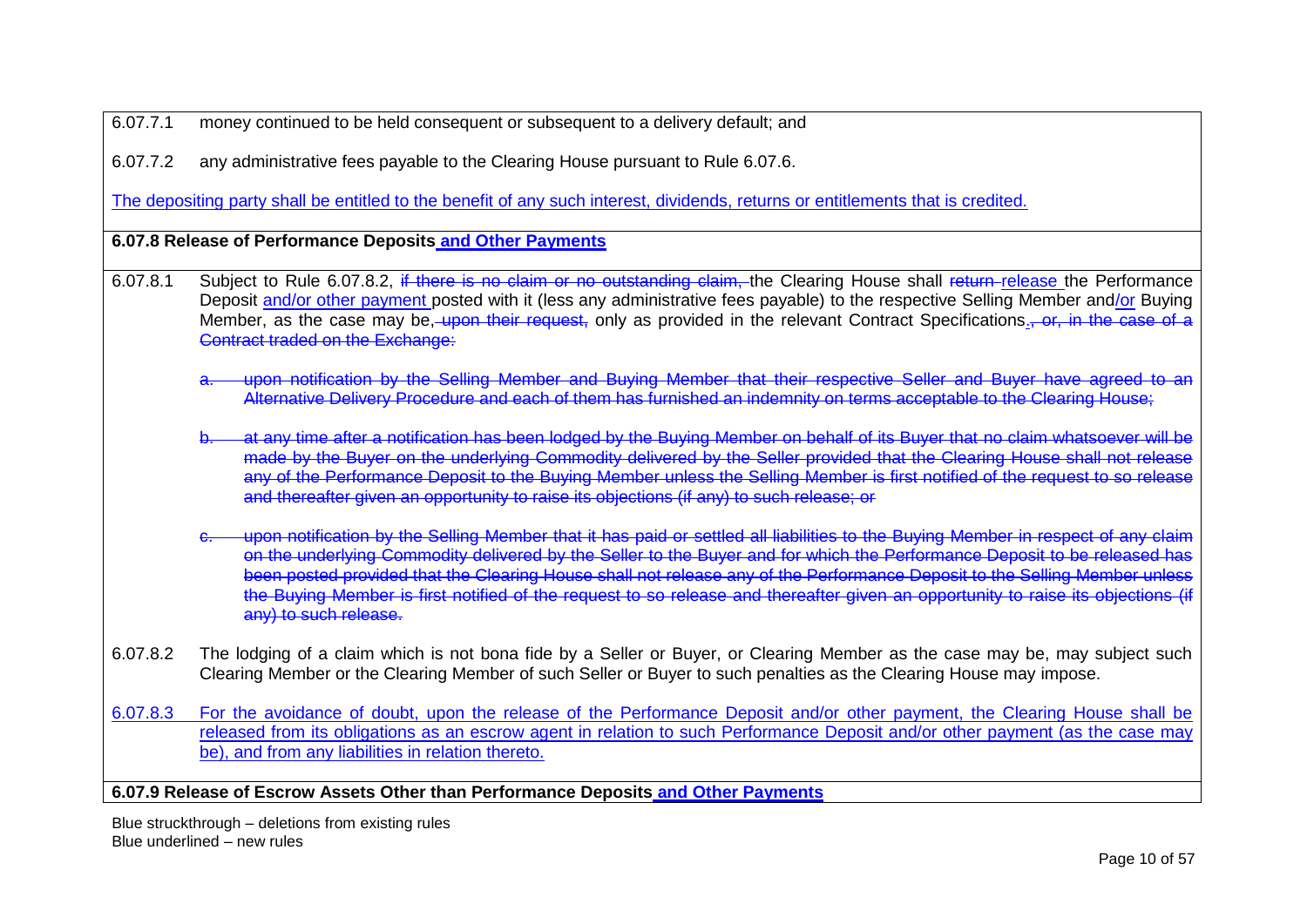The Clearing House shall release the Escrow Assets other than the Performance Deposits and other payments (less any administrative fees payable) to the respective clearing members of the Seller and/or Buyer, as the case may be, only as provided in the relevant Contract Specifications. For the avoidance of doubt, upon the release of such Escrow Assets, the Clearing House shall be released from its obligations as an escrow agent in relation to such Escrow Assets, and from any liabilities in relation thereto.

## **CHAPTER 7 – CLEARING AND MARGINS**

### **7.02AA.2 Registration of OTCF Transactions**

- 7.02AA.2.1 OTCF Transactions will be registered with the Clearing House for clearing through the Trade Registration System or other facility as prescribed by the Clearing House.
- 7.02AA.2.2 An Eligible OTCF Transaction may only be submitted to a Trade Registration System for registration by the Clearing House by any of the following parties:
	- a. a Clearing Member; or
	- b. such other party authorised by the Clearing Member; or
	- c. the Clearing House itself for the purpose of executing any default proceeding contemplated under [Rule 7A.02.1](http://rulebook.sgx.com/en/display/display.html?rbid=3271&element_id=5930) or as it considers necessary from time to time.
- 7.02AA.2.3 Any of the parties submitting an Eligible OTCF Transaction through the Trade Registration System, or other facility approved by the Clearing House, for registration shall comply with the terms and conditions governing the access to and operation of that system, as varied, amended, or supplemented from time to time.
- 7.02AA.2.4 A Clearing Member acting for an Original OTCF Contract Counterparty, shall obtain the consent of such Original OTCF Contract Counterparty, before allowing such other party referred to at Rule 7.02AA.2.2 to register OTCF Transactions on behalf of such Clearing Member.
- 7.02AA.2.5 Unless the relevant information with regard to an Eligible OTCF Transaction as required by Rule 7.02AA.1.1 and set out in the OTCF Clearing Member Handbook are submitted to the Clearing House on the same day, prior to the trade submission deadline(s) prescribed by the Clearing House, such Eligible OTCF Transaction will not be registered.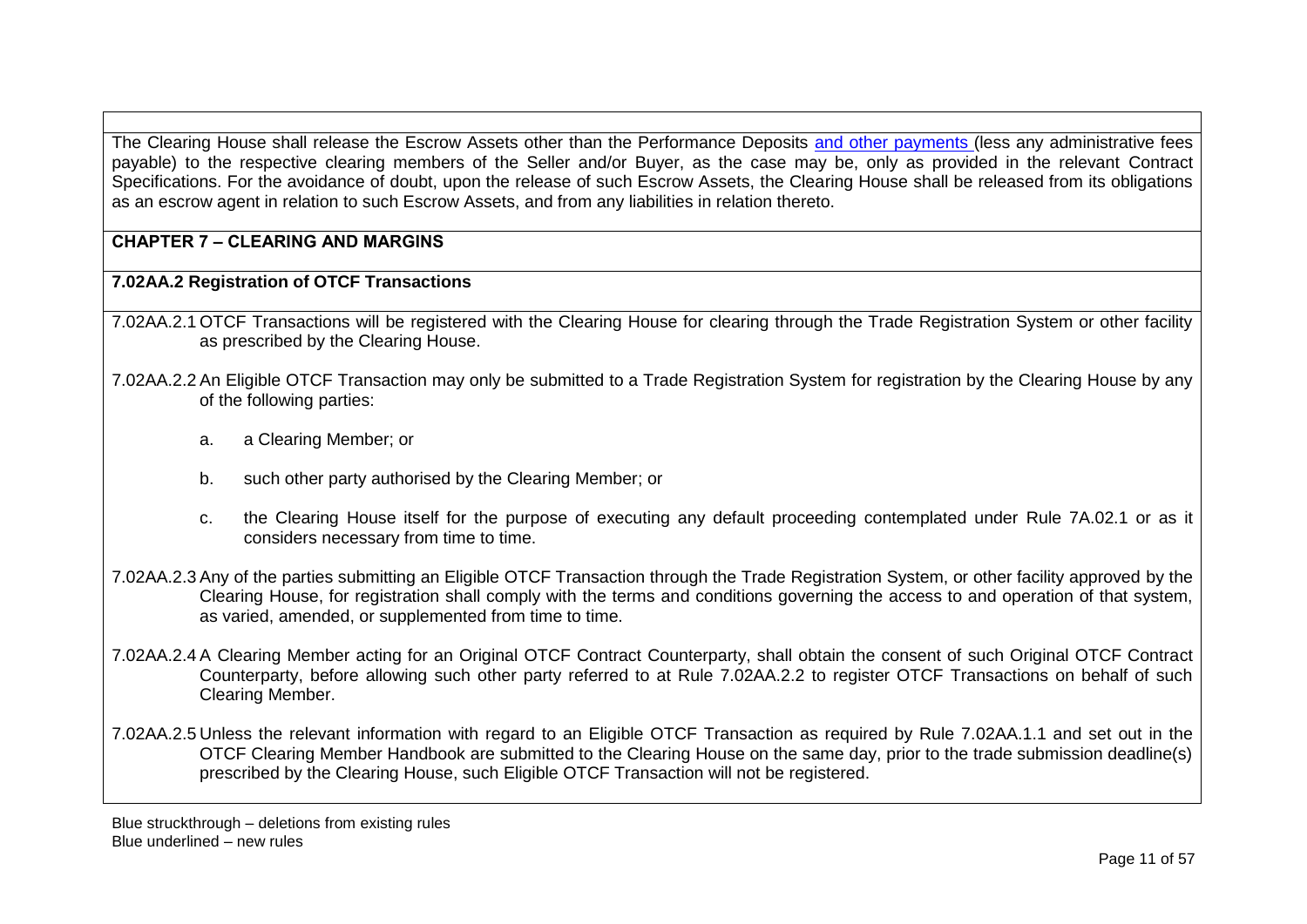- 7.02AA.2.6 For the avoidance of doubt, an Eligible OTCF Transaction which has been registered with the Clearing House shall remain a bilateral OTCF Contract between the Original OTCF Contract Counterparties until the Clearing House becomes the central counterparty pursuant to Rule 7.04.5A.1.
- 7.02AA.2.7 A Clearing Member acting for an Original OTCF Contract Counterparty shall assume the duties and obligations of that Original OTCF Contract Counterparty, as principal to the Clearing House, for an Eligible OTCF Transaction that has been submitted for registration by any of the parties in Rules 7.02AA.2.2.
- 7.02AA.2.8 In submitting or allowing the submission of an Eligible OTCF Transaction for registration through the Trade Registration System or other facility as prescribed by the Clearing House, the Original OTCF Contract Counterparties to the Eligible OTCF Transaction shall be deemed to have mutually agreed (i) to substitute their contract for a contract based on the OTCF Contract Terms set out in the OTCF Clearing Member Handbook, and (ii) for the Clearing House to become the counterparty to each Clearing Member in whose name such Eligible OTCF Transaction has been registered pursuant to Rule 7.04.
- 7.02AA.2.9 Once an Eligible OTCF Transaction has been submitted for registration, the terms of the Eligible OCTF Transaction shall be final and a Clearing Member shall be bound by the terms of the Eligible OTCF Transaction registered in its name.

The Clearing House shall not be responsible for confirming the terms of such Eligible OTCF Transactions.

# **7.03A Collateral**

### **7.03A.1 Trust Arrangements**

- 7.03A.1.1 Subject to all rights and remedies of the Clearing House against or in respect of Collateral under this Rules, the Security Deed and the SFA, Collateral held by or otherwise deposited with or provided to the Clearing House shall be held on trust by the Clearing House for the benefit of:
	- a. Clearing Members, except where such Collateral is held by or otherwise deposited with or provided to the Clearing House solely in respect of Customer Contracts; and
	- b. the relevant customers of the Clearing Member pursuant to the SFA, where such Collateral is held by or otherwise deposited with or provided to the Clearing House solely in respect of Customer Contracts.

7.03A.1.2 The Clearing House shall have the right to commingle any or all Collateral held by or otherwise deposited with or provided to it by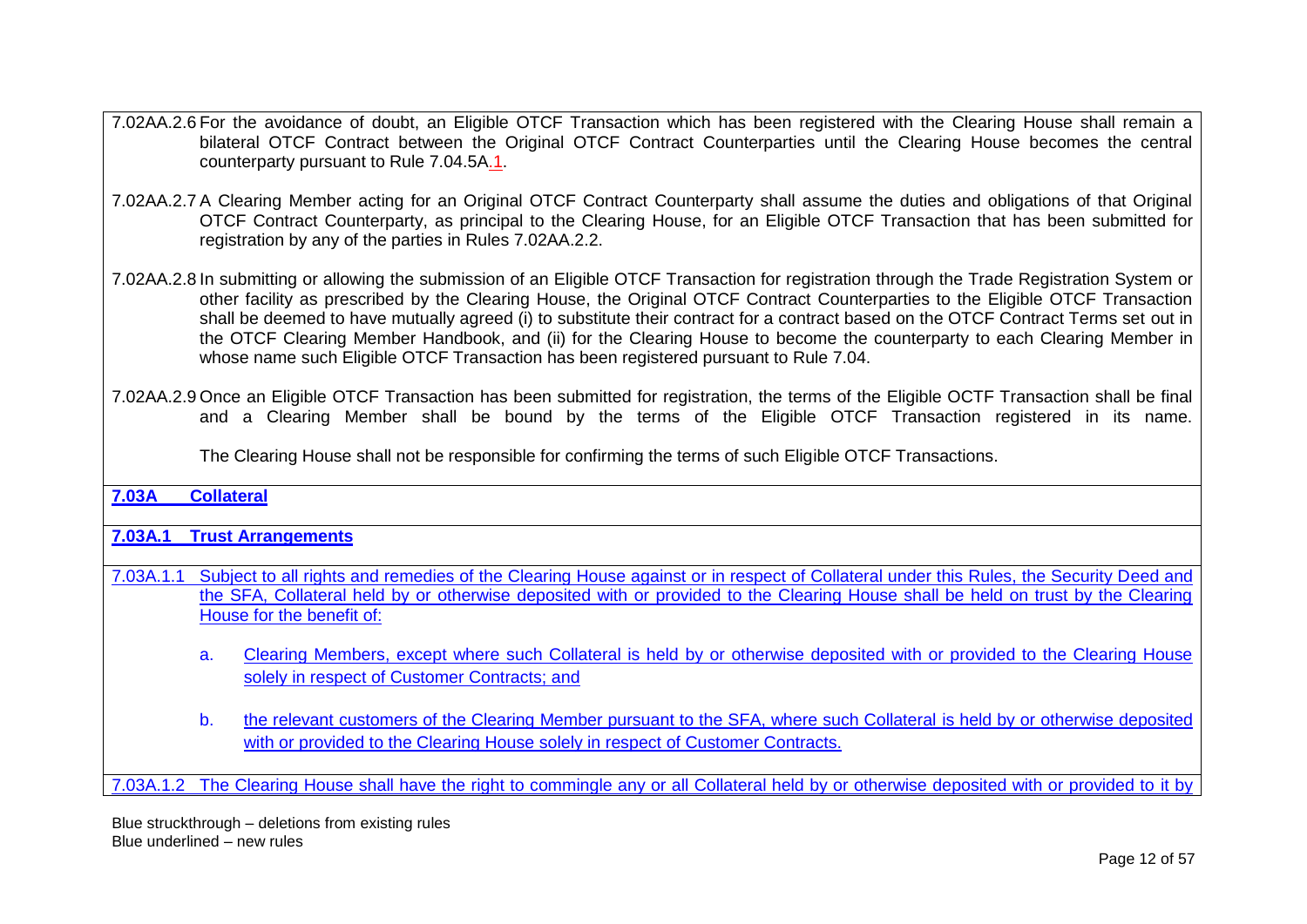Clearing Members, except where such Collateral is held by or otherwise deposited with or provided to the Clearing House solely in respect of Customer Contracts, in the same account.

7.03A.1.3 The Clearing House shall have the right to commingle any or all Collateral held by or otherwise deposited with or provided to it by Clearing Members solely in respect of Customer Contracts in the same account.

# **7.03A.2 Security Deed**

Prior to the Clearing House commencing any clearing activities in respect of any Clearing Member, the Clearing Member shall execute and deliver a Security Deed in the form and on terms prescribed by the Clearing House, setting out the terms under which its Collateral are provided to, and held by, the Clearing House.

# **7.03A.3 General Lien**

Without prejudice and in addition to any Security Interest or other right or remedy which the Clearing House may have under this Rules. contract, law or equity, and subject to any applicable restrictions pursuant to the provisions of the SFA and/or imposed by the Authority, the Clearing House shall have a lien on all Collateral deposited with or provided to the Clearing House and on any other monies and/or assets of the Clearing Member which may be or become available to the Clearing House.

### **7.03A.4 Collateral Deposit**

A Clearing Member shall deposit or otherwise provide to the Clearing House such Collateral, in such acceptable form and denomination as may be prescribed by the Clearing House from time to time, subject to such terms and conditions prescribed by the Clearing House from time to time.

## **7.03A.5 Collateral Withdrawal**

7.03A.5.1 Where any obligation under this Rules, the Security Deed or as may otherwise be owing to the Clearing House remains outstanding on the part of a Clearing Member, such Clearing Member shall have no right to withdraw any Collateral or request for the repayment of any credit balance held with or subject to the control of the Clearing House without the Clearing House's prior consent.

7.03A.5.2 Any withdrawal of Collateral consented to by the Clearing House under this Rule shall not be deemed to be a release of the existing or future Security Interest over any remaining Collateral held with or subject to the control of the Clearing House, other than the withdrawn Collateral.

7.03A.5.3 A request for withdrawal of Collateral may only be made by a Clearing Member subject to Rule 7.03A.5.1. Without prejudice to Rule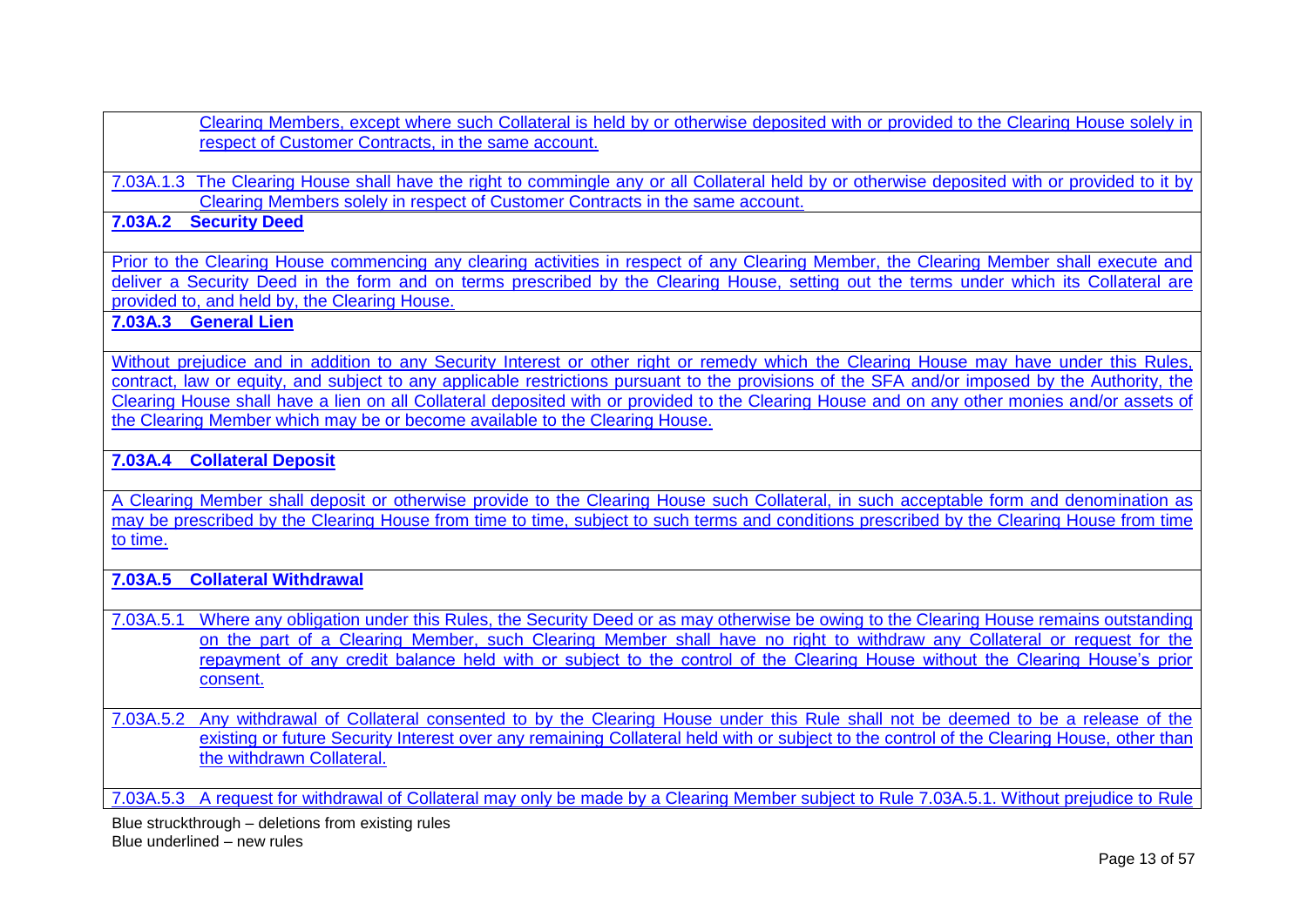2.18.3, a Third Party may not withdraw or request for the withdrawal of any Collateral held with or subject to the control of the Clearing House, other than through the Third Party's Clearing Member. All Collateral permitted by the Clearing House to be withdrawn shall be returned only to the Clearing Member.

**7.03A.6 Valuation of Collateral**

- 7.03A.6.1 The Clearing House shall value such Collateral as it deems appropriate. The Clearing House shall, at its sole discretion, determine (i) what monies and/or assets will be acceptable as Collateral and (ii) when will such monies and/or assets cease to be acceptable as Collateral, and determine the valuation to be attributed thereto.
- 7.03A.6.2 If any Collateral deposited or provided by any Clearing Member is found in any way to be unacceptable by the Clearing House, the Clearing House shall have the right to immediately give a zero value to such Collateral for the purposes of satisfying such Clearing Members' obligations under this Rules or as may otherwise be owing to the Clearing House, pursuant to which such Collateral was deposited or provided.
- 7.03A.6.3 Following revaluation of any Collateral deposited with or provided to the Clearing House, where such Collateral is found by the Clearing House to be insufficient to meet any obligation of the Clearing Member under this Rules or as may otherwise be owing to the Clearing House, pursuant to which such Collateral was deposited or provided, the Clearing Member shall deposit with or provide to the Clearing House such additional Collateral as may be required to meet such obligation, within such time as the Clearing House may require.

7.03A.6.4 In the event of any dispute as to any matters covered in this Rule, the Clearing House's decision shall be final and binding.

**7.03A.7 Investment and Use of Collateral**

7.03A.7.1 The Clearing House may invest, manage and use Collateral in such manner as it shall deem fit, provided that:

- a. Collateral in respect of Customer Contracts shall be invested in accordance with this Rules, the Security Deed and the SFA; and
- b. the Clearing House shall not use any Collateral received and notified to it as Collateral in respect of a Customer Contract to settle any obligations that are incurred in relation to a House Contract, except in accordance with this Rules, the Security Deed and the SFA.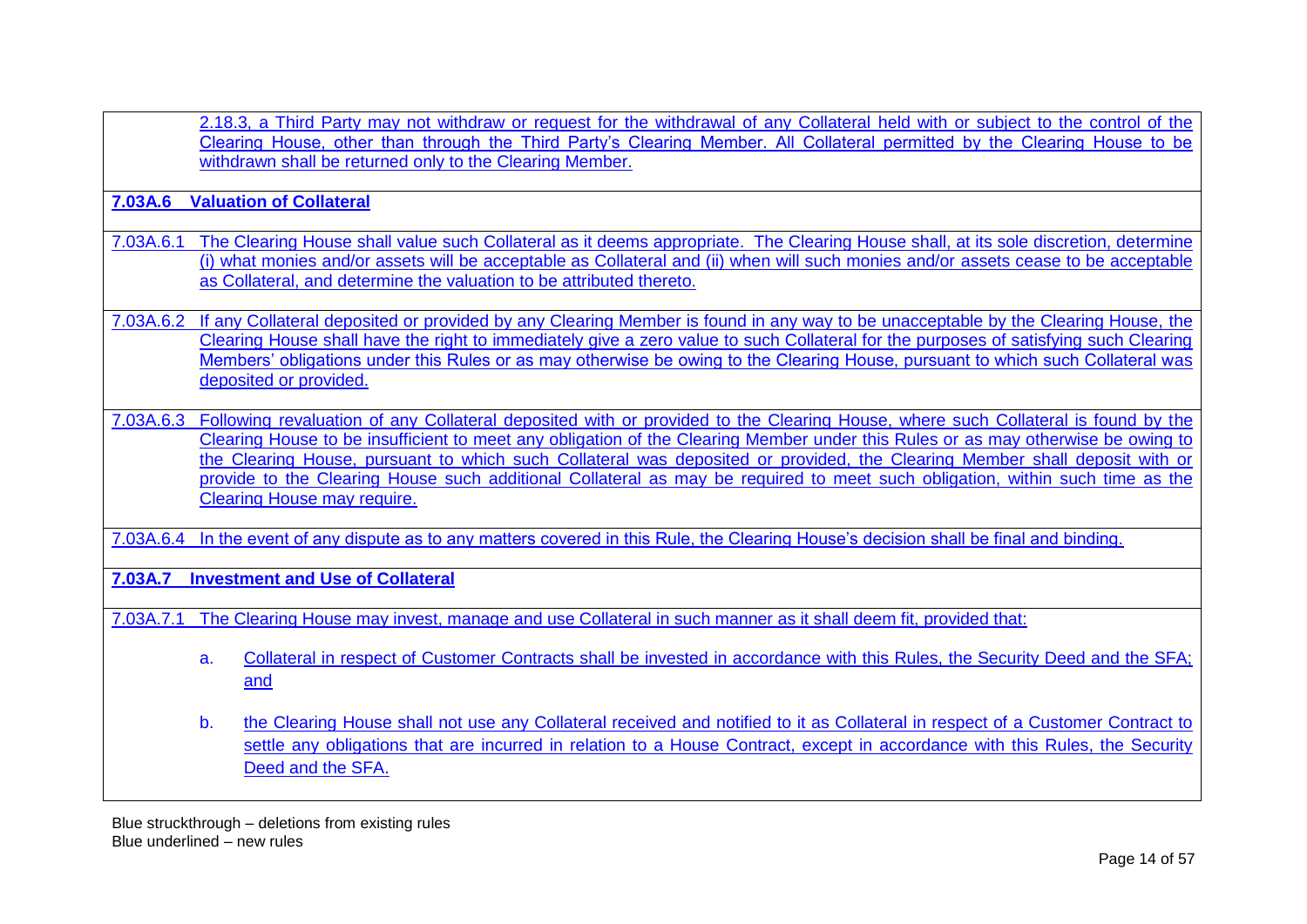- 7.03A.7.2 Each Clearing Member shall secure contractual waivers in favour of the Clearing Member from its Customers waiving their respective rights to all interest and investment earnings from the Collateral held with or otherwise provided to the Clearing House in respect of Customer Contracts, in the form and manner as may be prescribed by the Clearing House, as may be necessary to give effect to the Clearing House's rights in relation to interest and fees under Rule 7.03A.8.
- 7.03A.7.3 All Collateral deposited or provided by each Clearing Member to the Clearing House shall be subject to this Rules, the Security Deed and the SFA (each as amended or supplemented from time to time). Each Clearing Member shall ensure that all Collateral deposited or provided to the Clearing House are deposited or provided only on the foregoing basis and shall also ensure that, prior to depositing or providing any Collateral to the Clearing House for the account or for the Contracts of any person, such person has been notified of and has accepted the foregoing.

**7.03A.8 Fees and Interest**

- 7.03A.8.1 The Clearing Member shall pay the Clearing House such administrative fees as may be prescribed by the Clearing House and notified to the Clearing Member from time to time for the investment and management of the Collateral. Administrative fees may be deducted from the investment earnings arising from or in connection with the Collateral or paid directly to the Clearing House as determined by the Clearing House.
- 7.03A.8.2 Unless otherwise provided for in this Rules, the Clearing House shall pay the Clearing Member interest on the Collateral at such rate and in such manner as prescribed by the Clearing House and notified to a Clearing Member.
- 7.03A.8.3 Except as set forth in this Rule, the Clearing House shall have no obligation to make payment of any other fees, interest and investment earnings arising from or in connection with the Collateral to any person.

**7.03A.9 Safekeeping Indemnity**

- 7.03A.9.1 Any Collateral accepted by Clearing House shall be deposited with the appropriate custodian(s) designated by the Clearing House for safekeeping in a Clearing House account for House Contracts or in a Clearing House account for Customer Contracts, as the case may be, and the Clearing House shall retain control over such Collateral.
- 7.03A.9.2 The Clearing House shall not have any obligation or responsibility to preserve, protect, collect or realise, and under no circumstances shall the Clearing House be liable for any loss or diminution in value or depreciation in or in connection with, the Collateral maintained pursuant to this Rule.

7.03A.9.3 A Clearing Member who maintains Collateral with the Clearing House pursuant to this Rule shall indemnify and hold the Clearing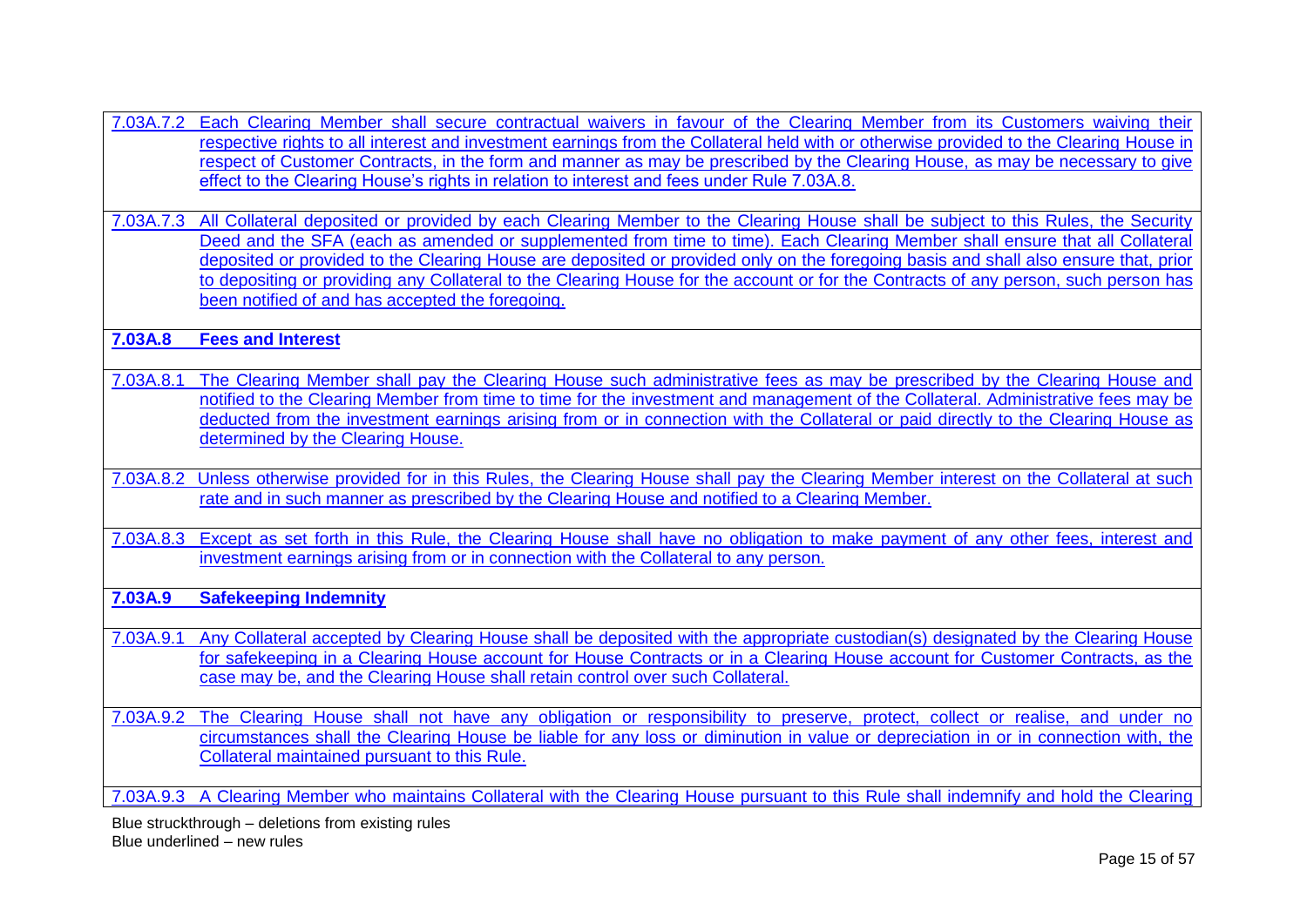House harmless from any loss, damage, costs, charges and/or expenses of whatsoever nature and howsoever arising ("Loss") suffered or incurred by the Clearing House to any designated custodian which may result from or arise with respect to: a. any act, delay or omission in connection with Collateral (whether by such Clearing Member or the Clearing House) deposited with such designated custodian; or b. any contract or agreement between the Clearing House and any designated custodian, or any representation, warranty or undertaking given by the Clearing House to any designated custodian, in relation to or otherwise in connection with Collateral deposited with such designated custodian, provided that this indemnity shall not cover any Loss and/or liability of the Clearing House attributable or referable to the gross negligence or wilful misconduct of the Clearing House or any of the Clearing House's officers, agents and/or employees. 7.03A.9.4 If any loss of Collateral occurs, or any Collateral becomes unavailable to the Clearing House, such that any obligation of the Clearing Member under this Rules or as may otherwise be owing to the Clearing House, pursuant to which such Collateral was deposited or provided, cannot be sufficiently met as determined by the Clearing House, the Clearing Member shall deposit with or provide to the Clearing House such additional Collateral as may be required to meet such obligation, within such time as the Clearing House may require. **7.03A.10 Regulatory Information**

Clearing Members shall provide the Clearing House with any information necessary in relation to such Collateral deposited with or provided to the Clearing House to enable the Clearing House to meet its reporting obligations to the Authority and/or other relevant governmental or regulatory authorities or for any other regulatory purposes, including but not limited to for withholding tax purposes.

# **7.04 Substitution**

# **7.04.1 Relevant Market Trades**

Except with respect to trades made pursuant to Rule 7.27 (other than a Relevant Trade as defined in Rule 7.27.3), Exchanges Physicals/Spot ("EFPs"), Exchanges for Swaps ("EFSs"), Negotiated Large Trades ("NLTs") and transfers of open positions to an appointed Clearing Member for the purpose of consolidation pursuant to Rule 6.05.2 or as otherwise provided by this Rules, If the Clearing House accepts the clearing memoranda in respect of one or more contracts executed on a Relevant Market and matched on a Relevant Market to be decepts the clearing memoranda in respect or one or more contracts of security on a reservant manner and matter on a recording memorant is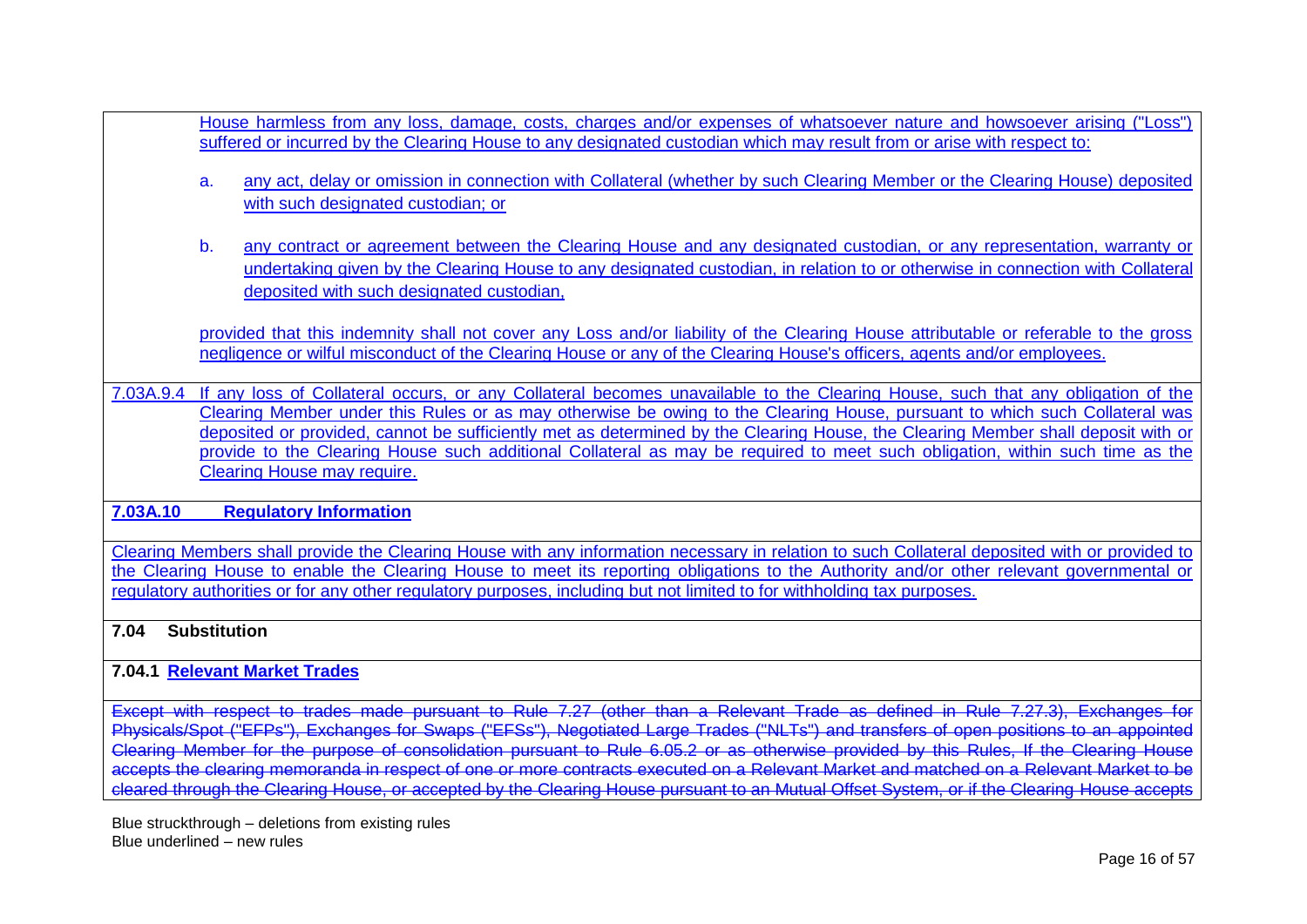an Eligible OTC Transaction registered for clearing according pursuant to Rule 7.02A.2, the Clearing House shall be substituted as and shall assume the position of selling Clearing Member to the buying Clearing Member and buying Clearing Member to the selling Clearing Member thereby becoming the central counterparty, and thereupon the Clearing Mombor and buying Glearing Mombor to the soling Clearing Mombor,<br>Thereby becoming the central counterparty, and thereupon the Clearing House shall have reby becoming the central counterparty, and thereupon the electring medic chainmaxe an the name and se easyed to such the unsults made<br>bect to such transaction of the Clearing Members who were the parties to such transacti purposes.

7.04.1.1 **Relevant Market trades cleared by two Clearing Members**

When a contract matched on a Relevant Market is cleared through the Clearing House by two Clearing Members, upon matching of the contract on the Relevant Market, the original contract between the Clearing Members shall be discharged and replaced with two separate and distinct Contracts as described below, both of which are on the same terms as the original contract:

- a. the Clearing Member who assumes the position of the buyer shall enter into a Contract with the Clearing House, which assumes the position of the seller, and
- the Clearing Member who assumes the position of the seller shall enter into a Contract with the Clearing House, which assumes the position of the buyer.
- 7.04.1.2 The events described under Rule 7.04.1.1 shall be deemed not to have taken place if the Clearing House has received corrupt or unreadable data in respect of the original contract, or if the original contract is based on a series that is not eligible for clearing. Clearing Members will be notified in such instances.

7.04.1.3 **Relevant Market trades cleared by a Clearing Member and a clearing member of another Relevant Market or its clearing house**

Subject to Rule 7.04.1.4, when a contract matched on a Relevant Market is cleared by a Clearing Member and a clearing member of a Relevant Market or its clearing house (other than the Clearing House), the original contract shall be discharged and replaced with two separate and distinct Contracts as described below, both of which are on the same terms as the original contract:

a. a Contract between the Clearing Member and Clearing House, wherein:

- the Clearing House assumes the position of the buver if the Clearing Member assumes the position of the seller, and conversely,
- ii. the Clearing House assumes the position of the seller if the Clearing Member assumes the position of the buyer; and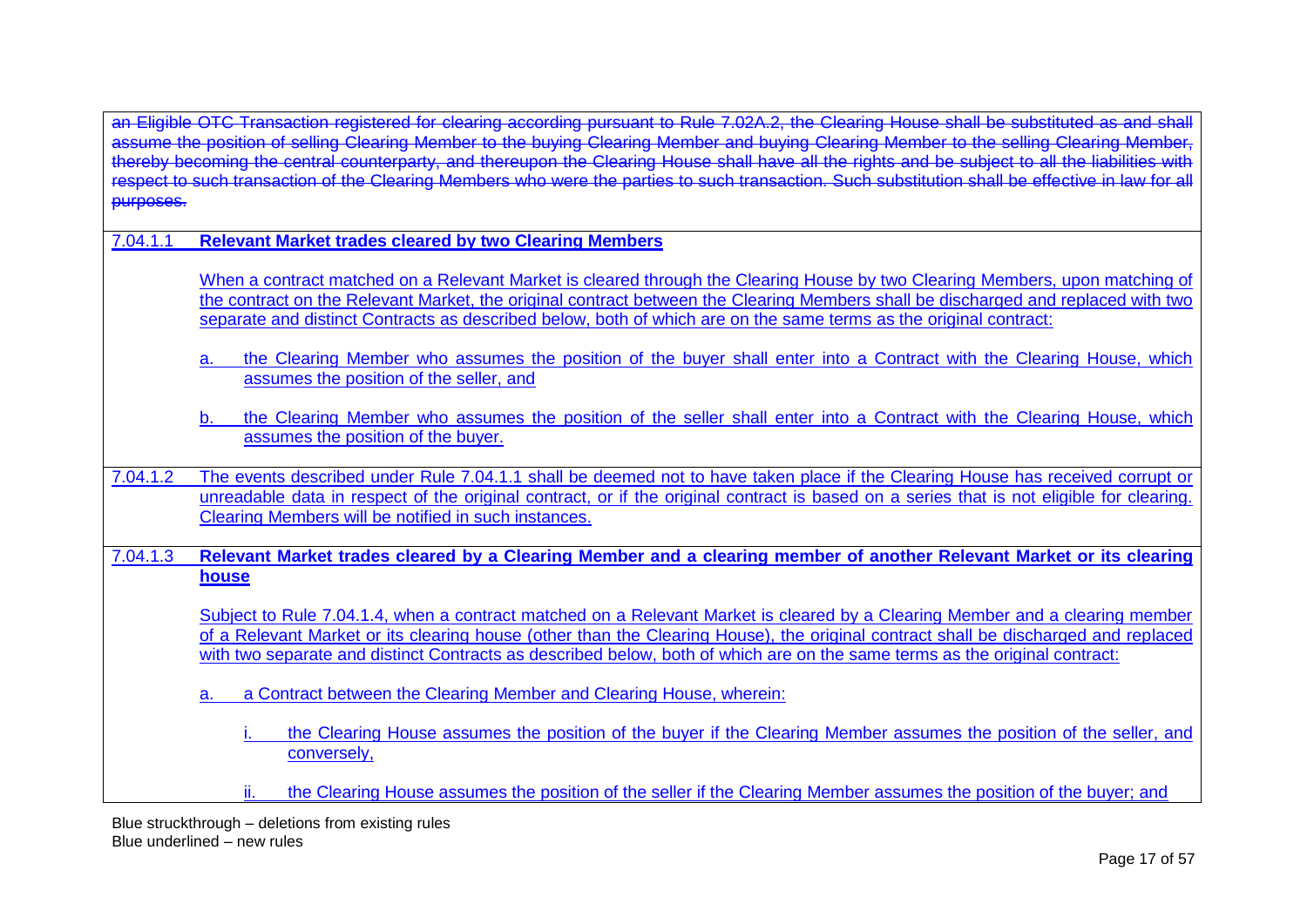|          | b. |    | a Contract between the Relevant Market (or its clearing house) and the Clearing House, wherein:                                                                                                                                                                                                                                                                                                                                                                                                                                                                                                                                                                                                                                                                    |
|----------|----|----|--------------------------------------------------------------------------------------------------------------------------------------------------------------------------------------------------------------------------------------------------------------------------------------------------------------------------------------------------------------------------------------------------------------------------------------------------------------------------------------------------------------------------------------------------------------------------------------------------------------------------------------------------------------------------------------------------------------------------------------------------------------------|
|          |    |    | the Relevant Market (or its clearing house) assumes the position of the buyer if the Clearing House assumes the<br>position of the seller, and conversely,                                                                                                                                                                                                                                                                                                                                                                                                                                                                                                                                                                                                         |
|          |    | Ш. | the Relevant Market (or its clearing house) assumes the position of the seller if the Clearing House assumes the<br>position of the buyer.                                                                                                                                                                                                                                                                                                                                                                                                                                                                                                                                                                                                                         |
| 7.04.1.4 |    |    | The events described under Rule 7.04.1.3 shall take place only upon the occurrence of the following:                                                                                                                                                                                                                                                                                                                                                                                                                                                                                                                                                                                                                                                               |
|          | a. |    | matching of the original contract on the Relevant Market; and                                                                                                                                                                                                                                                                                                                                                                                                                                                                                                                                                                                                                                                                                                      |
|          | b. |    | confirmation by the Relevant Market (or its clearing house) that it will enter into the Contract described in Rule 7.04.1.3.b.                                                                                                                                                                                                                                                                                                                                                                                                                                                                                                                                                                                                                                     |
| 7.04.1.5 |    |    | Notwithstanding Rule 7.04.1.4, the events described under Rule 7.04.1.3 shall be deemed not to have taken place if the Clearing<br>House has received corrupt or unreadable data in respect of the original contract, or if the original contract is based on a series that<br>is not eligible for clearing. Clearing Members will be notified in such instances.                                                                                                                                                                                                                                                                                                                                                                                                  |
| 7.04.1A  |    |    | Notwithstanding Rule 7.04.1, where a Contract is matched and executed on any Relevant Market to which the parties are:                                                                                                                                                                                                                                                                                                                                                                                                                                                                                                                                                                                                                                             |
|          |    |    | a Clearing Member; and                                                                                                                                                                                                                                                                                                                                                                                                                                                                                                                                                                                                                                                                                                                                             |
|          |    |    | a clearing member of a Relevant Market (or its clearing house) other than the Clearing House,                                                                                                                                                                                                                                                                                                                                                                                                                                                                                                                                                                                                                                                                      |
|          |    |    | the Clearing House shall be substituted only as at the time that the Clearing House accepts the clearing memorandum in respect of<br>the Contract and the requirements for the substitution of such other Relevant Market (or its clearing house) in respect of the<br>opposite side of the Contract have been met. Upon the substitution of the Clearing House, it shall become the central counterparty<br>between the Clearing Member and the clearing house of the opposite clearing member. Thereupon the Clearing House shall have<br>all the rights and be subject to all the liabilities with respect to such transaction of the Clearing Member who was the parties to such<br>transaction. Such substitution shall be effective in law for all purposes. |

**7.04.2 Off Market Trades (Excluding OTCF)**

In respect of Designated Futures Contracts traded pursuant to the Mutual Offset System, upon Inter-Exchange Transfer (as defined) in Rule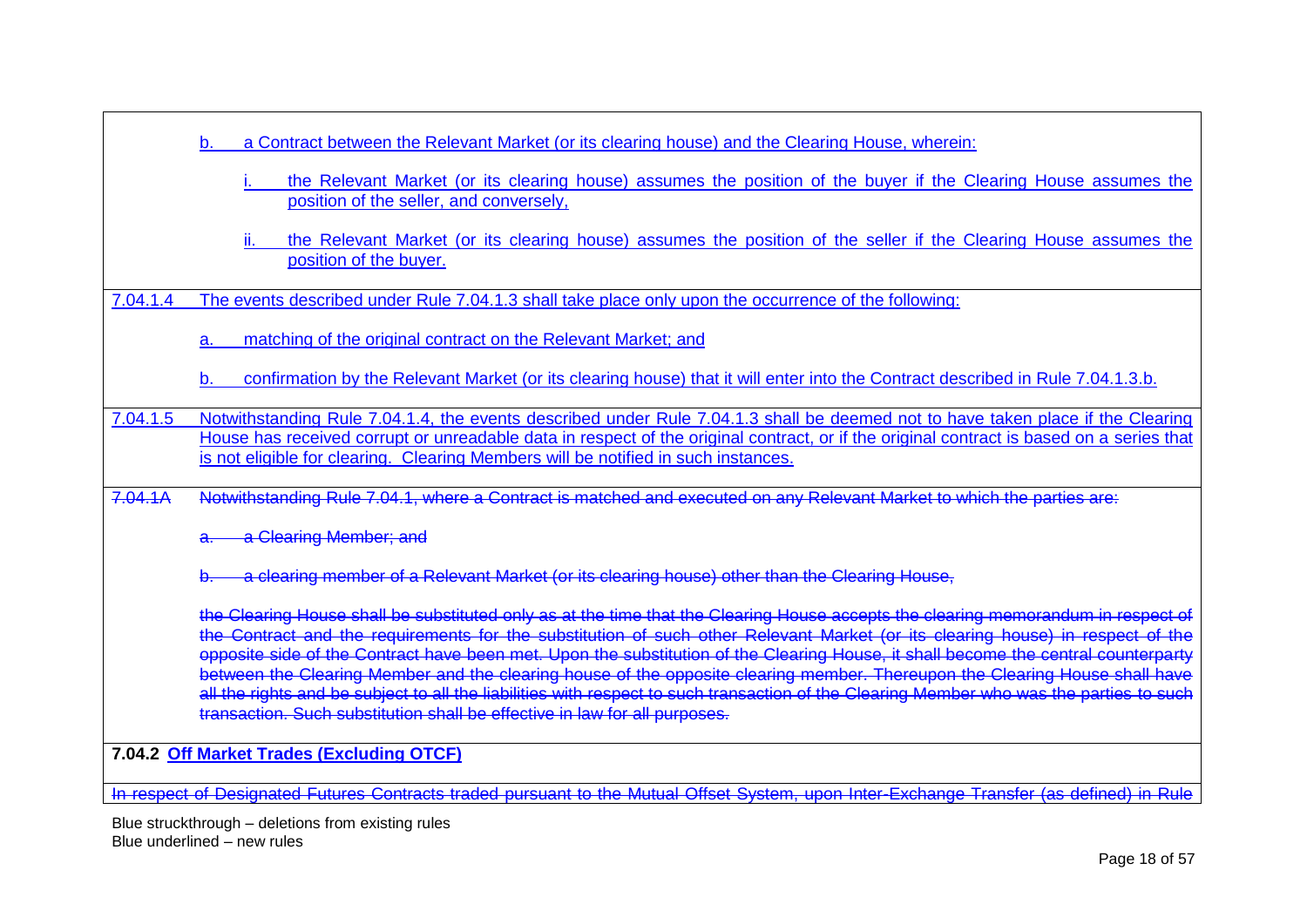8.03 taking place the rights and liabilities of the Clearing House shall, subject to any agreement otherwise between the Clearing House and the relevant Participating Market, be as spelt out in the rules of the relevant Participating Market.

7.04.2.1 **Eligible Non-Relevant Market Transactions cleared by two Clearing Members**

When a contract registered and confirmed as an Eligible Non-Relevant Market Transaction pursuant to Rule 7.02A.2 between two Clearing Members is cleared through the Clearing House, upon confirmation of the contract, the original contract between the Clearing Members shall be discharged and replaced with two separate and distinct Contracts as described below, both of which are on the same terms as the original contract:

- the Clearing Member who assumes the position of the buyer shall enter into a Contract with the Clearing House, which assumes the position of the seller, and
- b. the Clearing Member who assumes the position of the seller shall enter into a Contract with the Clearing House, which assumes the position of the buyer.
- 7.04.2.2 **EFP, EFS, NLT cleared by two Clearing Members**

Subject to Rule 7.04.2.3, when a contract registered as an EFP. EFS or NLT between two Clearing Members is cleared through the Clearing House, the original contract between the Clearing Members shall be discharged and replaced with two separate and distinct Contracts as described below, both of which are on the same terms as the original contract:

- the Clearing Member who assumes the position of the buyer shall enter into a Contract with the Clearing House, which assumes the position of the seller, and
- b. the Clearing Member who assumes the position of the seller shall enter into a Contract with the Clearing House, which assumes the position of the buyer.

7.04.2.3 The events described under Rule 7.04.2.2 shall take place only upon: the confirmation by the appropriate settlement bank(s) for both Clearing Members of the payment of the first maintenance margin and any Settlement Variation due pursuant to Rule 7.12.

a. where both Clearing Members receive margin call pursuant to the first margin cycle run following the registration of the trade: the later in time Confirmation by the Clearing Members' Settlement Bank(s) of the Payment Instructions in respect of the margin calls; or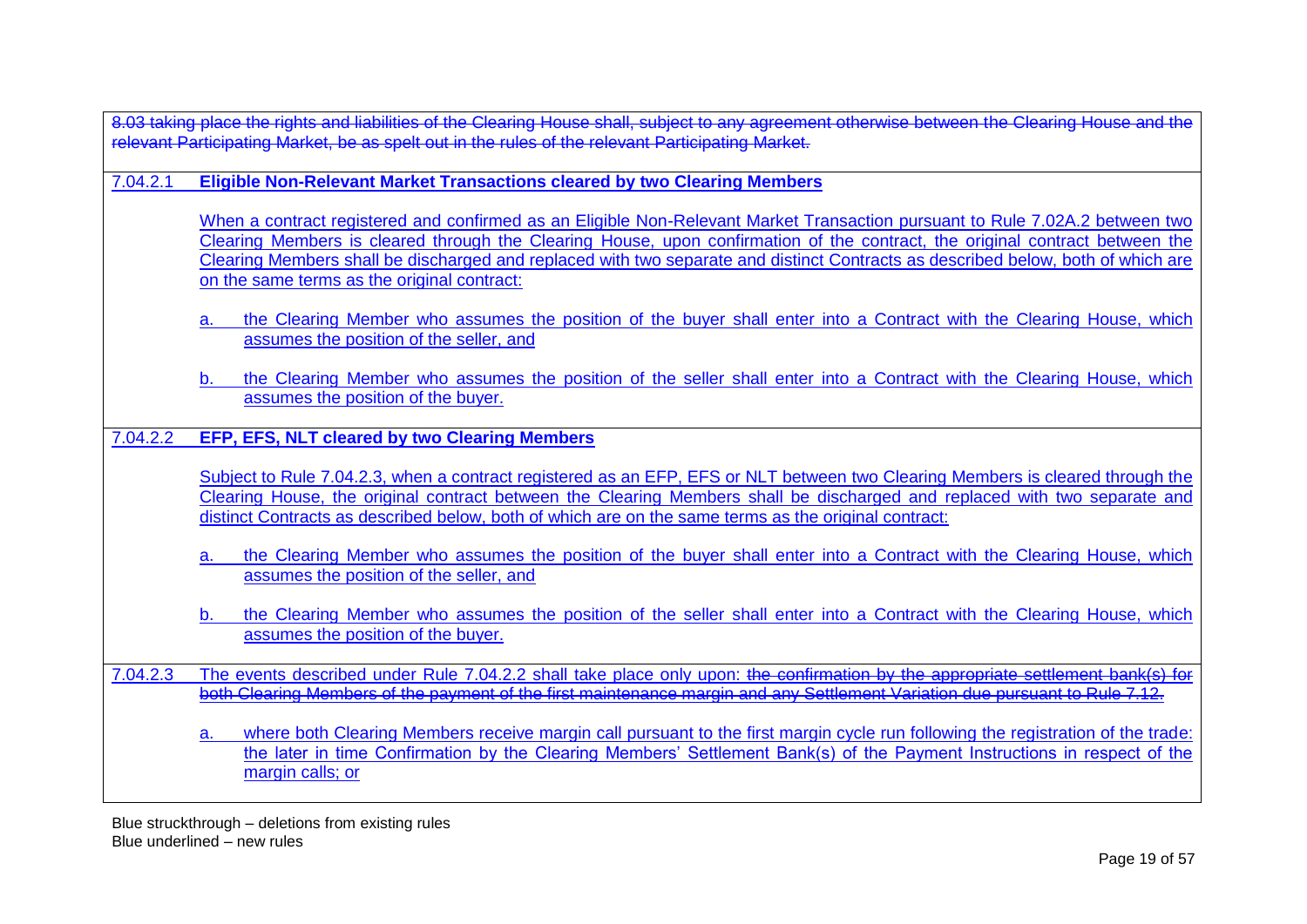| b.<br>where only one Clearing Member receives margin call pursuant to the first margin cycle run following the registration of the<br>trade: Confirmation by that Clearing Member's Settlement Bank of the Payment Instruction in respect of that margin call; or                                                                                                                                                                       |
|-----------------------------------------------------------------------------------------------------------------------------------------------------------------------------------------------------------------------------------------------------------------------------------------------------------------------------------------------------------------------------------------------------------------------------------------|
| where neither Clearing Member receives margin call pursuant to the first margin cycle run for the trade: the end of that margin<br>C.<br>cycle.                                                                                                                                                                                                                                                                                         |
| EFP, EFS, NLT cleared by a Clearing Member and a clearing Member of another Relevant Market (or its clearing house<br>7.04.2.4                                                                                                                                                                                                                                                                                                          |
| Subject to Rule 7.04.2.5, when a contract registered as an EFP, EFS or NLT between a Clearing Member and a clearing member<br>of a Relevant Market or its clearing house (other than the Clearing House) is cleared through the Clearing House, the original<br>contract shall be discharged and replaced with two separate and distinct Contracts as described below, both of which are on the<br>same terms as the original contract: |
| a Contract between the Clearing Member and Clearing House, wherein:<br>a.                                                                                                                                                                                                                                                                                                                                                               |
| the Clearing House assumes the position of the buyer if the Clearing Member assumes the position of the seller, and<br>conversely,<br>the Clearing House assumes the position of the seller if the Clearing Member assumes the position of the buyer; and<br>ii.                                                                                                                                                                        |
| a Contract between the Relevant Market (or its clearing house) and the Clearing House, wherein:<br>$\mathbf b$ .                                                                                                                                                                                                                                                                                                                        |
| the Relevant Market (or its clearing house) assumes the position of the buyer if the Clearing House assumes the<br>position of the seller, and conversely,                                                                                                                                                                                                                                                                              |
| ii.<br>the Relevant Market (or its clearing house) assumes the position of the seller if the Clearing House assumes the<br>position of the buyer.                                                                                                                                                                                                                                                                                       |
| 7.04.2.5<br>The events described under Rule 7.04.2.4 shall take place only upon the occurrence of the following:                                                                                                                                                                                                                                                                                                                        |
| Confirmation by the Clearing Member's Settlement Bank of the Payment Instruction in respect of the margin call received by<br>a.<br>the Clearing Member pursuant to the first margin cycle run following the registration of the trade, or, if no such margin call is<br>received, the end of that margin cycle; and                                                                                                                    |
| confirmation by the Relevant Market (or its clearing house) that it will enter into the Contract described in Rule 7.04.2.4.b.<br>b.                                                                                                                                                                                                                                                                                                    |
| Blue struckthrough - deletions from existing rules                                                                                                                                                                                                                                                                                                                                                                                      |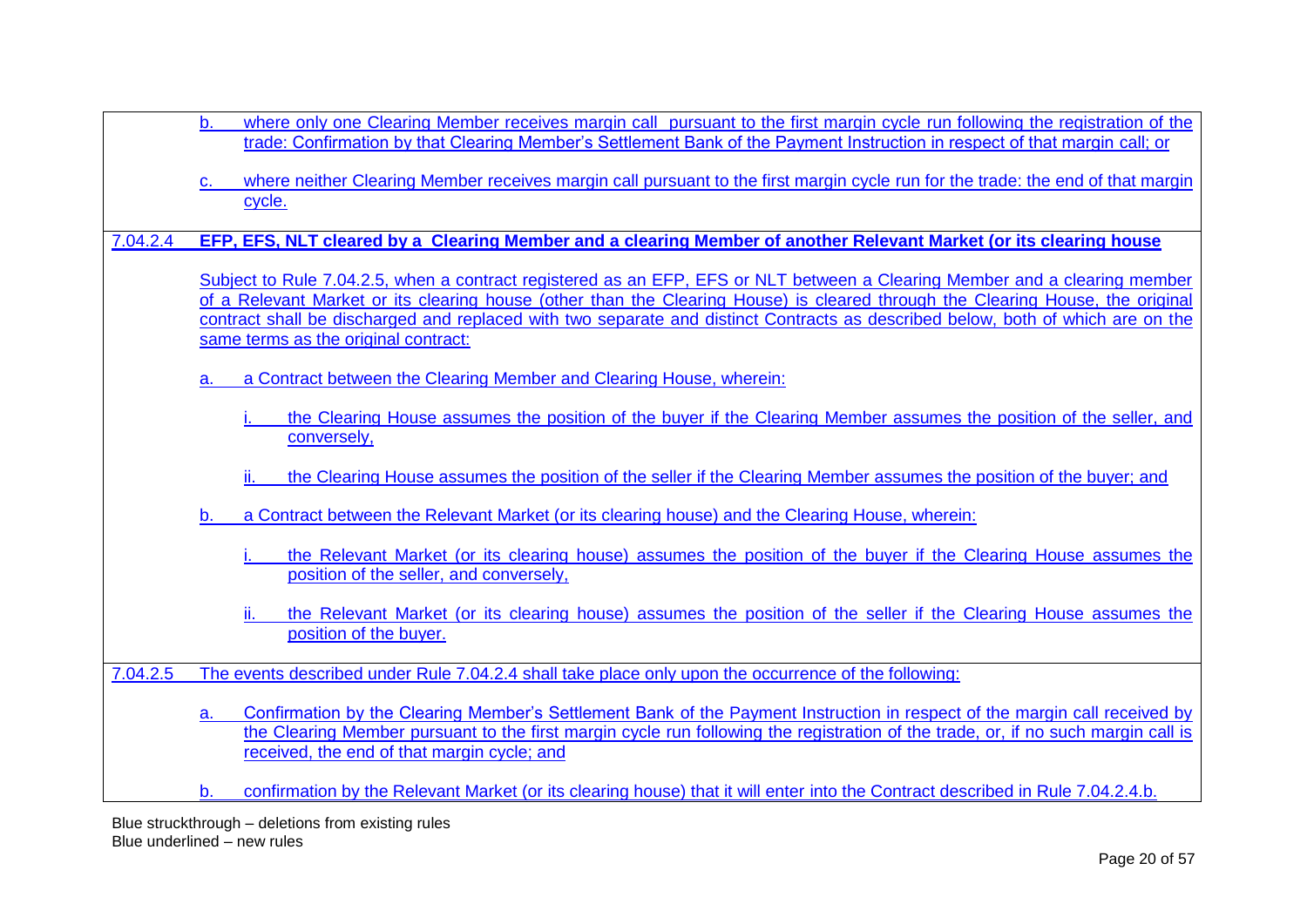| 7.04.3 Transfers |                                                                                                                                                                                                                                                                                                                                                                                                                                                                                                                  |
|------------------|------------------------------------------------------------------------------------------------------------------------------------------------------------------------------------------------------------------------------------------------------------------------------------------------------------------------------------------------------------------------------------------------------------------------------------------------------------------------------------------------------------------|
|                  | With regard to trades made pursuant to Rule 7.27 (other than a Relevant Trade as defined in Rule 7.27.3), EFPs, EFSs and NLTs, the Clearing                                                                                                                                                                                                                                                                                                                                                                      |
|                  | House shall be substituted as follows:                                                                                                                                                                                                                                                                                                                                                                                                                                                                           |
| 7.04.3.1         | <b>Mutual Offset System transfers</b>                                                                                                                                                                                                                                                                                                                                                                                                                                                                            |
|                  |                                                                                                                                                                                                                                                                                                                                                                                                                                                                                                                  |
|                  | in the case of trades made pursuant to Rule 7.27 (other than a Relevant Trade as defined in Rule 7.27.3). EFPs, EFSs and NLTs                                                                                                                                                                                                                                                                                                                                                                                    |
|                  | between Clearing Members, only as at the time of payment of the first maintenance margin and any Settlement Variation due for<br>such trades pursuant to Rule 7.12 as confirmed by the appropriate settlement bank(s) for both Cl                                                                                                                                                                                                                                                                                |
|                  | open position in a Designated Futures Contract is transferred from a clearing member of any other Participating Market (or its                                                                                                                                                                                                                                                                                                                                                                                   |
|                  | clearing house) to a Clearing Member pursuant to Rule 8.03.1.3, upon such transfer being effective, two separate and distinct                                                                                                                                                                                                                                                                                                                                                                                    |
|                  | Contracts shall be created on the same terms as the open position:                                                                                                                                                                                                                                                                                                                                                                                                                                               |
|                  | a Contract between the Clearing Member and Clearing House, wherein:<br>a.                                                                                                                                                                                                                                                                                                                                                                                                                                        |
|                  |                                                                                                                                                                                                                                                                                                                                                                                                                                                                                                                  |
|                  | the Clearing House assumes the position of the buyer if the Clearing Member assumes the position of the seller, and                                                                                                                                                                                                                                                                                                                                                                                              |
|                  | conversely,                                                                                                                                                                                                                                                                                                                                                                                                                                                                                                      |
|                  | ii.<br>the Clearing House assumes the position of the seller if the Clearing Member assumes the position of the buyer; and                                                                                                                                                                                                                                                                                                                                                                                       |
|                  | a Contract between the Participating Market (or its clearing house) and the Clearing House, wherein:<br>b.                                                                                                                                                                                                                                                                                                                                                                                                       |
|                  | the Participating Market (or its clearing house) assumes the position of the buyer if the Clearing House assumes the                                                                                                                                                                                                                                                                                                                                                                                             |
|                  | position of the seller, and conversely,                                                                                                                                                                                                                                                                                                                                                                                                                                                                          |
|                  |                                                                                                                                                                                                                                                                                                                                                                                                                                                                                                                  |
|                  | the Participating Market (or its clearing house) assumes the position of the seller if the Clearing House assumes the<br>position of the buyer.                                                                                                                                                                                                                                                                                                                                                                  |
|                  |                                                                                                                                                                                                                                                                                                                                                                                                                                                                                                                  |
| 7.04.32          | <b>Transfers for consolidation between two Clearing Members</b>                                                                                                                                                                                                                                                                                                                                                                                                                                                  |
|                  | EFSs and NLTs between a Clearing Member and a clearing member of any other Relevant Market (or its<br>clearing house), only as at the time of payment of the first maintenance margin and any Settlement Variation due for such trades<br>pursuant to Rule 7.12 as confirmed by the appropriate settlement bank for the Clearing Members and confirmation from such other<br>Relevant Market (or its clearing house) that the requirements for its substitution have been met. Subject to Rule 7.04.3.3, when an |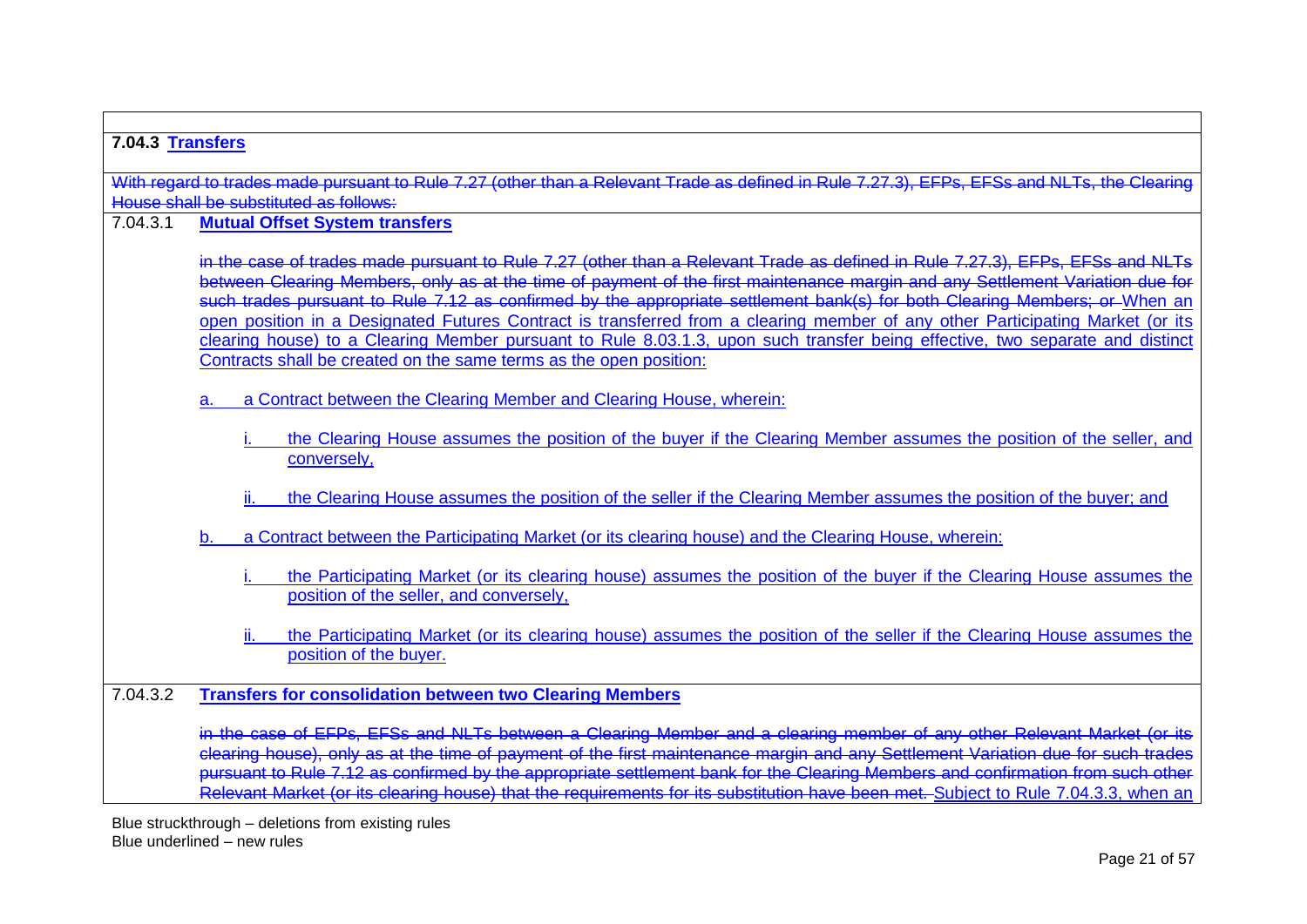| open position is transferred from a Clearing Member to an appointed Clearing Member pursuant to Rule 6.05.2 for the purpose of   |  |  |
|----------------------------------------------------------------------------------------------------------------------------------|--|--|
| consolidation, the original Contract in respect of the open position shall be discharged and replaced by a separate and distinct |  |  |
| Contract between the appointed Clearing Member and the Clearing House on the same terms as the original Contract, as             |  |  |
| described below:                                                                                                                 |  |  |

- a. the Clearing House assumes the position of the buyer if the appointed Clearing Member assumes the position of the seller, and conversely,
- the Clearing House assumes the position of the seller if the appointed Clearing Member assumes the position of the buyer.
- 7.04.3.3 The events described under Rule 7.04.3.2 shall take place only upon the occurrence of the following:
	- a. Confirmation by the appointed Clearing Member's Settlement Bank of the Payment Instruction in respect of the margin call received by the Clearing Member pursuant to the first margin cycle run following the transfer, or, if no such margin call is received, the end of that margin cycle; or
	- b. the posting of Performance Deposits as prescribed in Rule 6.02A.7B, due pursuant to Rule 6.07.1 or the relevant Contract Specifications, by the appointed Clearing Member,

whichever is applicable, or if both Rule 7.04.3.3.a and Rule 7.04.3.3.b are applicable, only upon the later in time occurrence of the matters described in Rule 7.04.3.3.a and Rule 7.04.3.3.b.

7.04.3.4 **Transfers for consolidation from a clearing member of another Relevant Market (or its clearing house) to a Clearing Member**

Subject to Rule 7.04.3.5, when an open position is transferred from a clearing member of any other Relevant Market (or its clearing house) to a Clearing Member pursuant to Rule 6.05.2 for the purpose of consolidation, two separate and distinct Contracts shall be created on the same terms as the open position:

a Contract between the Clearing Member and Clearing House, wherein:

the Clearing House assumes the position of the buyer if the Clearing Member assumes the position of the seller, and conversely,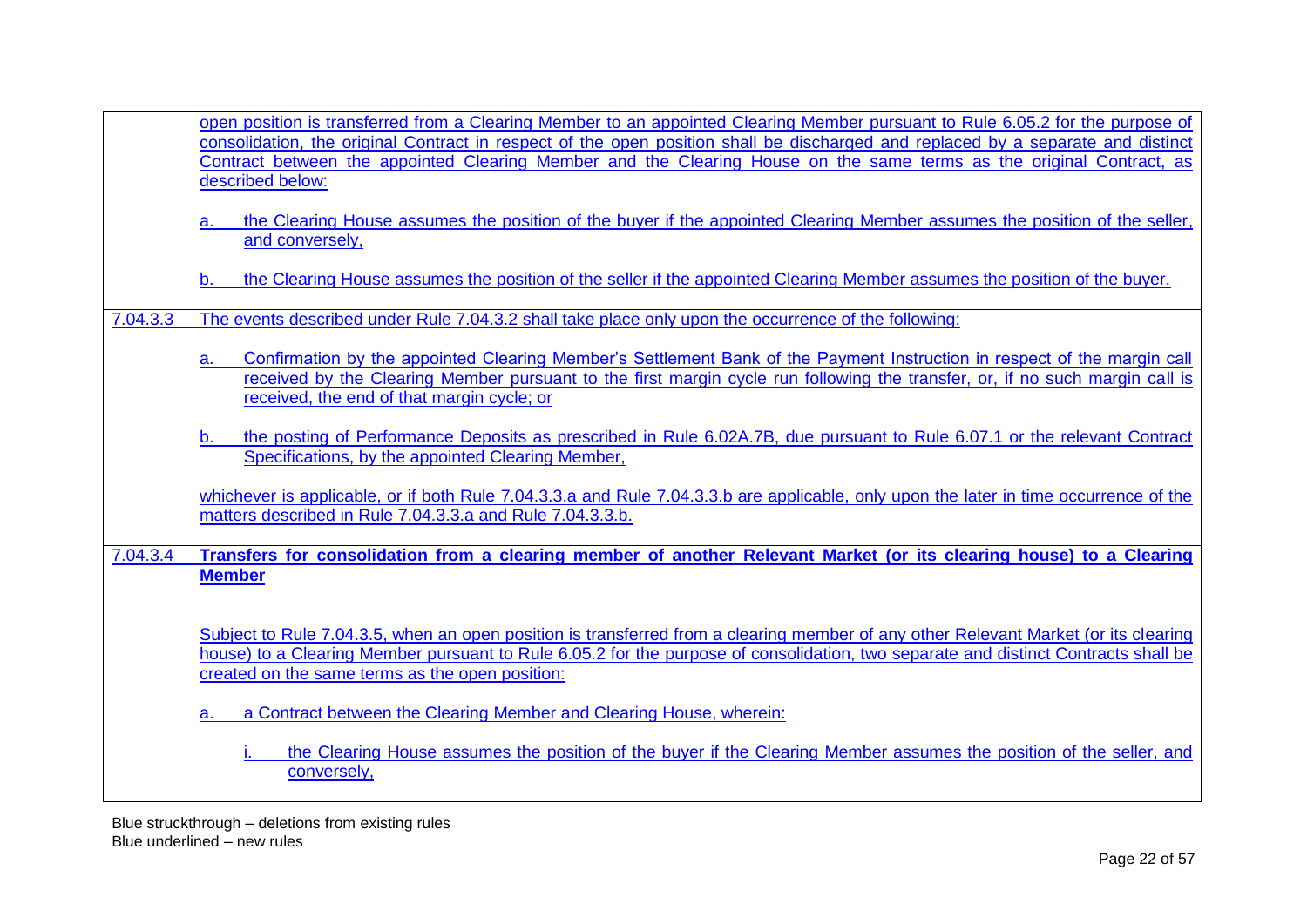|          | the Clearing House assumes the position of the seller if the Clearing Member assumes the position of the buyer; and                                                                                                                                                                                                                                                  |
|----------|----------------------------------------------------------------------------------------------------------------------------------------------------------------------------------------------------------------------------------------------------------------------------------------------------------------------------------------------------------------------|
|          | a Contract between the Relevant Market (or its clearing house) and the Clearing House, wherein:<br>b.                                                                                                                                                                                                                                                                |
|          | the Relevant Market (or its clearing house) assumes the position of the buyer if the Clearing House assumes the<br>position of the seller, and conversely,                                                                                                                                                                                                           |
|          | the Relevant Market (or its clearing house) assumes the position of the seller if the Clearing House assumes the<br>н.<br>position of the buyer.                                                                                                                                                                                                                     |
| 7.04.3.5 | The events described under Rule 7.04.3.4 shall take place only upon the later in time occurrence of the following:                                                                                                                                                                                                                                                   |
|          | Confirmation by the Clearing Member's Settlement Bank of the Payment Instruction in respect of the margin call received by<br>a.<br>the Clearing Member pursuant to the first margin cycle run following the transfer, or if no such margin call is received, the end<br>of that margin cycle; and                                                                   |
|          | confirmation by the Relevant Market (or its clearing house) that it will enter into the Contract described in Rule 7.04.3.4.b.<br>b <sub>1</sub>                                                                                                                                                                                                                     |
| 7.04.3.6 | Transfers for consolidation from a Clearing Member to a clearing member of another Relevant Market (or its clearing                                                                                                                                                                                                                                                  |
|          |                                                                                                                                                                                                                                                                                                                                                                      |
|          | <u>house</u><br>Subject to Rule 7.04.3.7, when an open position is transferred from a Clearing Member to a clearing member of any other Relevant<br>Market (or its clearing house) pursuant to Rule 6.05.2 for the purpose of consolidation, the Contract between the Clearing Member<br>and the Clearing House in respect of the open position shall be terminated. |
| 7.04.3.7 | The event described under Rule 7.04.3.6 shall take place only upon the confirmation by the other Relevant Market (or its clearing<br>house) that it will enter into a contract with its clearing member in respect of such open position.                                                                                                                            |
| 7.04.3.8 | Transfers pursuant to Rule 7.28 from a clearing member of another Relevant Market (or its clearing house) to a Clearing<br><b>Member</b>                                                                                                                                                                                                                             |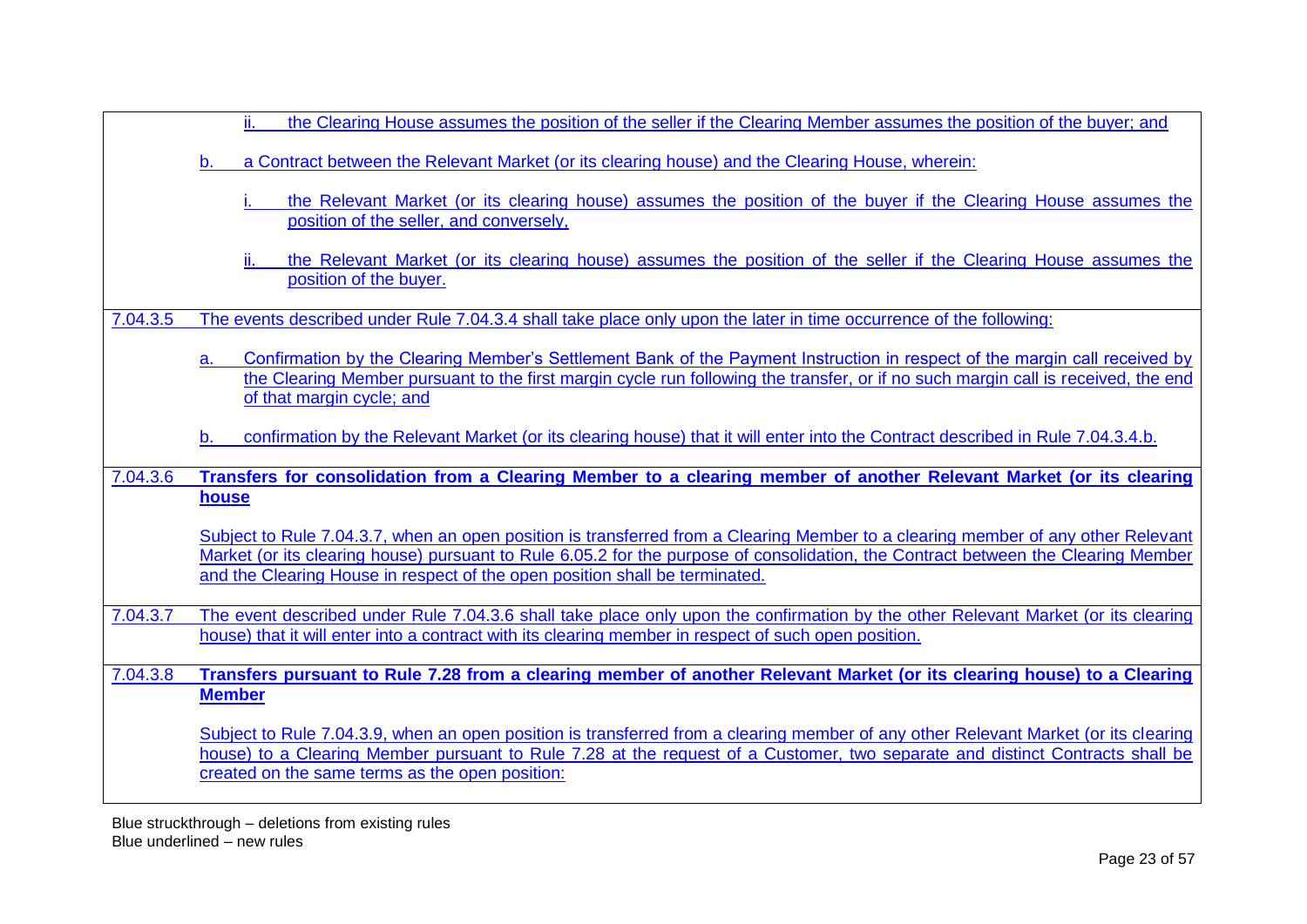| a Contract between the Clearing Member and Clearing House, wherein: |
|---------------------------------------------------------------------|
|---------------------------------------------------------------------|

the Clearing House assumes the position of the buyer if the Clearing Member assumes the position of the seller, and conversely,

the Clearing House assumes the position of the seller if the Clearing Member assumes the position of the buyer; and

- a Contract between the Relevant Market (or its clearing house) and the Clearing House, wherein:
	- the Relevant Market (or its clearing house) assumes the position of the buyer if the Clearing House assumes the position of the seller, and conversely,
	- the Relevant Market (or its clearing house) assumes the position of the seller if the Clearing House assumes the position of the buyer.
- 7.04.3.9 The events described under Rule 7.04.3.8 shall take place only upon the later in time occurrence of the following:
	- a. Confirmation by the Clearing Member's Settlement Bank of the Payment Instruction in respect of the margin call received by the Clearing Member pursuant to the first margin cycle run following the transfer, or, if no such margin call is received, the end of that margin cycle; and
	- b. confirmation by the Relevant Market (or its clearing house) that it will enter into the Contract described in Rule 7.04.3.8.b.
- 7.04.3.10 **Transfers pursuant to Rule 7.28 from a Clearing Member to a clearing member of another Relevant Market (or its clearing house)**

Subject to Rule 7.04.3.11, when an open position is transferred from a Clearing Member to a clearing member of any other Relevant Market (or its clearing house) pursuant to Rule 7.28 at the request of a Customer, the Contract between the Clearing Member and the Clearing House in respect of the open position shall be terminated.

7.04.3.11 The event described under Rule 7.04.3.10 shall take place only upon the later in time occurrence of the following:

a. Confirmation by the Clearing Member's Settlement Bank of the Payment Instruction in respect of the margin call received by the Clearing Member pursuant to the first margin cycle run following the transfer, or, if no such margin call is received, the end of that margin cycle; and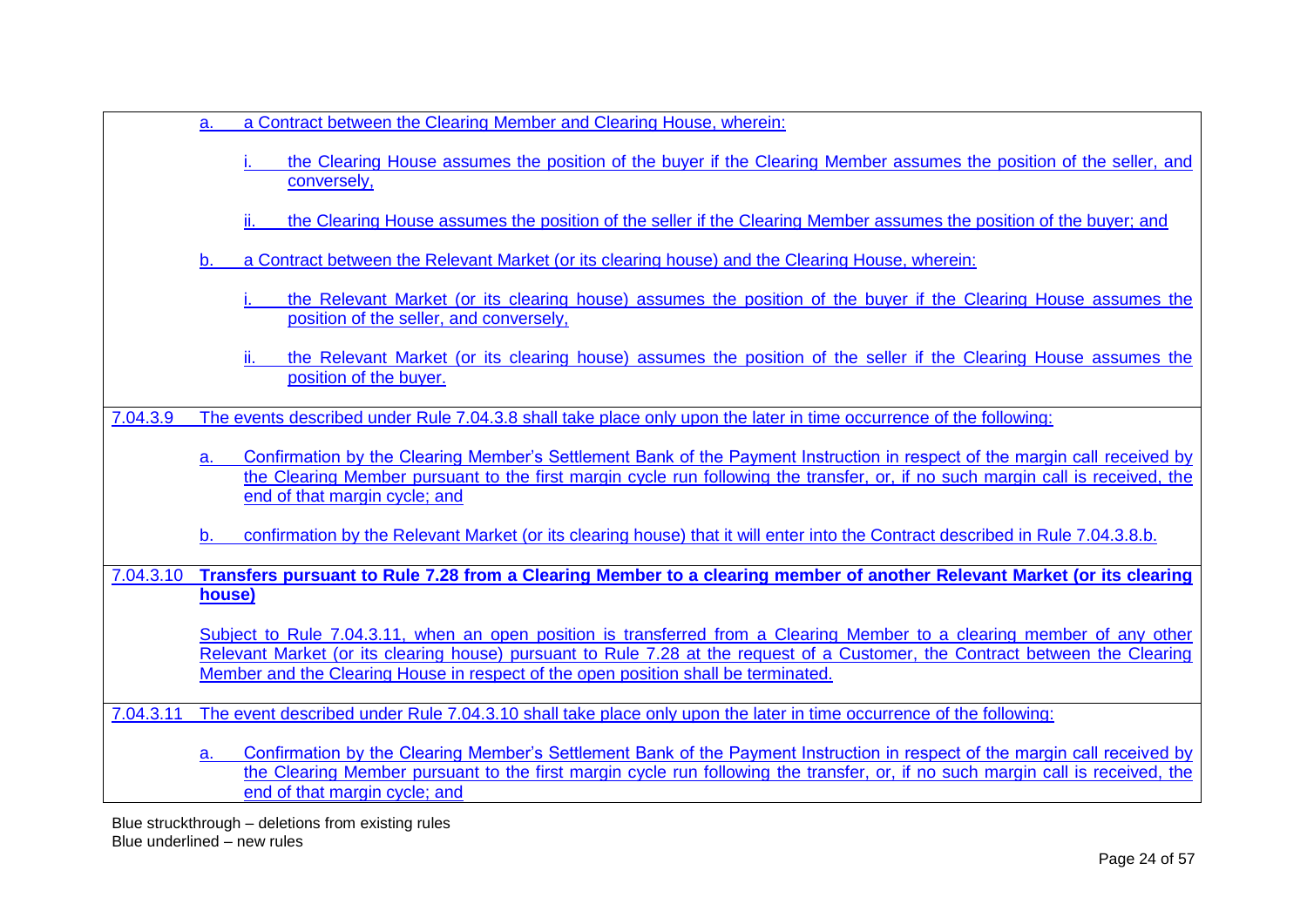|           | confirmation by the other Relevant Market (or its clearing house) that it will enter into a contract with its clearing member in<br>respect of such open position.                                                                                                                                                                                                                                                                                                                                    |
|-----------|-------------------------------------------------------------------------------------------------------------------------------------------------------------------------------------------------------------------------------------------------------------------------------------------------------------------------------------------------------------------------------------------------------------------------------------------------------------------------------------------------------|
| 7.04.3.12 | <b>Transfers from a defaulted/suspended Clearing Member to a designated Clearing Member</b>                                                                                                                                                                                                                                                                                                                                                                                                           |
|           | Subject to Rule 7.04.3.13, when an open position is transferred from a defaulted or suspended Clearing Member to a designated<br>Clearing Member pursuant to Rule 7A.02.1.1, the original Contract in respect of the open position shall be discharged and replaced<br>by a separate and distinct Contract between the designated Clearing Member and the Clearing House on the same terms as the<br>original Contract, as described below:                                                           |
|           | the Clearing House assumes the position of the buyer if the appointed Clearing Member assumes the position of the seller,<br>а.<br>and conversely,                                                                                                                                                                                                                                                                                                                                                    |
|           | the Clearing House assumes the position of the seller if the appointed Clearing Member assumes the position of the buyer.<br>$\mathbf b$ .                                                                                                                                                                                                                                                                                                                                                            |
| 7.04.3.13 | The events described under Rule 7.04.3.12 shall take place only upon Confirmation by the designated Clearing Member's<br>Settlement Bank of the Payment Instruction in respect of the margin call received by the designated Clearing Member pursuant to<br>the first margin cycle run following the transfer, or, if no such margin call is received, the end of that margin cycle.                                                                                                                  |
| 7.04.3.14 | <b>Transfers pursuant to Rule 7.27 between two Clearing Members</b>                                                                                                                                                                                                                                                                                                                                                                                                                                   |
|           | Subject to Rule 7.04.3.15, when an open position is transferred from a Clearing Member ("Original Party") to another Clearing<br>Member ("New Party") pursuant to Rule 7.27, excluding Rule 7.27.1.5, the original Contract between the Original Party and the<br>Clearing House in respect of the open position shall be discharged and replaced by a separate and distinct Contract between the<br>New Party and the Clearing House on the same terms as the original Contract, as described below: |
|           | the Clearing House assumes the position of the buyer if the New Party assumes the position of the seller, and conversely,<br>а.                                                                                                                                                                                                                                                                                                                                                                       |
|           | the Clearing House assumes the position of the seller if the New Party assumes the position of the buyer.<br>b.                                                                                                                                                                                                                                                                                                                                                                                       |
|           | For the purposes of Rule 7.04.3.14, "Original Party" and "New Party" shall be as defined herein.                                                                                                                                                                                                                                                                                                                                                                                                      |
|           | 7.04.3.15 The events described under Rule 7.04.3.14 shall take place only upon:                                                                                                                                                                                                                                                                                                                                                                                                                       |

 $\mathsf{r}$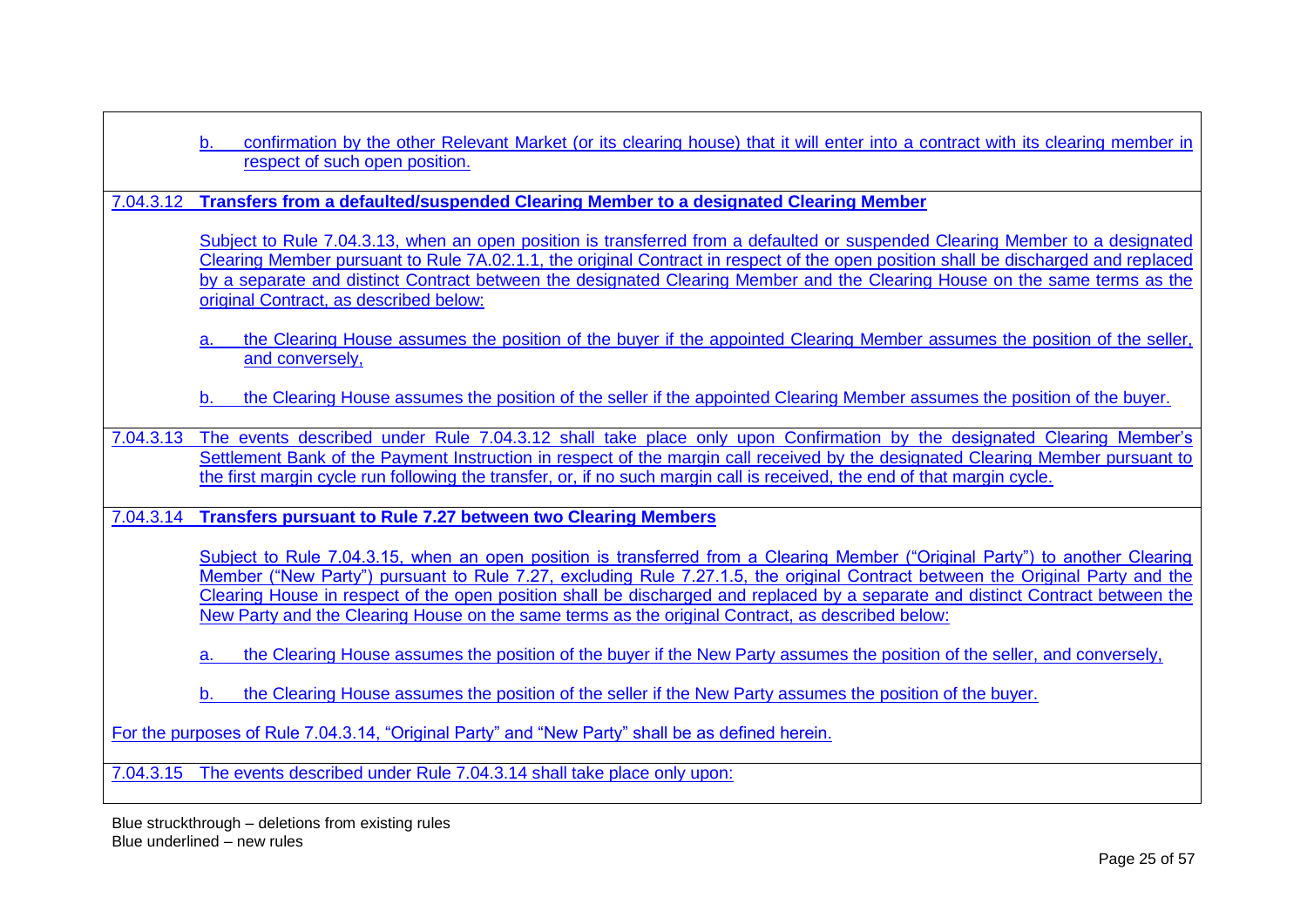a. where both Clearing Members receive margin call pursuant to the first margin cycle run following the transfer: the later in time Confirmation by the Clearing Members' Settlement Bank(s) of the Payment Instructions in respect of the margin calls; or where only one Clearing Member receives margin call pursuant to the first margin cycle run following the transfer: Confirmation by that Clearing Member's Settlement Bank of the Payment Instruction in respect of that margin call; or where neither Clearing Member receives margin call pursuant to the first margin cycle run following the transfer: the end of that margin cycle. 7.04.3.16 **Transfers pursuant to Rule 7.27.1.5 for order fill/give-up from a Clearing Member or a clearing member of another Relevant Market (or its clearing house) to another Clearing Member** Subject to Rule 7.04.3.17, when an open position is transferred for the purpose of filling an order or as a give-up by a Clearing Member or a clearing member of another Relevant Market (or its clearing house) ("Original Party") to another Clearing Member ("New Party") pursuant to Rule 7.27.1.5, the original Contract between the Original Party and the Clearing House in respect of the open position shall be discharged and replaced by a separate and distinct Contract between the New Party and the Clearing House on the same terms as the original Contract, as described below: a. the Clearing House assumes the position of the buyer if the New Party assumes the position of the seller, and conversely, the Clearing House assumes the position of the seller if the New Party assumes the position of the buyer. For the purposes of Rule 7.04.3.16, "Original Party" and "New Party" shall be as defined herein. 7.04.3.17 The events described under Rule 7.04.3.16 shall take place only if they occur on the same trading day as the creation of the open position and only upon the approval of the transfer by the Clearing House. **7.04.3A** With regard to transfers of open positions to an appointed Clearing Member for the purpose of consolidation pursuant to [Rule 6.05.2,](http://rulebook.sgx.com/en/display/display.html?rbid=3271&element_id=2296) the Clearing House shall be substituted only as at the time of: 7.04.3A.1 payment of the first maintenance margin and any Settlement Variation due for such open positions pursuant to [Rule 7.12](http://rulebook.sgx.com/en/display/display.html?rbid=3271&element_id=2411) as confirmed by the appropriate settlement bank for the appointed Clearing Member; and/or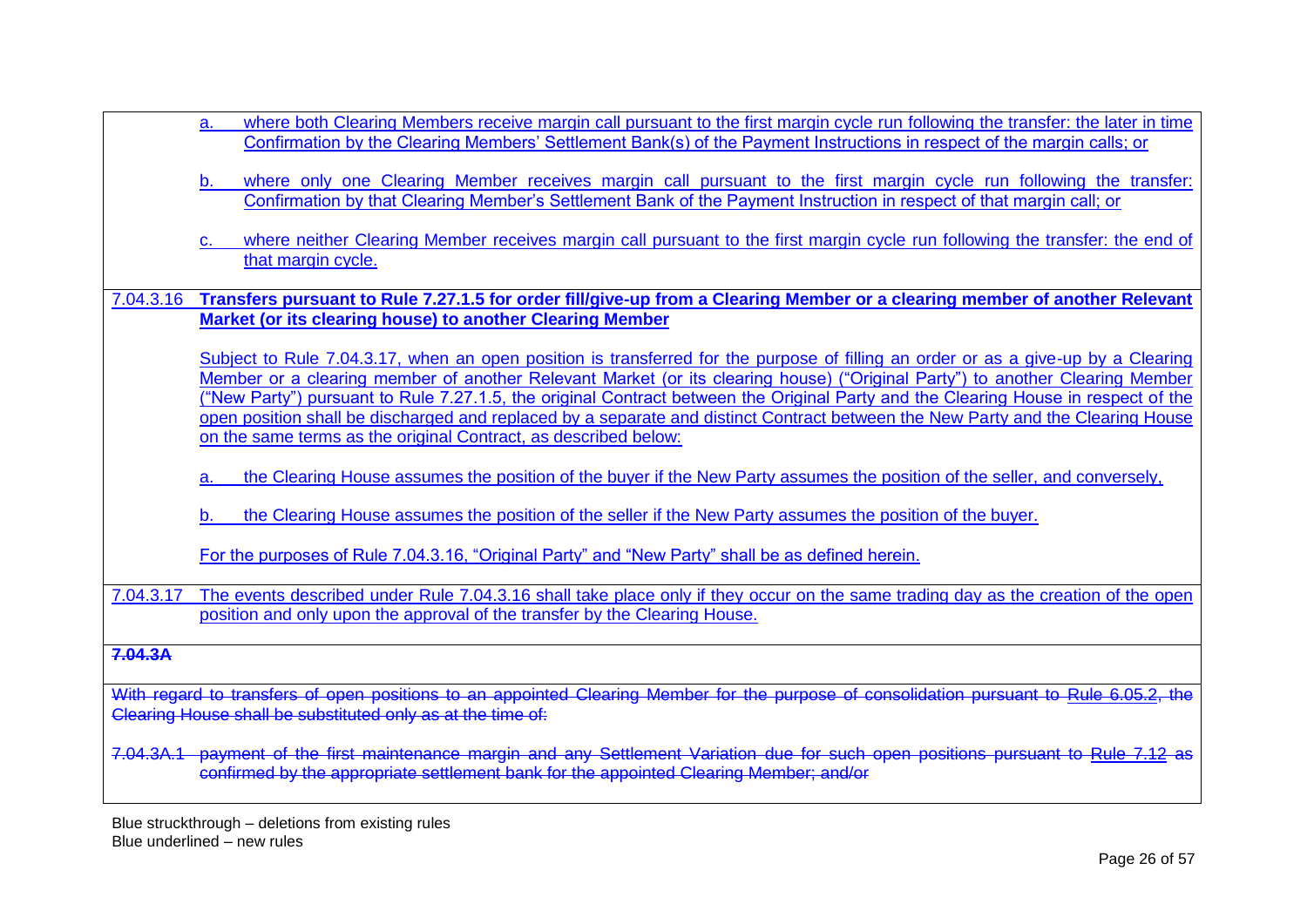7.04.3A.2 posting of Performance Deposits as prescribed in [Rule 6.02A.7B,](http://rulebook.sgx.com/en/display/display.html?rbid=3271&element_id=2278) due for such open positions pursuant to [Rule 6.07.1](http://rulebook.sgx.com/en/display/display.html?rbid=3271&element_id=2301) or the relevant Contract Specifications by the appointed Clearing Member,

whichever is applicable.

### **7.04.3B**

With regard to transfers of open positions from a Clearing Member to the appointed clearing member of any other Relevant Market (or its clearing house) for the purpose of consolidation pursuant to [Rule 6.05.2,](http://rulebook.sgx.com/en/display/display.html?rbid=3271&element_id=2296) the Clearing House shall cease to stand as counterparty Clearing Member in respect of the transferred position only upon confirmation from such other Relevant Market (or its clearing house) that the requirements for its substitution as the counterparty to the appointed clearing member in respect of the transferred positions have been met.

#### **7.04.3C**

With regard to transfers of positions from a clearing member of another Relevant Market to a Clearing Member pursuant to Rule 7.28, the Clearing House shall be substituted only as at the time of payment of the first maintenance margin and any Settlement Variation due for such trades pursuant to Rule 7.12 as confirmed by the appropriate settlement bank for the Clearing Member and confirmation from such other Relevant Market (or its clearing house) that the requirements for its cessation as counterparty in respect of the transferred positions have been met.

#### **7.04.3D**

With regard to transfers of positions from a Clearing Member to a clearing member of any other Relevant Market pursuant to Rule 7.28, the Clearing House shall cease to stand as counterparty in respect of the transferred positions only as at the time of payment of the first maintenance margin and any Settlement Variation due for such trades pursuant to Rule 7.12 as confirmed by the appropriate settlement bank For the Clearing Member and confirmation from such other Relevant Market (or its clearing house) that the requirements for its substitution in respect of the transferred positions have been met.

#### **7.04.3E**

With regard to transfers of positions from a defaulted or suspended Clearing Member to another Clearing Member designated by the Clearing House, pursuant to Rule 7A.02.1.1, the Clearing House shall be substituted only as at the time of payment of the first maintenance and any Settlement Variation due for such trades pursuant to Rule 7.12 as confirmed by the appropriate settlement bank for the designated Clearing Member.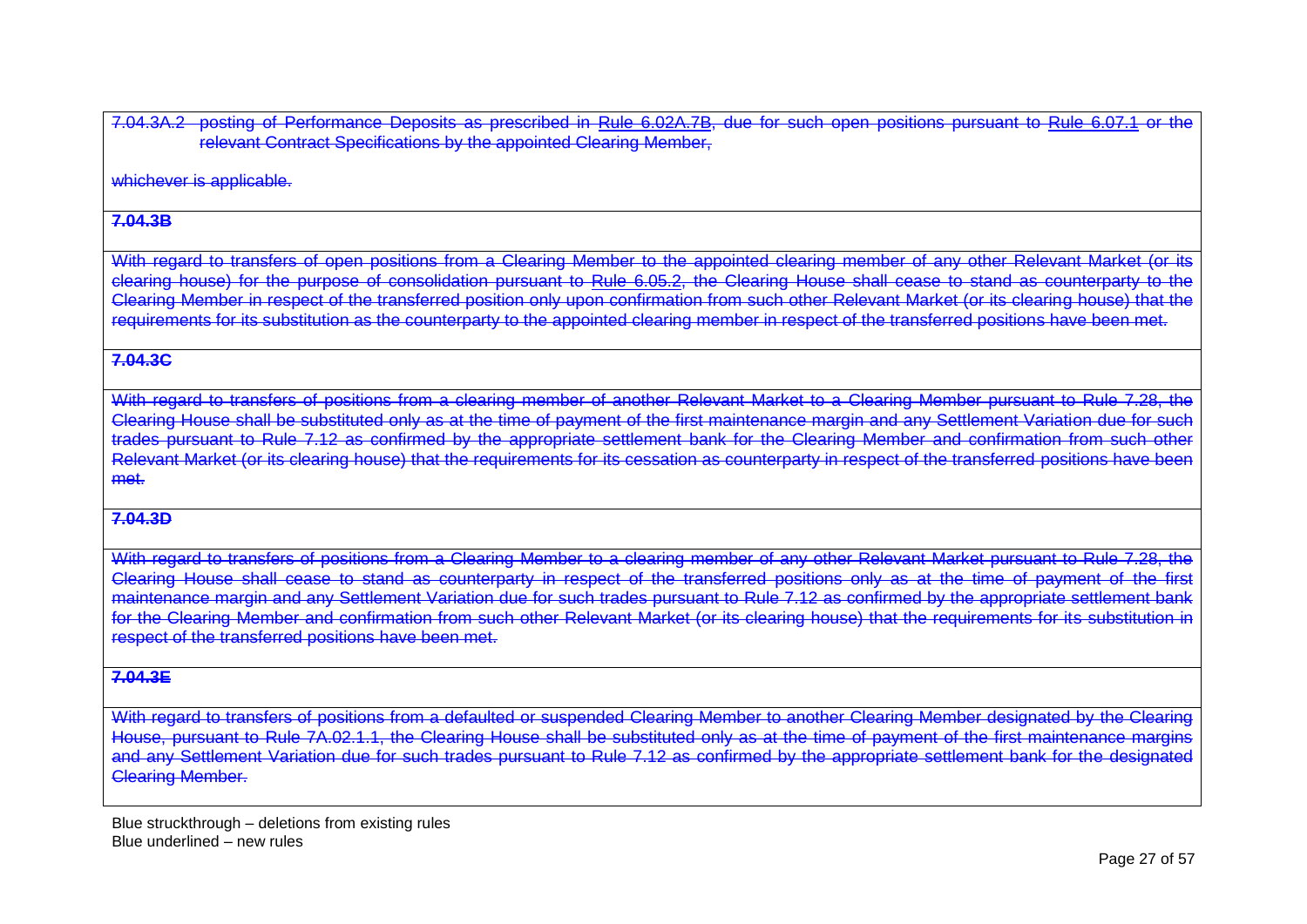#### **7.04.4 [Rule has been deleted.]**

Upon the transfer of an open contract pursuant to this Rules and its acceptance for clearing in accordance with this Rules, such open contract shall be discharged and replaced by novation by an open contract between the Clearing Member into whose name the open contract wa transferred and the Clearing House, as principals to such open contract.

**7.04.5 Options exercise**

- 7.04.5.1 Upon the exercise of an futures-option eContract by or on behalf of a Clearing Member or, as the case may be, by the Clearing House or upon the deemed exercise of such option eContract pursuant to this Rules or the rules of the Relevant Market at which the option  $\epsilon$ Contract was traded, the option  $\epsilon$ Contract shall be replaced by an open  $\epsilon$ Contract in the underlying under the terms specified in the option eContract at the strike price or at some other price in accordance with the terms of such option eContract.
- 7.04.5.2 Upon the assignment of an option Contract by the Clearing House, the option Contract shall be replaced by an open Contract in the underlying under the terms specified in the option Contract at the strike price or at some other price in accordance with the terms of such option Contract.

### **7.04.5A Eligible OTCF Transactions**

If the Clearing House accepts an Eligible OTCF Transaction registered for clearing pursuant to Rule 7.02AA.2, the Clearing House shall, subject always to Rule 7.04.5C, be substituted as and shall assume the position of:

the Clearing Member who:

- is the First Original OTCF Contract Counterparty; or
- assumes the duties and obligations of the First Original OTCF Contract Counterparty to the Clearing Member who:
- (iii) is the Second Original OTCF Contract Counterparty; or
- (iv) assumes the duties and obligations of the Second Original OTCF Contract Counterparty; and
- the Clearing Member who:
	- is the Second Original OTCF Contract Counterparty; or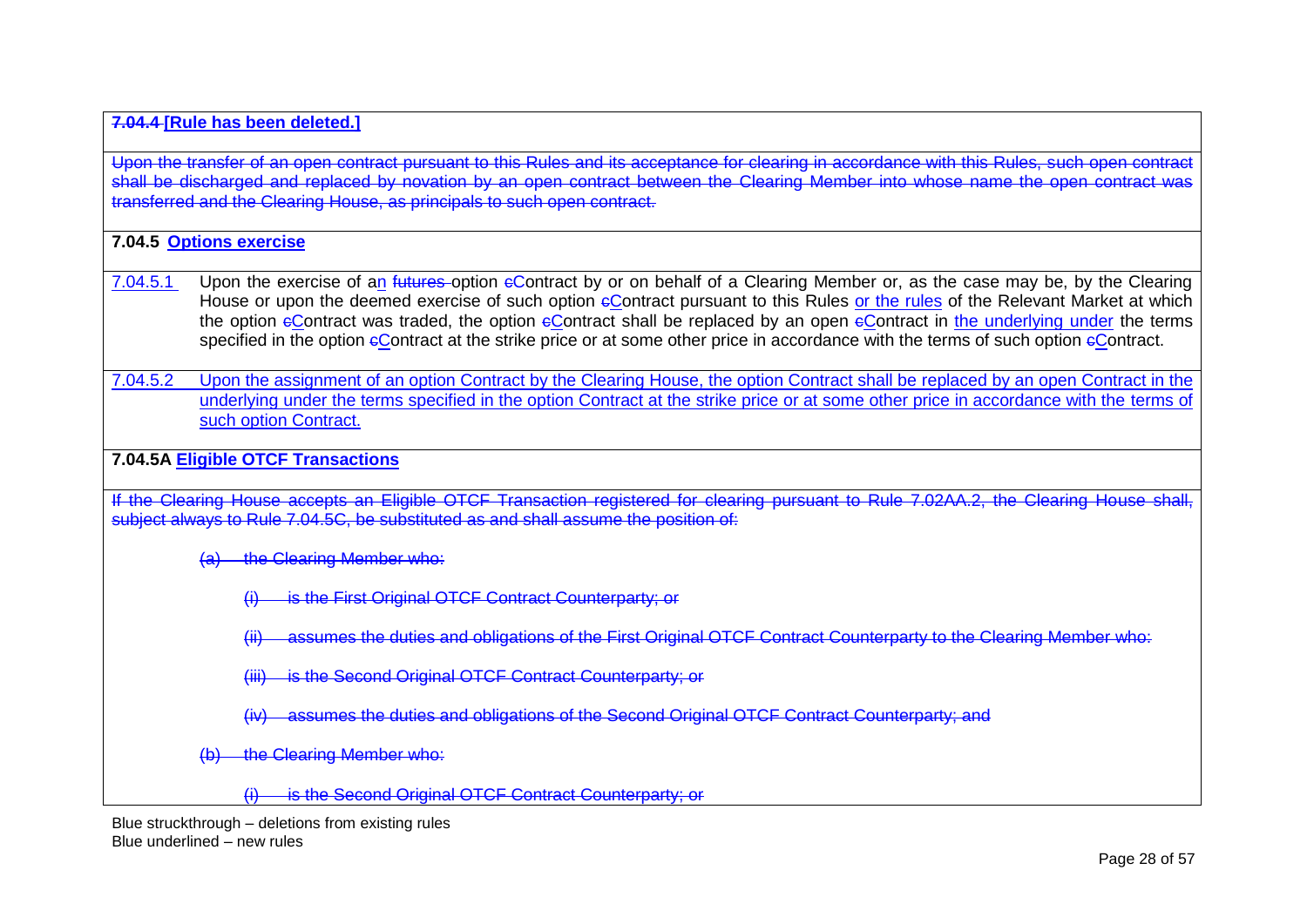(ii) assumes the duties and obligations of the Second Original OTCF Contract Counterparty to the Clearing Member who:

- (iii) is the First Original OTCF Contract Counterparty; or
- (iv) assumes the duties and obligations of the First Original OTCF Contract Counterparty, thereby becoming the central counterparty, and thereupon the Clearing House shall have all the rights and be subject to all the liabilities with respect to such transaction of the Clearing Members who were the parties to such transaction. Such substitution shall be effective in law for all purposes.
- 7.04.5A.1 Subject to Rule 7.04.5A.3, when a contract registered as an Eligible OTCF Transaction pursuant to Rule 7.02AA.2 between a Clearing Member who is or who represents the First Original OTCF Contract Counterparty ("First Clearing Member") and a Clearing Member who is or who represents the Second Original OTCF Contract Counterparty ("Second Clearing Member") is cleared through the Clearing House, the original contract between the First Clearing Member and Second Clearing Member shall be discharged and replaced with two separate and distinct Contracts as described below, both of which are on the same terms as the original contract:
	- a. the First Clearing Member shall enter into a Contract with the Clearing House, which assumes the rights and obligations of the Second Clearing Member as against the First Clearing Member in the original Contract, and
	- the Second Clearing Member shall enter into a Contract with the Clearing House, which assumes the rights and obligations of the First Clearing Member as against the Second Clearing Member in the original Contract.

7.04.5BA.2 Upon the transfer of an OTCF Contract pursuant to this Rules and its acceptance for clearing in accordance with this Rules, such OTCF Contract shall, subject always to Rule 7.04.5C, be discharged and replaced by novation by a Contract between the Clearing Member into whose name the OTCF Contract was transferred and the Clearing House, as principals to such OTCF Contract. Subject to Rule 7.04.5A.3, when an open position in an OTCF Contract is transferred from a Clearing Member ("Original Party") to another Clearing Member ("New Party") pursuant to this Rules, the original OTCF Contract between the Original Party and the Clearing House in respect of the open position shall be discharged and replaced by a separate and distinct Contract between the New Party and Clearing House on the same terms as the original OTCF Contract between the Original Party and the Clearing House, wherein the New Party assumes the rights and obligations of the Original Party as against the Clearing House in the original Contract.

For the purposes of Rule 7.04.5A.2, "Original Party" and "New Party" shall be as defined herein.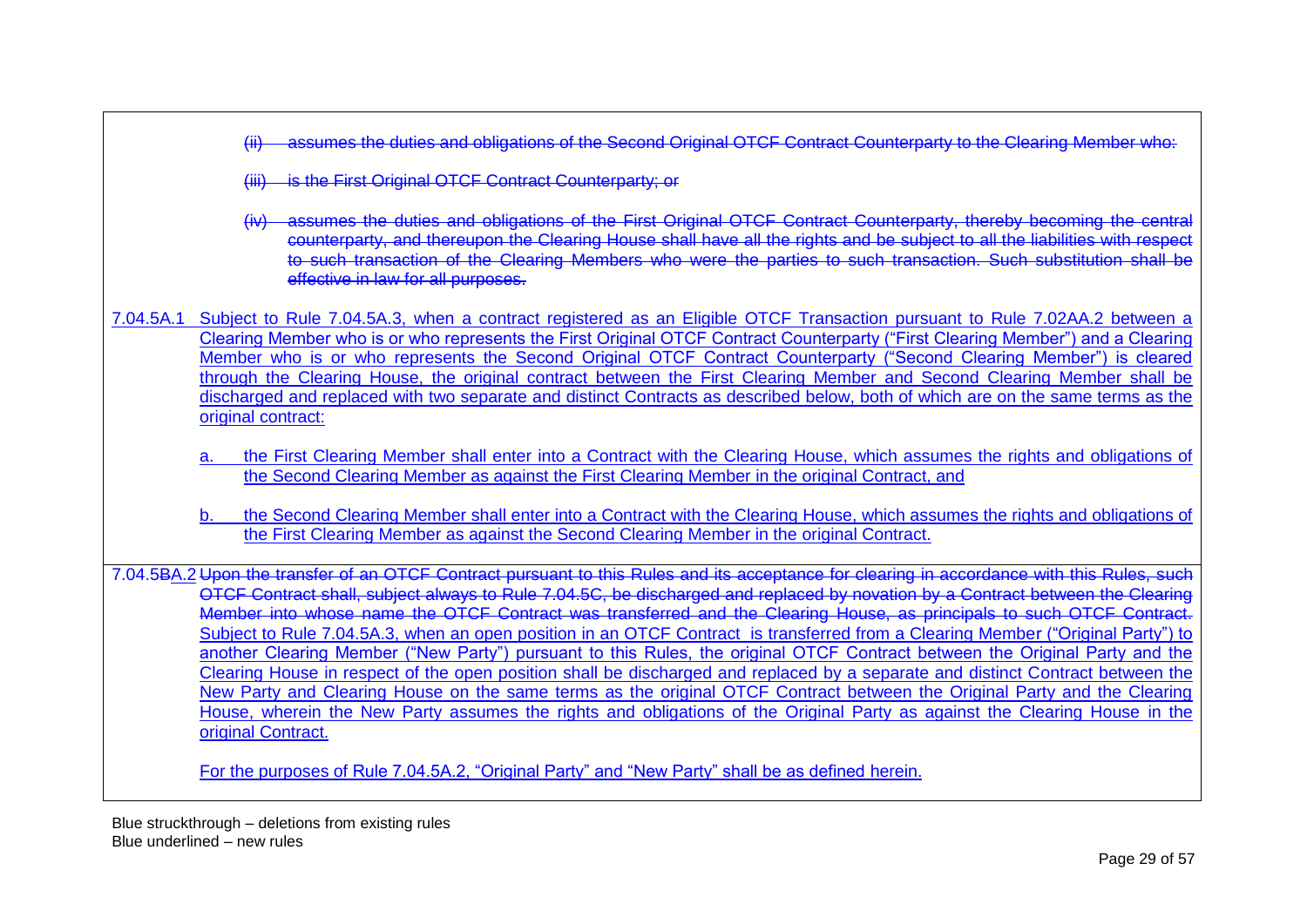7.04.5CA.3Subject to Rule 7.04.5E, the Clearing House shall require a Clearing Member in whose name an Eligible OTCF Transaction has been registered to provide the Clearing House with sufficient collateral to meet margin requirements and any Settlement Variation, and to fulfil such other requirements prescribed by the Clearing House from time to time prior to substitution pursuant to Rule 7.04.5A or 7.04.5B.

The events described under Rule 7.04.5A.1 and 7.04.5A.2 shall take place only upon the latest in time occurrence of the following:

- a. the successful registration of the Eligible OTCF Transaction or approval of transfer of OTCF Contract;
- b. the provision of sufficient Collateral by the Clearing Members to the Clearing House to meet margin requirements and any Settlement Variation; and
- the fulfilment of such other requirements prescribed by the Clearing House from time to time.

7.04.5DA.4With effect from Upon the occurrence of the events described under novation of each OTCF Contract to the Clearing House pursuant to Rule 7.04.5A.1 or 7.04.5BA.2, each OTCF Transaction to which such OTCF Contract relates shall be governed by the OTCF Contract Terms as set out in the OTCF Clearing Member Handbook and by Circulars issued by the Clearing House from time to time.

7.04.5EA.5 A Clearing Member in whose name an Eligible OTCF Transaction is to be registered:

- a. shall not be subject to Rule 7.04.5CA.3; and
- b. shall be required to provide the Clearing House with sufficient eCollateral to meet margin requirements and any Settlement Variation, and to fulfil such other requirements prescribed by the Clearing House from time to time immediately upon becoming a counterparty to the Clearing House or within such time prescribed by the Clearing House,

if such Eligible OTCF Transaction is entered into or transferred to such Clearing Member for the purpose of executing the default proceedings pursuant to Rule 7A.02.1.

7.04.5FA.6 Notwithstanding that an Eligible OTCF Transaction has been successfully registered pursuant to Rule 7.02AA.2 and is pending novation, the Clearing House may, in its sole discretion, disallow the novation of the OTCF Contract relating to such Eligible OTCF Transaction if any of the events of default set out in Rule 7A.06.5.1 occurs or is, in the reasonable opinion of the Clearing House, about to occur in relation to the Clearing Member in whose name such Eligible OTCF Transaction has been registered.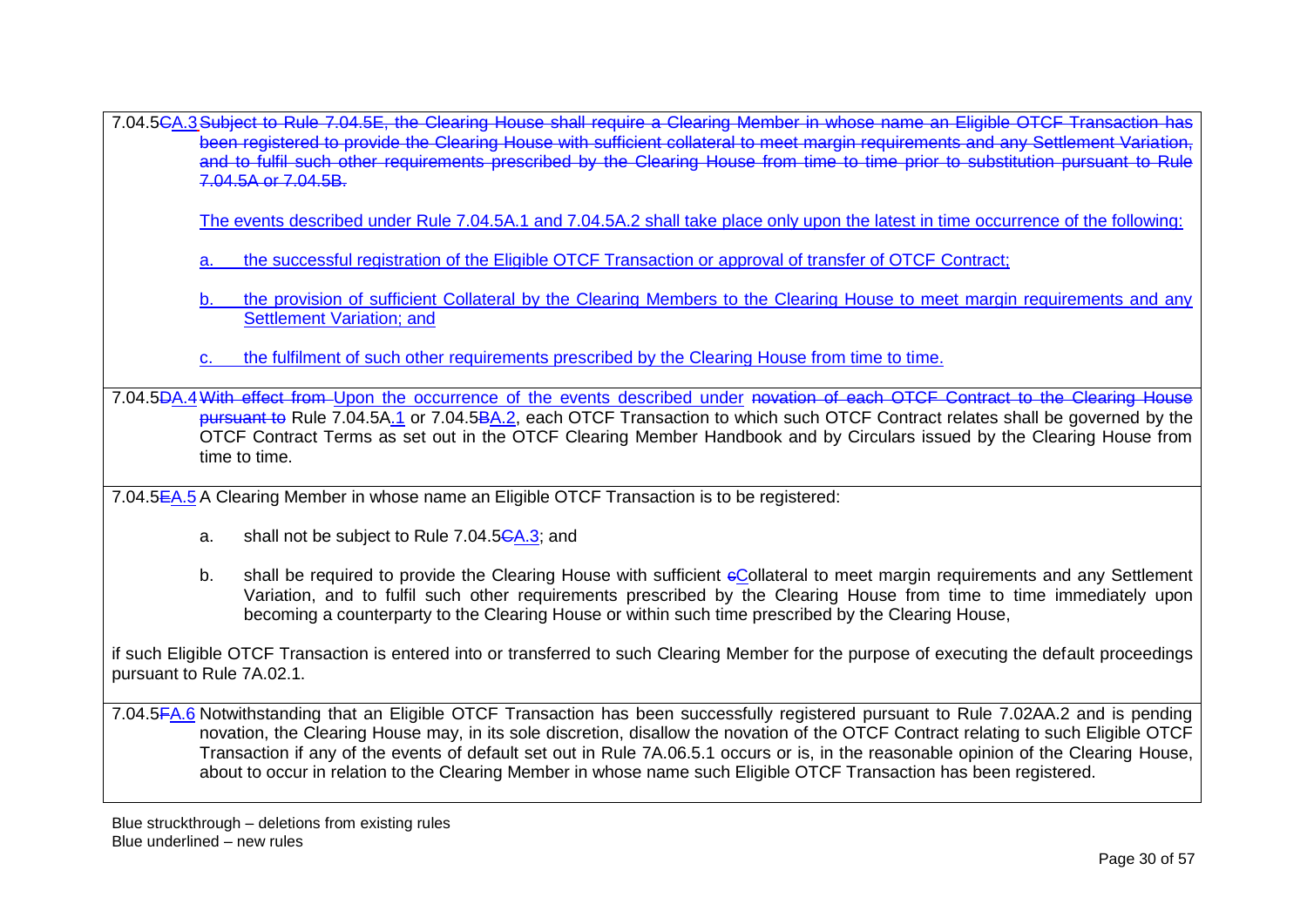#### **7.10 Recap Ledger**

#### **7.10.1**

The Clearing House will produce a recap ledger for each Clearing Member which will itemise, among other things, the incoming positions in respect of any Contract; the position changes for the day, the closing positions in respect of any Contract; the net settlements, pay or collect, margins required at the close of the day, the current day's margin balance, and the combined net debit balance(s) payable by the Clearing Member and/or net credit balance(s) payable by the Clearing Housefor the day.

The net debit balance(s) reflected on the recap ledger, excluding those arising from margin withdrawals ("**Net Debit Balance(s)**") and the net credit balance(s) reflected on the recap ledger, excluding those arising from margin deposits and calls ("**Net Credit Balance(s)**") shall be payable in accordance with Rule 7.14.

#### **7.10.2**

If a Clearing Member believes that there is any error in the recap ledger, the Clearing Member must immediately notify the Clearing House in writing and in any event, no later than 5 p.m. on the following Business Day.

Violation of this Rule may constitute a major offence.

#### **7.12 Settlement to Settlement Price Daily**

#### **7.12.2**

Such settlement must be paid in cash in the respective currencies of the Contracts, or such other currency as the Clearing House may prescribe in the interest of a safe and efficient clearing facility, and at such exchange rate as determined by the Clearing House. Without prejudice to the generality of the foregoing, the Clearing House may refer to exchange rates published by data vendors in determining the relevant exchange rates.

# **7.12.7**

In respect of the payment of relevant premiums on establishment of an option contract as referred to in Rule 7.12.6, such payment must be paid in cash in the respective currencies of the options contract, or such other currency as the Clearing House may prescribe in the interest of a safe and efficient clearing facility, and at such exchange rate as determined by the Clearing House. Without prejudice to the generality of the foregoing, the Clearing House may refer to exchange rates published by data vendors in determining the relevant exchange rates.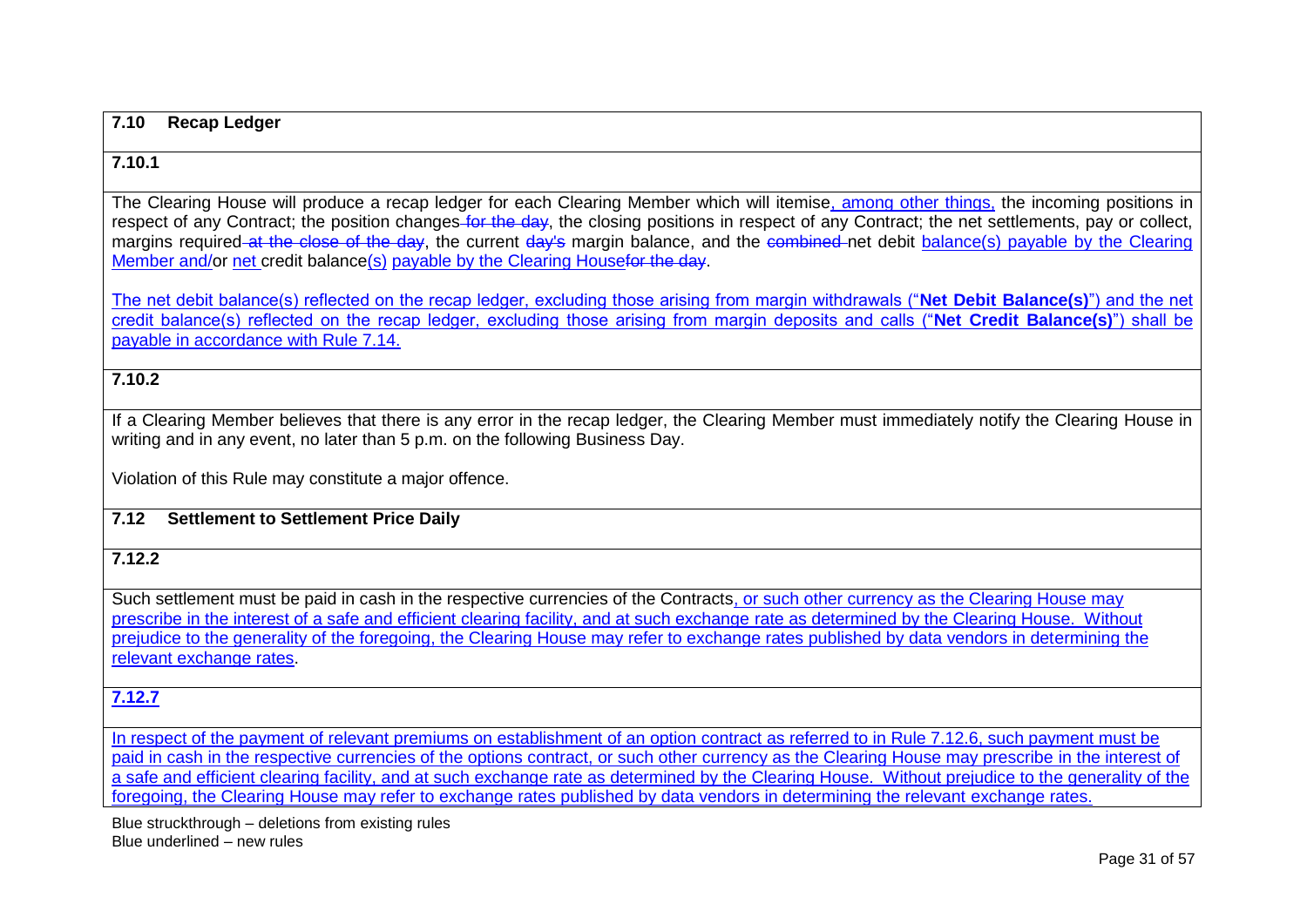#### **7.13A Settlement Variation for OTCF Contracts**

## **7.13A.3**

Notwithstanding Rule 7.13A.2, the Clearing House may, in the interest of a safe and efficient clearing facility, prescribe that Settlement Variation and any interest payable on Settlement Variation (where relevant) as calculated and/or determined at such time as the Clearing House shall determine, be paid in any other currency, and at such exchange rate as determined by the Clearing House. Without prejudice to the generality of the foregoing, the Clearing House may refer to exchange rates published by data vendors in determining the relevant exchange rates.

### **7.14 Net Debit Balances and Net Credit Balances**

**7.14.1**

If the recap ledger of any Clearing Member for the day shows a Net Ddebit Bbalance against such Clearing Member:

- (a) and if it appears to the Clearing House that the Clearing Member will have insufficient cash margin held by the Clearing House to apply towards payment of the Clearing Member's Net Debit Balance, the Clearing Member shall receive margin call and be required to deposit additional cash collateral to cover the shortage in such cash margin;
- (b) payment offer such Net Delebit Bbalance shall be effected at the Confirmation Cut Off Time, by the Clearing House applying debited directly against the Clearing Member's cash margin held by with the Clearing House towards payment of such Net Debit Balance. If, at the Confirmation Cut Off Time, the Clearing Member has insufficient cash margin held with the Clearing House to apply towards payment of the full Net Debit Balance, all of such cash margin will, at the Confirmation Cut Off Time, be applied towards payment of such portion of the Net Debit Balance as it covers; and-
- (c) such application shall constitute final and irrevocable settlement of the Clearing Member's obligation to pay such Net Debit Balance or such portion of the Net Debit Balance (as the case may be) to the Clearing House.

The Clearing Member shall receive margin call and be required to deposit addition collateral to cover any shortage in its cash margin held with the Clearing House arising from the payment for such debit balance.

Violation of this Rule may constitute a major offence.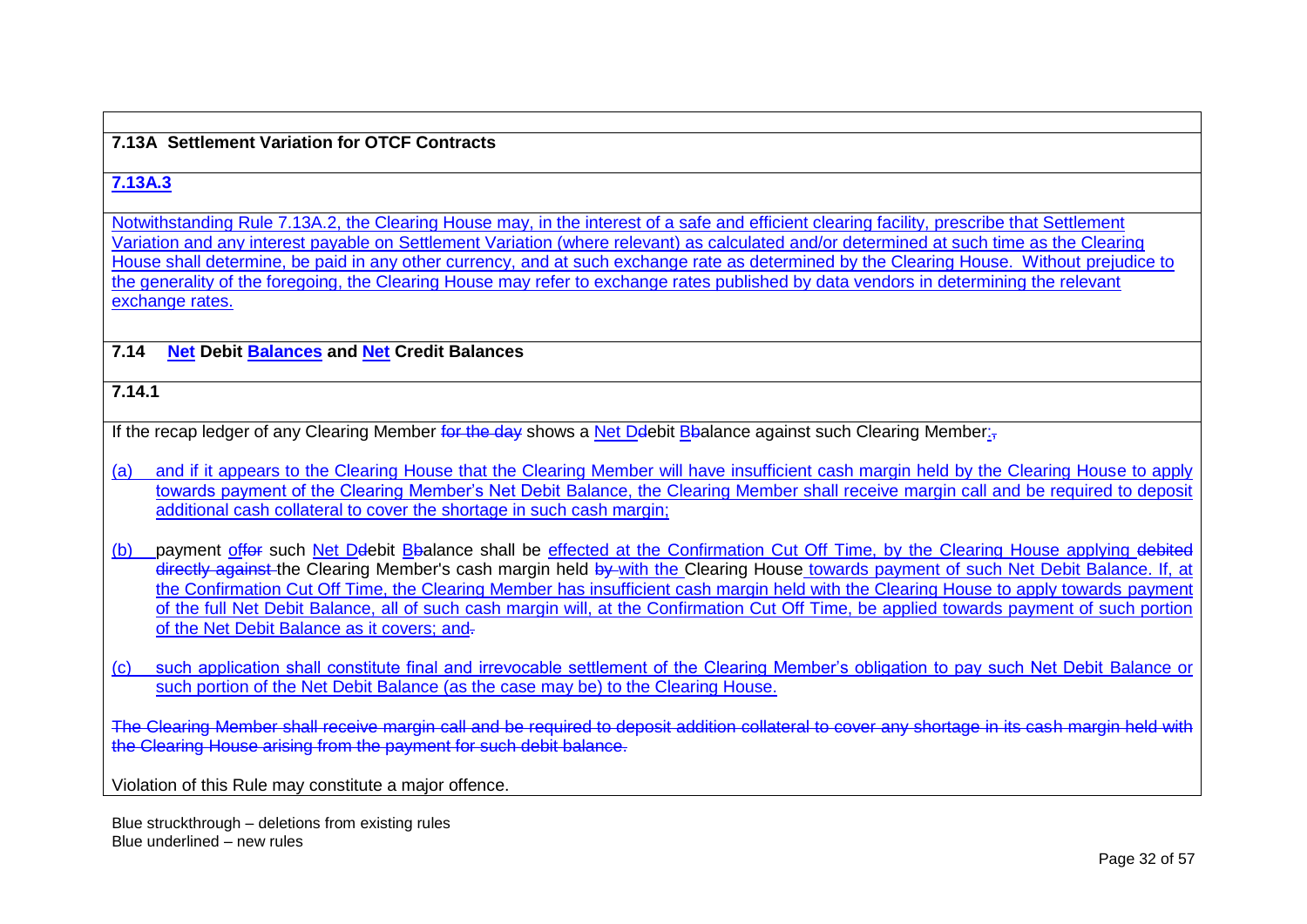# **7.14.2**

If suchthe recap ledger of any Clearing Member shows a Net Ceredit Cbalance in favour of such Clearing Member-after the Clearing House has tallied all credit balances enumerated thereon, payment of such Net Credit Balance shall be effected at the Confirmation Cut Off Time, by the Clearing House will crediting the Net Credit Bbalance directly to the Clearing Member's cash margin held by with the Clearing House. Such crediting shall constitute final and irrevocable settlement of the Clearing House's obligation to pay such Net Credit Balance to the Clearing Member.

# **7.14.3**

"**Confirmation Cut Off Time**", in relation to the Net Debit Balance or the Net Credit Balance shown in the recap ledger of any Clearing Member shall, for the purposes of this Rule 7.14, mean the cut-off time for Confirmation in respect of any margin call that may be made in that recap ledger, as notified by the Clearing House to Clearing Members.

## **7.18 General Lien and Right to Set-Off**

**7.18.1**

The Clearing House shall have a lien on all monies and other properties deposited with the Clearing House and on any other assets of the Clearing Member which may be or become available to the Clearing House.

# **7.18.21**

Without prejudice to the generality of the foregoing, in addition to any Security Interest or other right or remedy which the Clearing House may have under this Rules, contract, law or equity, and subject to any applicable restrictions pursuant to the provisions of the SFA and/or imposed by the Authority, the Clearing House may at any time combine consolidate any or all accounts (notwithstanding that relevant positions in such accounts have not been closed out) of the Clearing Member with its liabilities to the Clearing House and set-off and/or transfer and/or apply any fundsCollateral in such accounts towards satisfaction of any liabilities of the Clearing Member to the Clearing House, whether or not:

7.18.1.1 such Collateral and liabilities accounts are denominated in the same currency; and

7.18.1.2 such liabilities are due, owing or incurred, or joint or several.

#### **7.19 Clearing House Margins**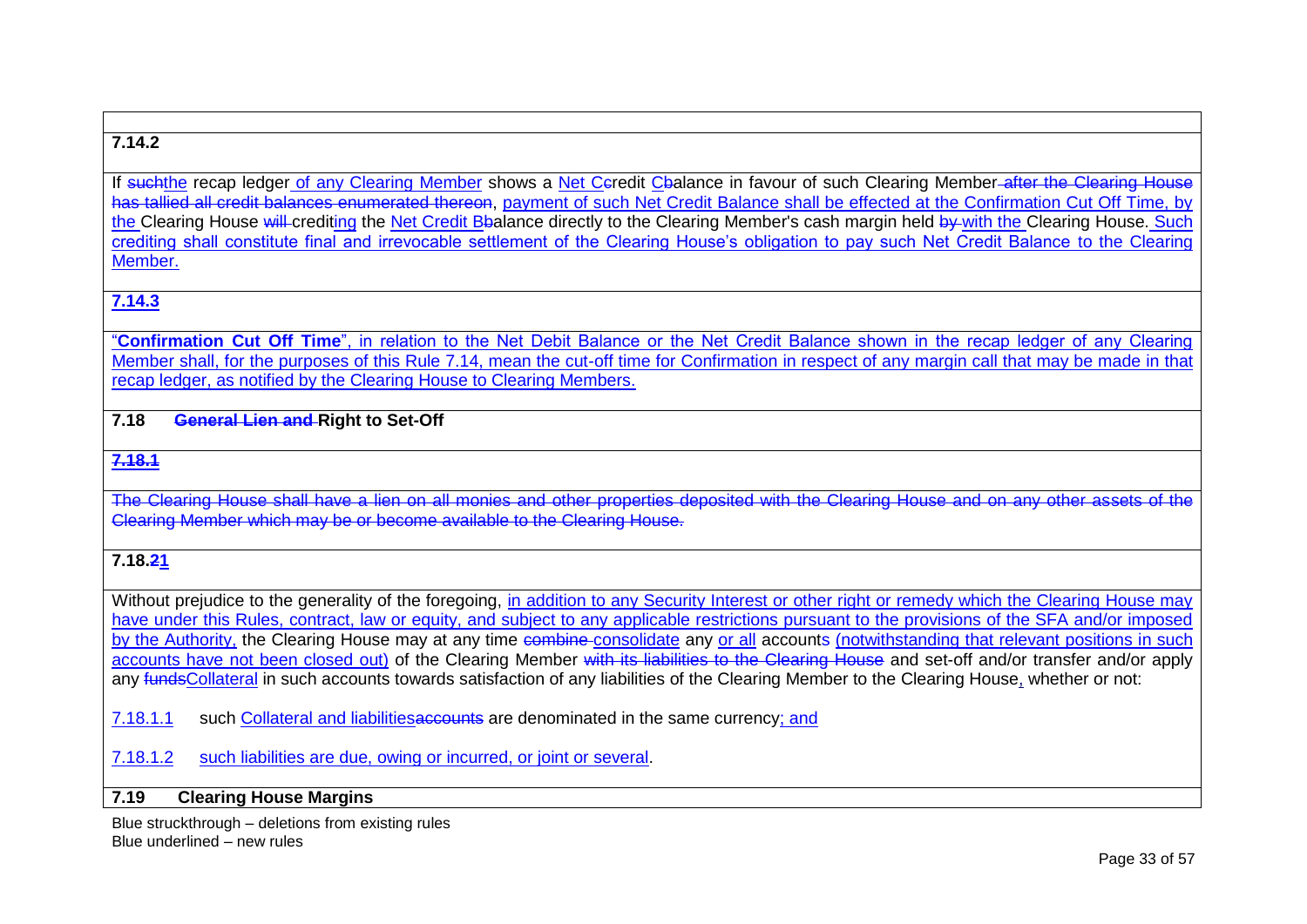### **7.19.1**

All margins deposited with or provided to the Clearing House by Clearing Members shall be retained by the Clearing House in whole or in part. as the Clearing House may deem necessary but, subject to thesethis Rules (and in particular, Rule 7.03A.3, 7.03A.5, Rule 7.18 and Rule 7.03.17A.05.1) and the Security Deed, may be returned to the Clearing Member when the positions for which such margins have been deposited or provided have been liquidated. Notwithstanding the foregoing, the Clearing House may retain margins for freight forward contracts for tanker voyage routes in relation to any potential Flat Rate adjustment, even after the positions of the Clearing Member have been liquidated.

#### **7.20 Margin Amounts**

### **7.20.1 Acceptable Margin**

Margin requirements shall be prescribed by the Clearing House from time to time. The Clearing House will accept as margin, cash, government securities, or Ccommon Sstocks, units of listed business trusts or units of listed real estate investment trusts or Letters of Credit to the order of the Clearing House in a form and from a bank acceptable to the Clearing House (and in accordance with such procedures as may be prescribed by the Clearing House) (individually "Asset or Property" and collectively "Assets or Properties"), all of which must be and remain unencumbered., unless otherwise permitted or contemplated under this Rules, the Security Deed or the SFA.

The Clearing Member shall notify the Clearing House as to whether such Collateral are to be maintained for its Customer Contracts or its House Contracts. Such Collateral will be held by the Clearing House for that relevant account.

A Clearing Member may on approval and as prescribed by the Clearing House deposit such Assets or Properties, subject to such terms and conditions as shall have been approved by the Clearing House and in such denominations as may be prescribed by the Clearing House from time to time towards the satisfaction of margining obligations prescribed under these Rules.

The Clearing Member shall designate, whether such Assets or Properties are to be maintained as margin for its Customer Contracts or its House Contracts. Such Assets or Properties will be held by the Clearing House for that relevant account.

The Clearing House shall value such Assets and Properties for margin purposes as it deems appropriate. The Clearing House shall, at its sole discretion, determine what Asset or Property will be acceptable as margin and to determine when any Asset or Property will cease to be acceptable as margin and valuation to be attributed thereto.

If any Asset or Property lodged by any Clearing Member is found in any way to be unacceptable by the Clearing House, such Asset or Property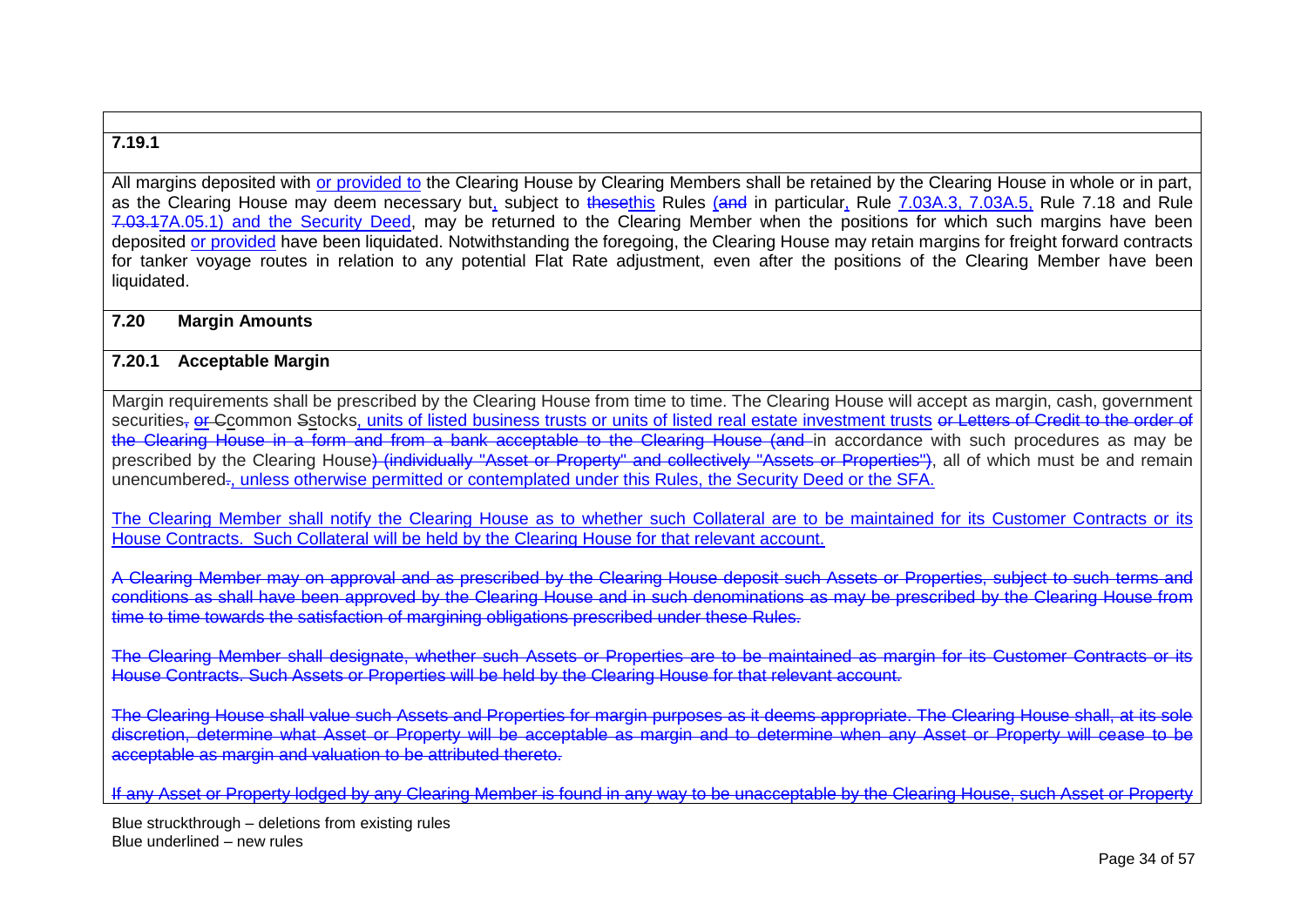will immediately be given zero value for the purposes of the Clearing Member's margin obligations under these Rules. Replacement margin may be immediately set given zero reasoned from the purposed of the event.

In the event of any dispute as to any matters covered in this Rule, the Clearing House's decision shall be final and binding.

### **7.20.2 Margin Composition**

Without prejudice to the generality of the foregoing, the aggregate amount of Collateral Assets or Properties deposited with or provided to the Clearing House in respect of the aggregate required margin total margin requirements in relation to Customers' and House Contracts must each separately comply with each of the following:

- 7.20.2.1 for Clearing Members whosewhere the relevant total margin requirements are US\$1,000,000 (of or its equivalent) or less, the entire margin requirements must be in the form of cash and/or government securities; and
- 7.20.2.2 for Clearing Members whosewhere the relevant total margin requirements are more than US\$1,000,000 (or its equivalent), cash and/or government securities must constitute at least the first US\$1,000,000 or 4060 percent of the total margin requirements whichever is the greater.; and
- 7.20.2.3 [Rule has been deleted] for clearing of the following Contract Classes, 60 percent of the total margin requirements must be in the form of:
	- (a) for clearing of Contracts traded on the Exchange or any Relevant Market or OTC Contracts, cash, government securities and/or Letters of Credit; and
	- (b) for clearing of OTCF Contracts, cash and government securities.

### **7.20.3 Calculation of Margin**

The amount of margins required to be deposited by any Clearing Member with the Clearing House shall be calculated and determined:

- 7.20.3.1 on a cumulative gross basis with reference to all open positions (both long and short) for which such Clearing Member is responsible and in accordance with procedures prescribed by the Clearing House; and/or
- 7.20.3.2 on a cumulative gross basis with respect to cumulative Settlement Variation for freight forward contracts for tanker voyage routes, with reference to any potential adjustments to the Flat Rate.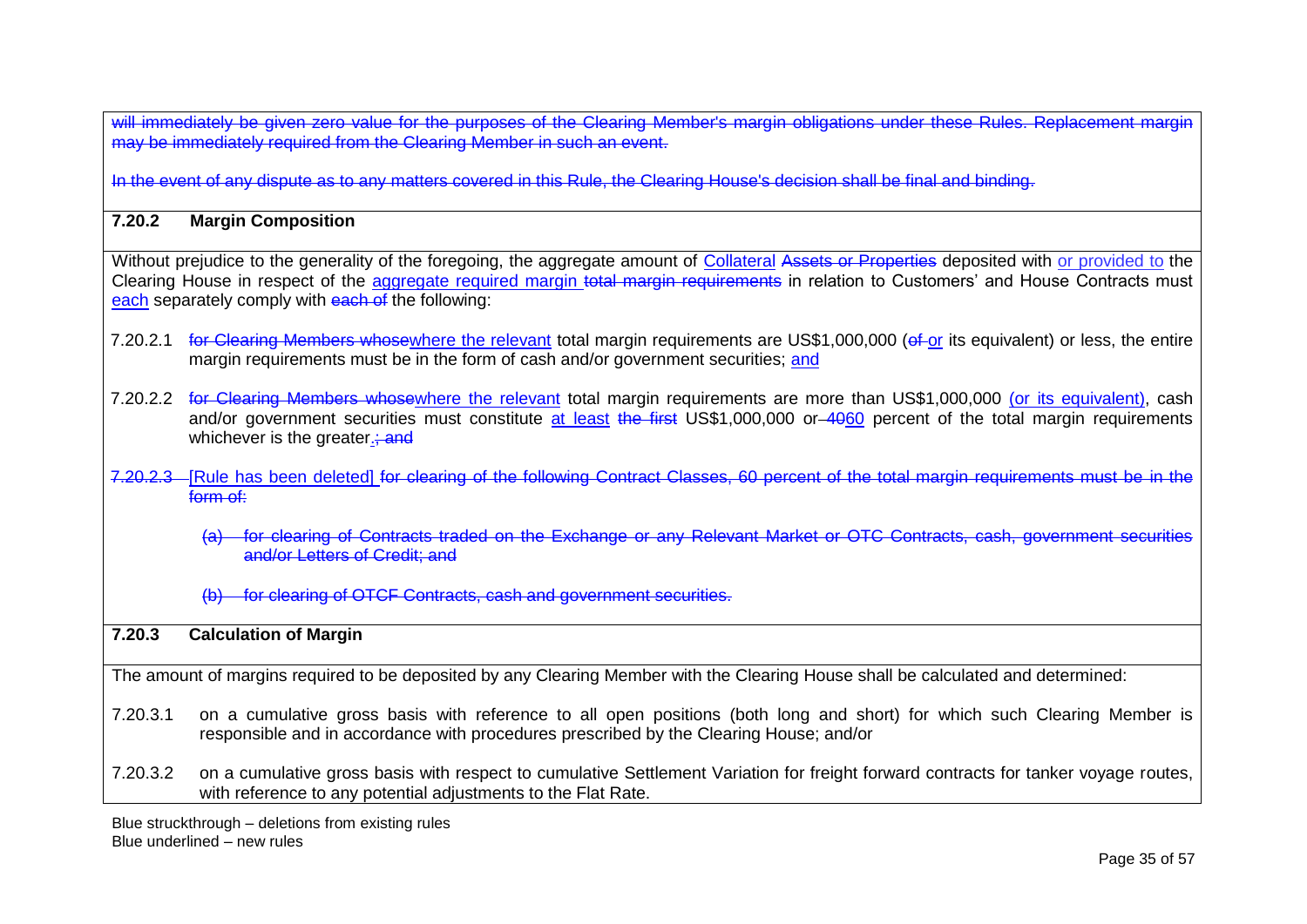# **7.20.3A**

The Clearing House may make margin calls in respect of the margin requirements prescribed pursuant to this Rule 7.20. Such margin calls shall be paid by such time and means as the Clearing House shall prescribe.

**7.20.4 Regulatory Information [Rule has been deleted.]**

Clearing Members shall provide the Clearing House with any information necessary in relation to such Assets and Properties deposited with the Clearing House as margin for regulatory purposes including but not limited to withholding tax purposes.

**7.20.5 Safekeeping Indemnity [Rule has been deleted.]**

7.20.5.1 The government securities and Common Stocks (collectively, "Securities") accepted by Clearing House as margin shall be deposited with the appropriate custodian(s) designated by the Clearing House for safekeeping in a Clearing House account for House Contracts or in a Clearing House account for Customers' Contracts, as the case may be, and the Clearing House shall retain control over the Securities as a part of the margin of such Clearing Member.

7.20.5.2 The Clearing House shall not have any obligation or responsibility to preserve, protect, collect or realise, and under no circumstances shall the Clearing House be liable for any loss or diminution in value or depreciation in or in connection with, the Securities maintained pursuant to this rule.

7.20.5.3 A Clearing Member who maintains Securities with the Clearing House pursuant to this rule shall indemnify and hold the Clearing House harmless from any loss, damage, costs, charges and/or expenses of whatsoever nature and howsoever arising ("Loss") suffered or incurred by the Clearing House to any designated custodian which may result from or arise with respect to:

a. any act, delay or omission in connection with Securities (whether by such Clearing Member or the Clearing House) deposited with such designated custodian; or

b. any contract or agreement between the Clearing House and any designated custodian, or any representation, warranty or undertaking given by the Clearing House to any designated custodian, in relation to or otherwise in connection with Securities deposited with such designated custodian.

PROVIDED THAT this indemnity shall not cover any Loss and/or liability of the Clearing House attributable or referable to the gross negligence or wilful misconduct of the Clearing House or any of the Clearing House's officers, agents and/or employees.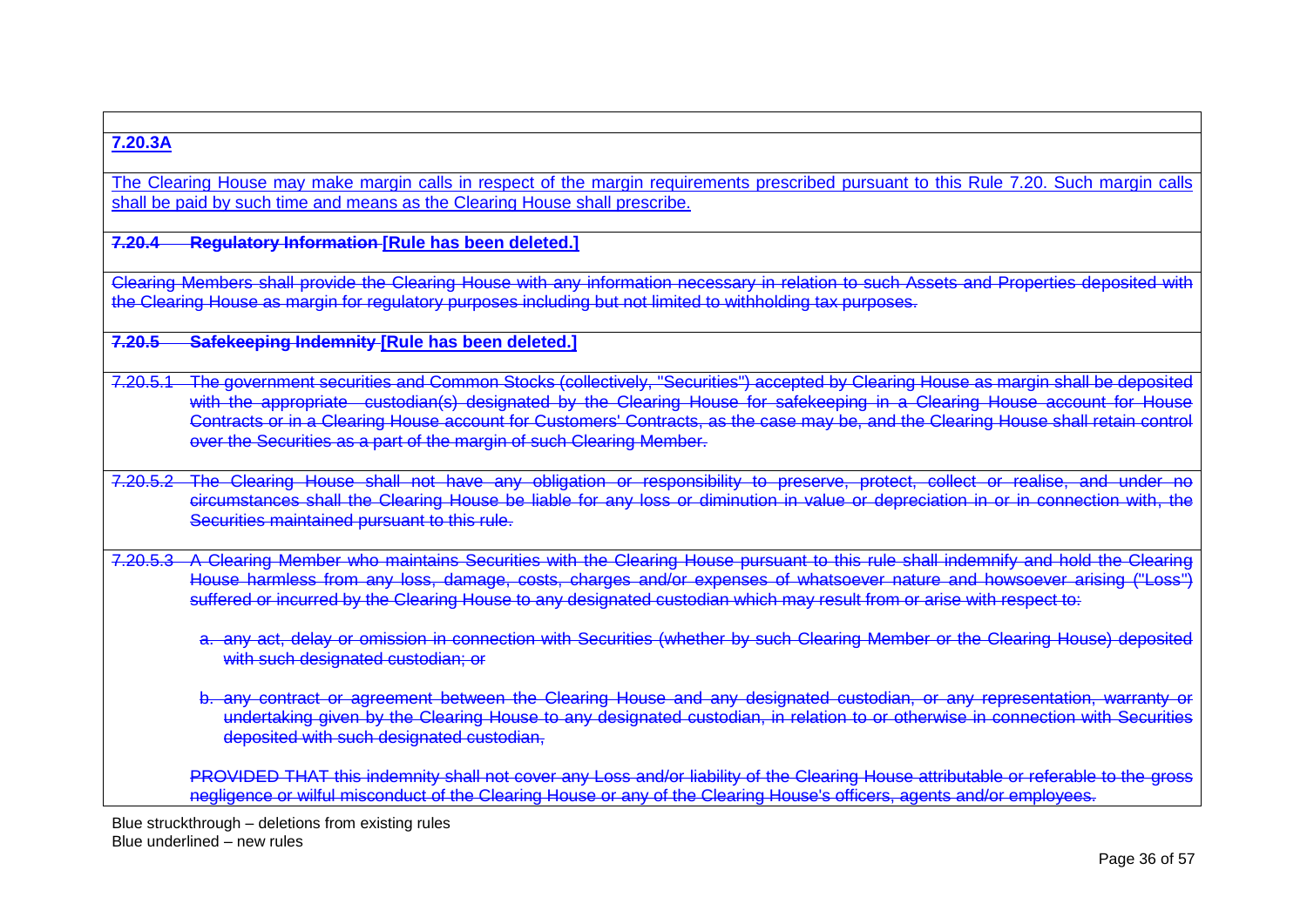7.20.5.4 Each Clearing Member shall pay the Clearing House for all fees, expenses, charges and costs incurred by the Clearing House in relation to its acceptance of Securities prescribed under this rule as the Clearing House may determine from time to time, and shall make such deposits of margins (in such form as may be acceptable to the Clearing House) as may be required by the Clea House by reason of any depreciation in the market value of such Securities.

7.20.5.5 If a Clearing Member defaults in fulfilling its obligations to the Clearing House in accordance with the provisions of these Rule Securities maintained in the Clearing House's account may be disposed of, without notice, in any manner deemed appropriate by the Clearing House and the proceeds from the sale of the Securities deposited for the Customer Contracts shall be applied against the margin requirements or any other obligations of the Clearing Members' Customer Accounts, and the proceeds from the sale of Securities deposited for House Contracts shall be applied against the margin requirements or any other obligations of the House **Account and then for Customers.** 

**7.21.1 Margin and Security Deposit Returns [Rule has been deleted.]**

The Clearing House shall credit all margins (initial, maintenance and emergency) and Security Deposits which a Clearing Member has on deposit with the Clearing House pursuant to this Rules with interest, dividends and any other returns/entitlements on the full amount in accordance with a schedule to be prescribed by the Clearing House from time to time except for money continued to be held pursuant to Rule 7.18 consequent/subsequent to a Clearing Member's default.

**CHAPTER 7A – SUSPENSION AND DEFAULT**

**7A.01 Suspension of Clearing Members**

**7A.01.1**

The Clearing House shall be entitled to restrict the activities of the Clearing Member on the Clearing House or suspend the Clearing Member without prior notice if:

7A.01.1.1 the Clearing Member becomes insolvent or is deemed insolvent;

7A.01.1.2 unless exempted, ceases to hold a valid capital markets services licence as prescribed under the SFA, or ceases to be authorised to conduct banking business in Singapore pursuant to section 4 of the Banking Act, where applicable;

7A.01.1.3 the Clearing House is of the opinion that the integrity of the Clearing Member, in relation to its financial integrity or conduct, or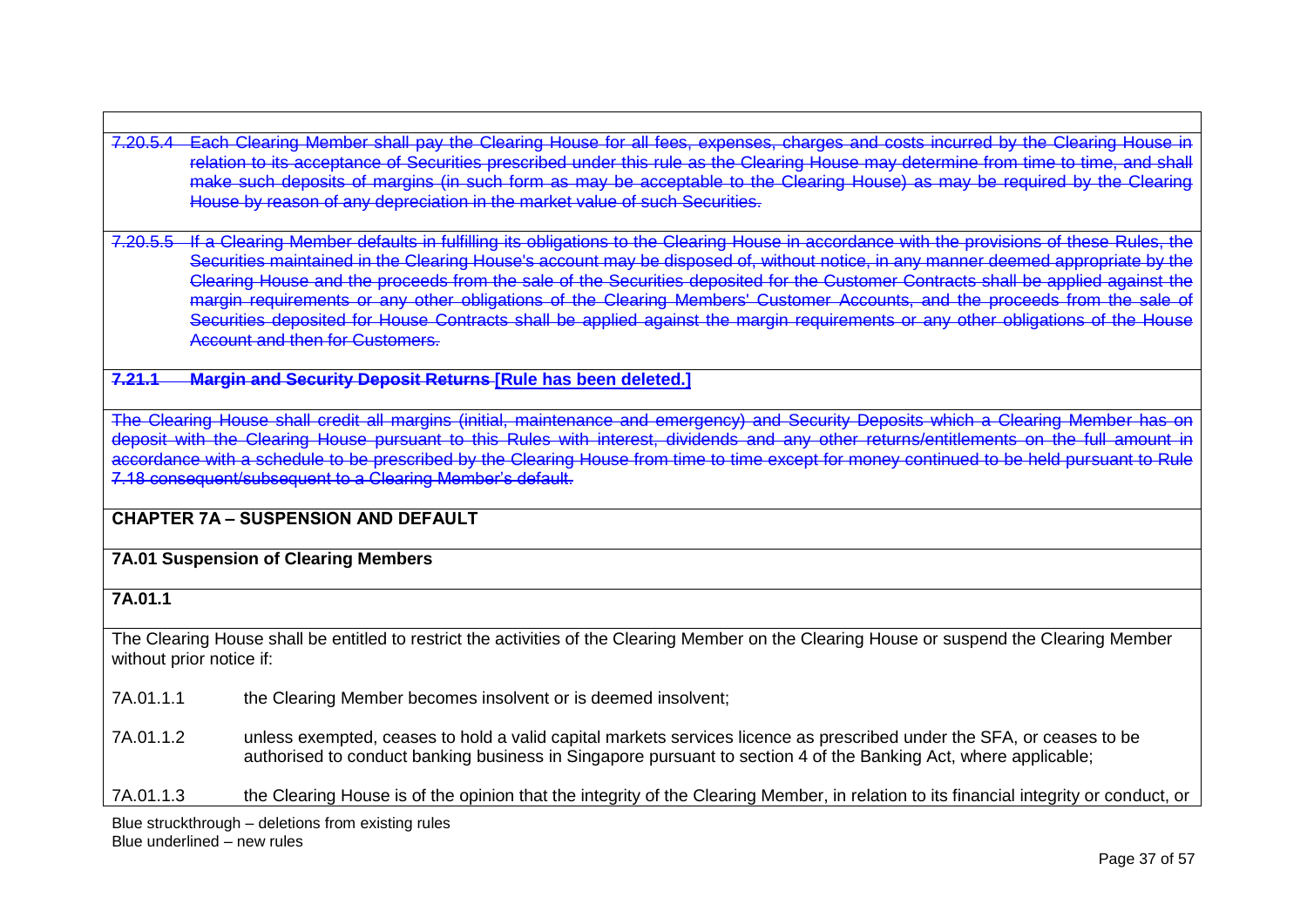| the Clearing House's ability to operate a safe and efficient clearing facility is, or may be, materially compromised in any of the<br>following events:                                                                                 |
|-----------------------------------------------------------------------------------------------------------------------------------------------------------------------------------------------------------------------------------------|
| a. the parent company or related corporation of the Clearing Member becomes insolvent or is deemed insolvent;                                                                                                                           |
| b. the Clearing Member is suspended or expelled from membership of any Relevant Market or its<br>clearing house;                                                                                                                        |
| c. the Clearing Member fails to comply with or settle any of its financial obligations under the rules and regulations of any<br>exchange or clearing house of which it is a member; or                                                 |
| d. the Clearing Member fails duly to perform or is, in the opinion of the Clearing House, in breach of:                                                                                                                                 |
| i. any provision of this Rules;                                                                                                                                                                                                         |
| ii. any Directive which is in force from time to time; or                                                                                                                                                                               |
| iii. any agreement, understanding or arrangement which the Clearing Member has with the<br>Clearing House from time to time-; or                                                                                                        |
| 7A.01.1.4<br>the Clearing House, in its absolute discretion, considers it necessary or desirable to protect its own interests, the interests of<br>other Clearing Members and/or the interests of the customers of the Clearing Member. |
| <b>7A.01A Events of Default</b>                                                                                                                                                                                                         |
| 7A.01A.1                                                                                                                                                                                                                                |
| On the occurrence of any of the following events, or if the Clearing House in its discretion determines that any of the following events has<br>occurred, the Clearing House may declare an event of default:-                          |
| the insufficiency of a Clearing Member's Collateral to discharge such Clearing Member's obligations to the Clearing House; or<br>a.                                                                                                     |
| b. the insufficiency of the Collateral of any other Relevant Market, including a Participating Market, available to the Clearing House to fully                                                                                         |

meet such other Relevant Market's and/or its clearing house's obligations to the Clearing House; or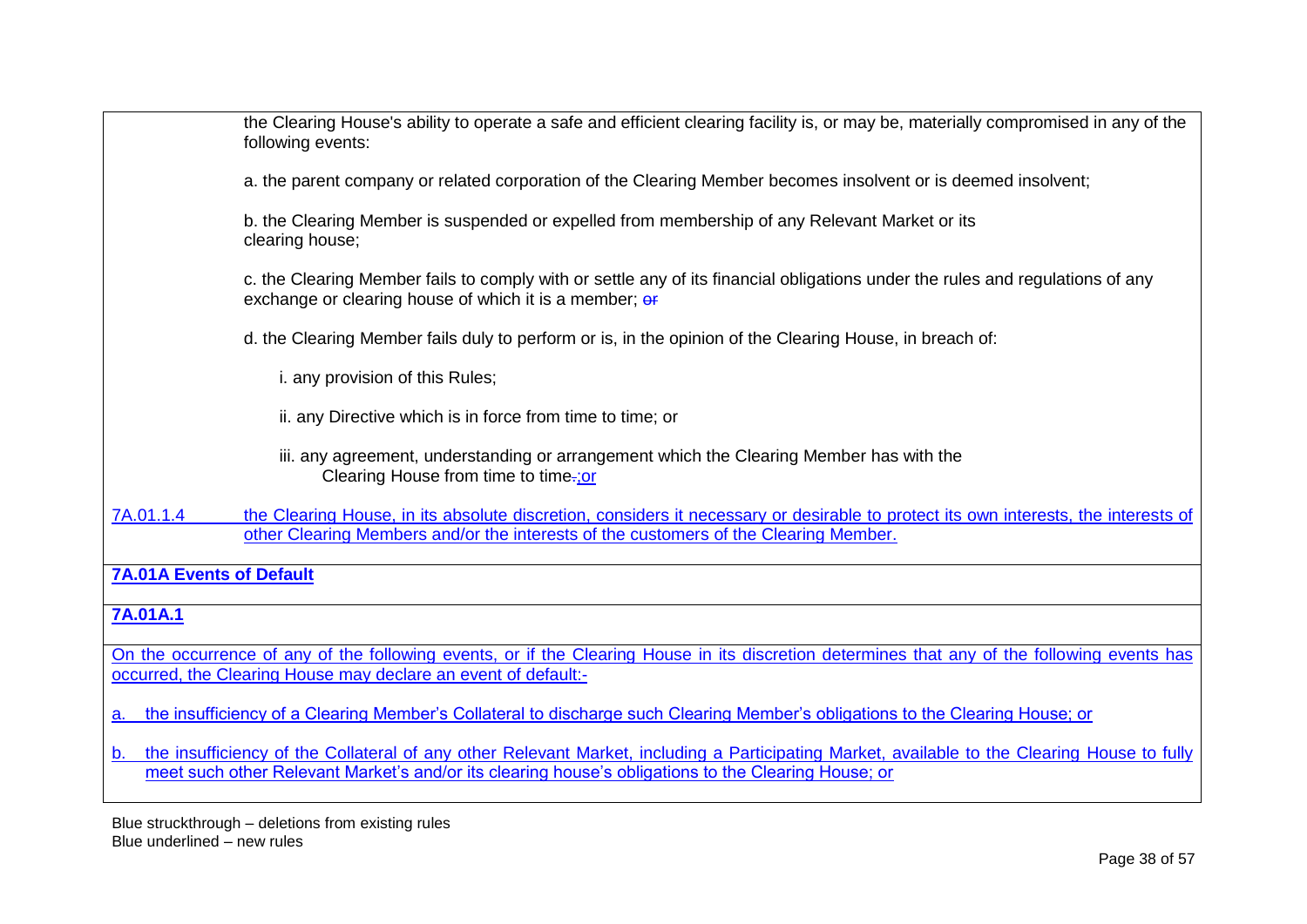- the insolvency of a Clearing Member (as determined by Rule 7A.01.3), any other Relevant Market which clears the opposite side of any Contract, including a Participating Market, and/or its clearing house or any depository (as defined in Rule 2.35.4); or
- d. conversion, theft, breach of trust, embezzlement, or any other similar cause, caused or suffered by or in connection with a Clearing Member.

# **7A.01A.2**

Subject to Rule 7A.06.6.4 and provided that the defaulted Clearing Member's Collateral deposited with or provided to SGX-DC has been fully applied in accordance with Rule 7A.05.01, any loss suffered by the Clearing House arising from or in connection with an event of default shall be met and made good promptly by the use and application of funds from the following sources (collectively known as the "Clearing Fund") in the order of priority hereafter listed, with each source of funds to be completely exhausted, subject to the limitations contained therein, before the next source is applied:—

- a. Clearing House Contribution.
- b. Security Deposits of Clearing Members (excluding any Clearing Member who is insolvent or deemed to be insolvent) where each Clearing Member had:
	- i. cleared Contracts belonging to the Contract Class in which the event of default occurred, during the six (6) month period preceding the day the event of default was declared by the Clearing House; or
	- ii. an open commitment in Contracts belonging to the same Contract Class in which the event of default occurred, during the six (6) month period preceding the day the event of default was declared by the Clearing House (with the periods at Rules 7A.01A.2.b.i and 7A.01A.2.b.ii collectively referred to as the "Relevant Periods").

Such Clearing Member shall be liable for the loss remaining on a pro-rata basis, calculated as the proportion of its Security Deposit requirement relative to the aggregate Security Deposit requirement for the category of Clearing Members referred to in this Rule 7A.01A.5.2.b.

c. Further Assessment Amounts (as prescribed under Rule 7A.06.3, and excluding any Clearing Member who is insolvent or deemed to be insolvent) of the same category of Clearing Members referred to in Rule 7A.01A.2.b. Such Clearing Member shall be liable for the loss remaining on a pro-rata basis, calculated as the proportion of its Further Assessment Amount requirement relative to the aggregate Further Assessment Amount requirement for the category of Clearing Members referred to in Rule 7A.01A.2.b.

c1. Any contributions to the Clearing Fund by the Clearing House or any of its related entities to that Contract Class in which the event of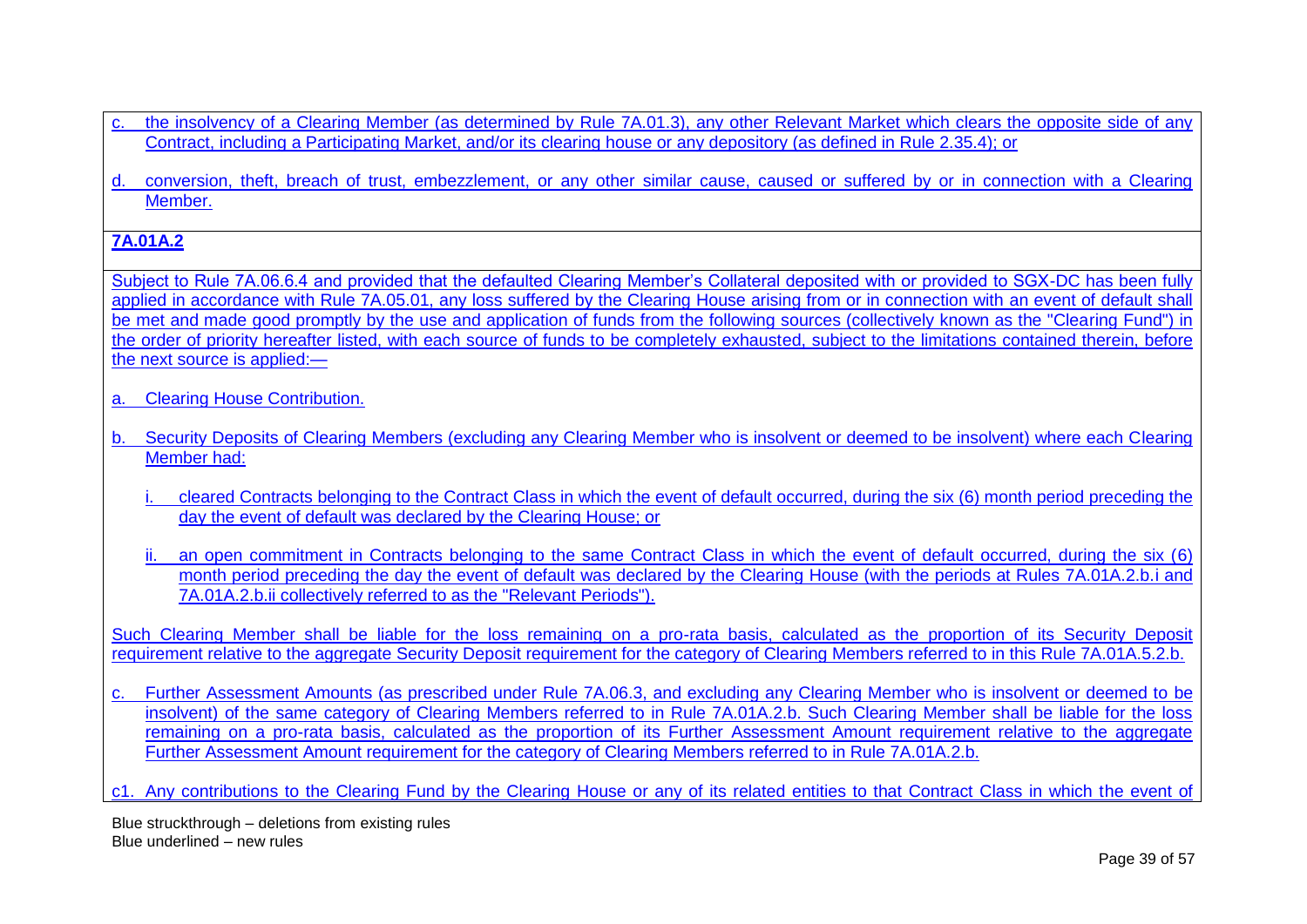default occurred, the amount of such contributions (if any) to be determined by the Clearing House in its sole discretion.

- d. Security Deposits of Clearing Members (excluding any Clearing Member who is insolvent or deemed to be insolvent) where that Clearing Member had:
	- i. cleared Contracts, not belonging to the same Contract Class in which the event of default occurred, during the six (6) month period preceding the day the event of default was declared by the Clearing House; or
	- ii. an open commitment in Contracts, not belonging to the same Contract Class in which the event of default occurred, during the six (6) month period preceding the day the event of default was declared by the Clearing House; or
	- iii. not cleared or had no open commitment in Contracts belonging to the same Contract Class in which the event of default occurred. during the Relevant Periods.

Such Clearing Member shall be liable for the loss remaining on a pro-rata basis, calculated as the proportion of its Security Deposit requirement relative to the aggregate Security Deposit requirement for the category of Clearing Members referred to in this Rule 7A.01A.2.d, provided always that if such Clearing Member's Security Deposit had been applied pursuant to Rule 7A.01A.2.b, its Security Deposits shall not be applied again pursuant to this Rule 7A.06.5.2.d.

e. Further Assessment Amounts (as prescribed under Rule 7A.06.3 of the same category of Clearing Members referred to in Rule 7A.01A.2.d (excluding any Clearing Member which has been levied the maximum amount that may be levied against it pursuant to 7A.01A.2.c). Such Clearing Member shall be liable for the loss remaining on a pro-rata basis, calculated as the proportion of its Further Assessment Amount requirement relative to the aggregate Further Assessment Amounts requirement for the category of Clearing Members referred to in Rule 7A.01A.2.d; and

any other contributions to the Clearing Fund.

# **7A.01A.3**

Where Clearing Members' Security Deposit or Further Assessment Amounts are used and applied in accordance with Rules 7A.01A.2.b, c, d or e, the limits to one or more Clearing Members' liabilities in respect of such funds as set out in Rule 2.28.2A or Rule 7A.06.6.6 may be reached. As a consequence of the foregoing, the contributions of Clearing Members which remain liable in respect of the relevant source of funds may remain unexhausted, while outstanding losses remain following such use and application of the source of funds. In such instances, the following shall apply: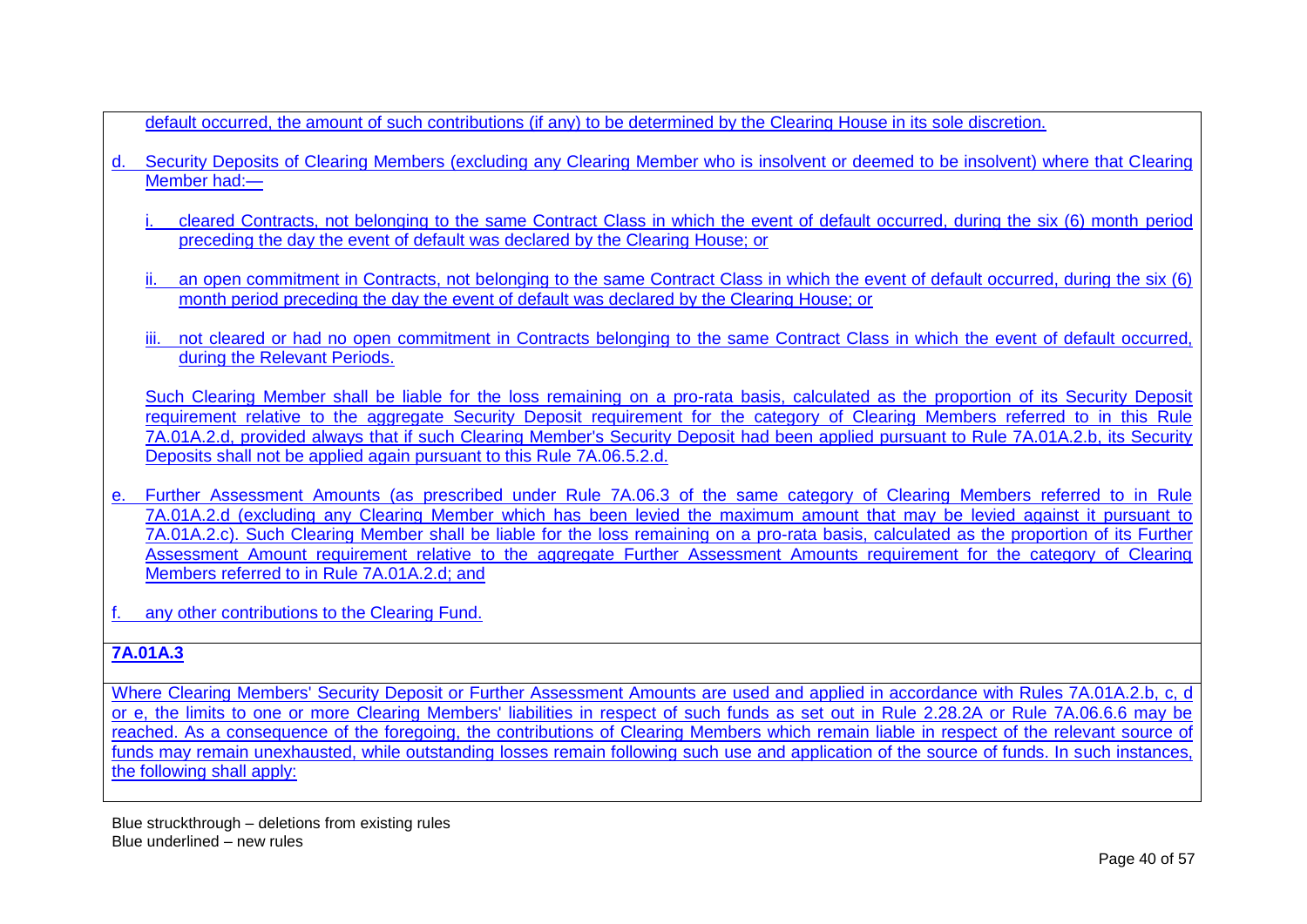a. the remaining contributions of Clearing Members in respect of the relevant source of funds shall be applied to meet the outstanding loss, subject to their limits set out in Rule 2.28.2A and Rule 7A.06.6.6; and

b. the liability of each Clearing Member for such loss shall be determined as described in Rules 7A.01A.2.b, c, d or e, whichever is applicable, subject always to the operation of Rule 7A.06.6.5.

# **7A.01A.4**

If the Clearing House is unable to ascertain any of its losses in relation to a potential Flat Rate adjustment promptly after an event of default, the Clearing House may estimate its loss as if such estimated loss has already been ascertained, and apply the Clearing Fund accordingly. Upon ascertaining its actual loss suffered in relation to a Flat Rate adjustment, the Clearing House will debit or credit the monies to the Clearing Fund accordingly.

# **7A.01A.5**

For the purpose of Rules 7A.01A.2.b, c, d, and e, an event of default shall fall within either of the following:

- a. Contracts that are listed for trading on the Exchange or Relevant Market;
- b. OTC Contracts; or
- c. OTCF Contracts

(each a "Contract Class", and collectively, "Contract Classes")

except as provided in Rules 7A.01A.7 and 7A.01A.9, when an event of default is deemed to fall within (i) any combination of Contract Class, or (ii) all of the Contract Classes, as the case may be.

# **7A.01A.6**

An event of default shall be deemed to have fallen within a particular Contract Class if the defaulting Clearing Member had open commitment or outstanding obligations to the Clearing House in that Contract Class at the time of such default.

# **7A.01A.7**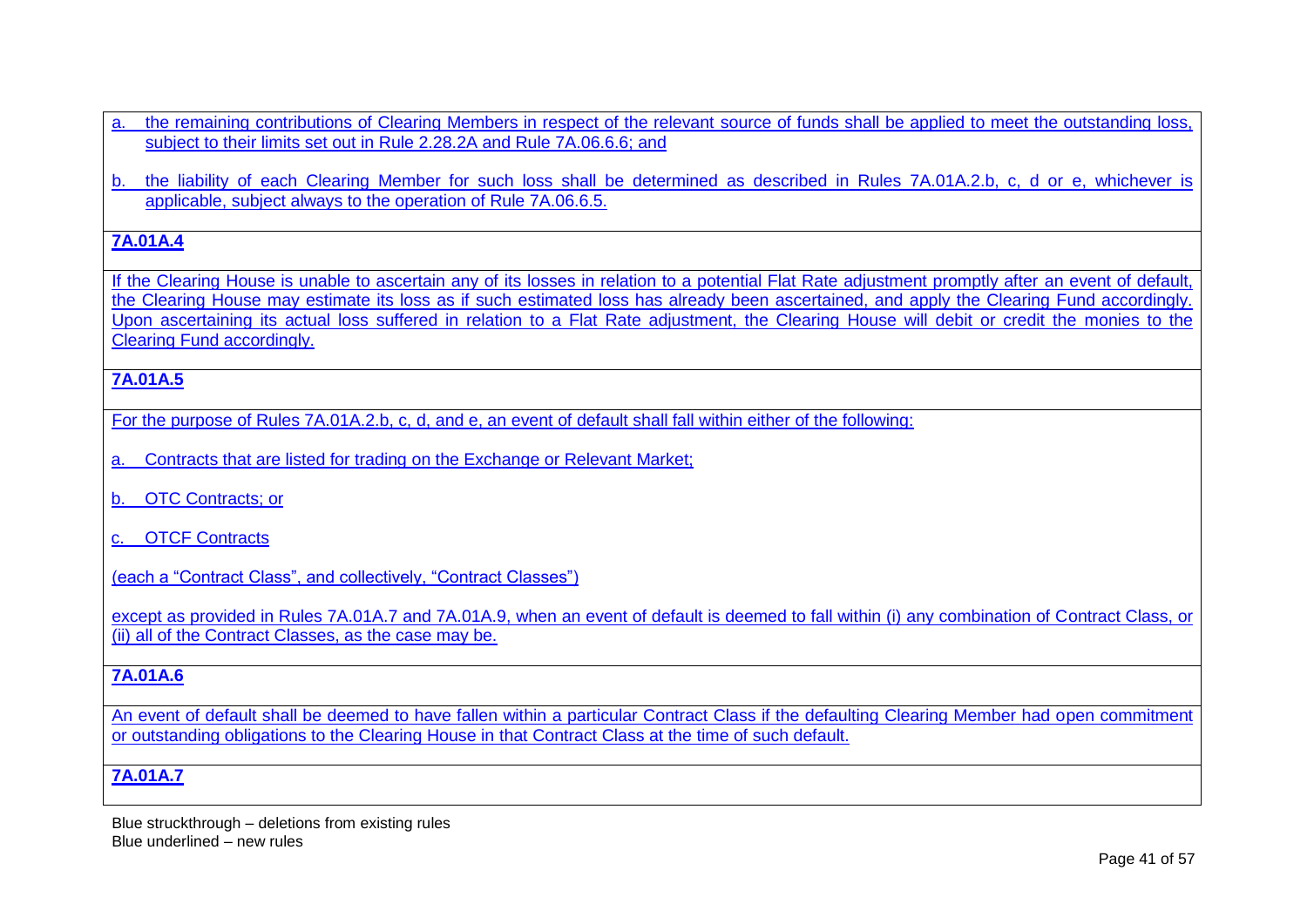An event of default that is due to the insufficiency of a Clearing Member's Collateral deposited with, provided to or otherwise made available to the Clearing House to fully discharge such Clearing Member's obligations to the Clearing House, or is due to the insolvency of a Clearing Member, shall be deemed for the purpose of Rules 7A.01A.2.b, c, d and e to have occurred in each Contract Class that Clearing Member was clearing or had open commitment in at the time of default.

# **7A.01A.8**

Where an event of default is due to the insufficiency of the Collateral of any other Relevant Market including a Participating Market, available to the Clearing House to fully meet the obligations of such Relevant Market and/or its clearing house to the Clearing House or the insolvency of the other Relevant Market, a default shall be deemed to have occurred in the class of Contracts that are listed for trading on the Exchange or the Relevant Market.

# **7A.01A.9**

An event of default that is due to conversion, theft, breach of trust or embezzlement of a Clearing Member, or any other cause shall be deemed to have occurred in each Contract Class that Clearing Member was clearing or had open commitment in at the time of default.

# **7A.01A.10**

While application of the Clearing Fund shall be mandatory, the detailed implementation of Rule 7A.05 and 7A.06 shall be the responsibility of the Clearing House.

## **7A.01A.11**

Without prejudice to the generality of Chapter 1, the Clearing House shall not be liable to any Clearing Member or any Third Party in respect of any damage, loss, cost or expense of whatsoever nature (whether direct, indirect, special or consequential, including without limitation any loss of business, revenue, goodwill, bargain or profit), suffered or incurred by such Clearing Member or Third Party, arising out of or in connection with the declaration or non-declaration of an event of default by the Clearing House.

### **7A.02 Open Positions of Defaulted/Suspended Clearing Members**

# **7A.02.1**

When a Clearing Member having open positions has defaulted upon its obligation to the Clearing House, or has been suspended, the Clearing House may:-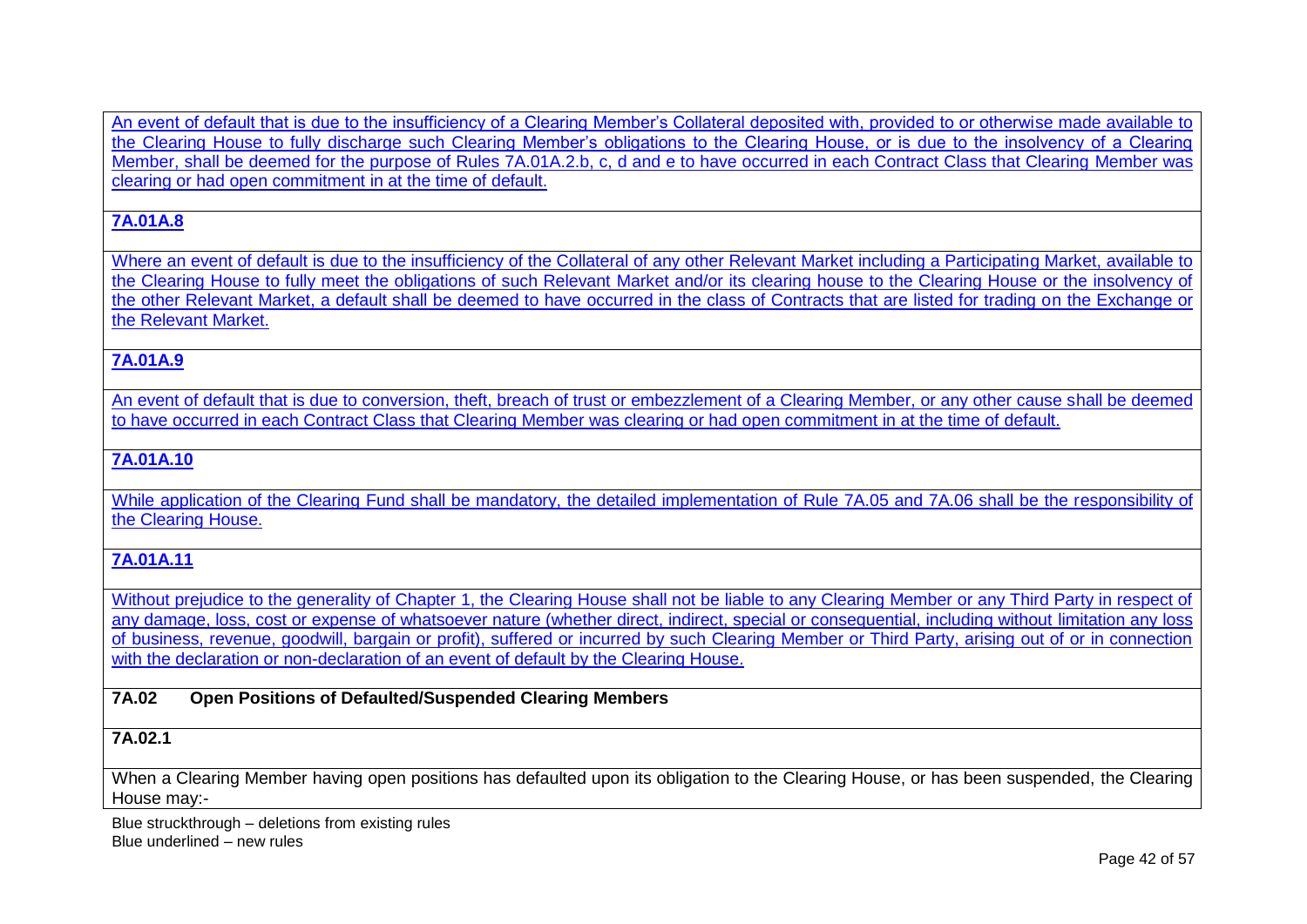- 7A.02.1.1 transfer all or any part of positions in Customer Contracts held by the defaulted or suspended Clearing Member to one (1) or more Clearing Members designated by the Clearing House. When such positions are so transferred, the following shall apply:
	- a. subject to Rule 7A.02.1.1.c<sub>r</sub>, margins deposited with the Clearing House in respect of the positions shall be entrusted to the designated Clearing Member or Clearing Members;
	- b. the margins entrusted to a designated Clearing Member pursuant to this Rule 7A.02.1.1 may not be in such form as was originally deposited with the Clearing House;
	- c. the Clearing House shall have the discretion not to transfer all or any part of the margins and settlement monies to a designated Clearing Member as described in Rule 7A.02.1.1.ba, if:
		- i. the positions, are held in an omnibus account; or
		- ii. monies and other assets deposited with the Clearing House in relation to Customers' Contracts may be applied pursuant to Rule 7A.05.1.2.,

provided that Wwhere margins and settlement monies are not transferred to the designated Clearing Member, the designated Clearing Member shall be required to collect the required margins and settlement monies from its Customer; and

- d. The margins not entrusted to designated Clearing Members shall be retained by the Clearing House and may be applied in accordance with Rule 7A.05.1.2. Any unused margins shall be returned to the defaulted or suspended Clearing Member, or entrusted to the designated Clearing Members, as the Clearing House deems appropriate:
	- i. following the settlement of losses arising from the event of default; or
	- ii. at such time that the Clearing House determines that the margins may not be used.
- 7A.02.1.2 execute hedging transactions, on behalf of and at the risk of the defaulted or suspended Clearing Member, to eliminate or reduce market risk resulting from such open positions;

7A.02.1.3 appoint one or more Inter Dealer Brokers, Clearing Members or members of the applicable Relevant Market to close out positions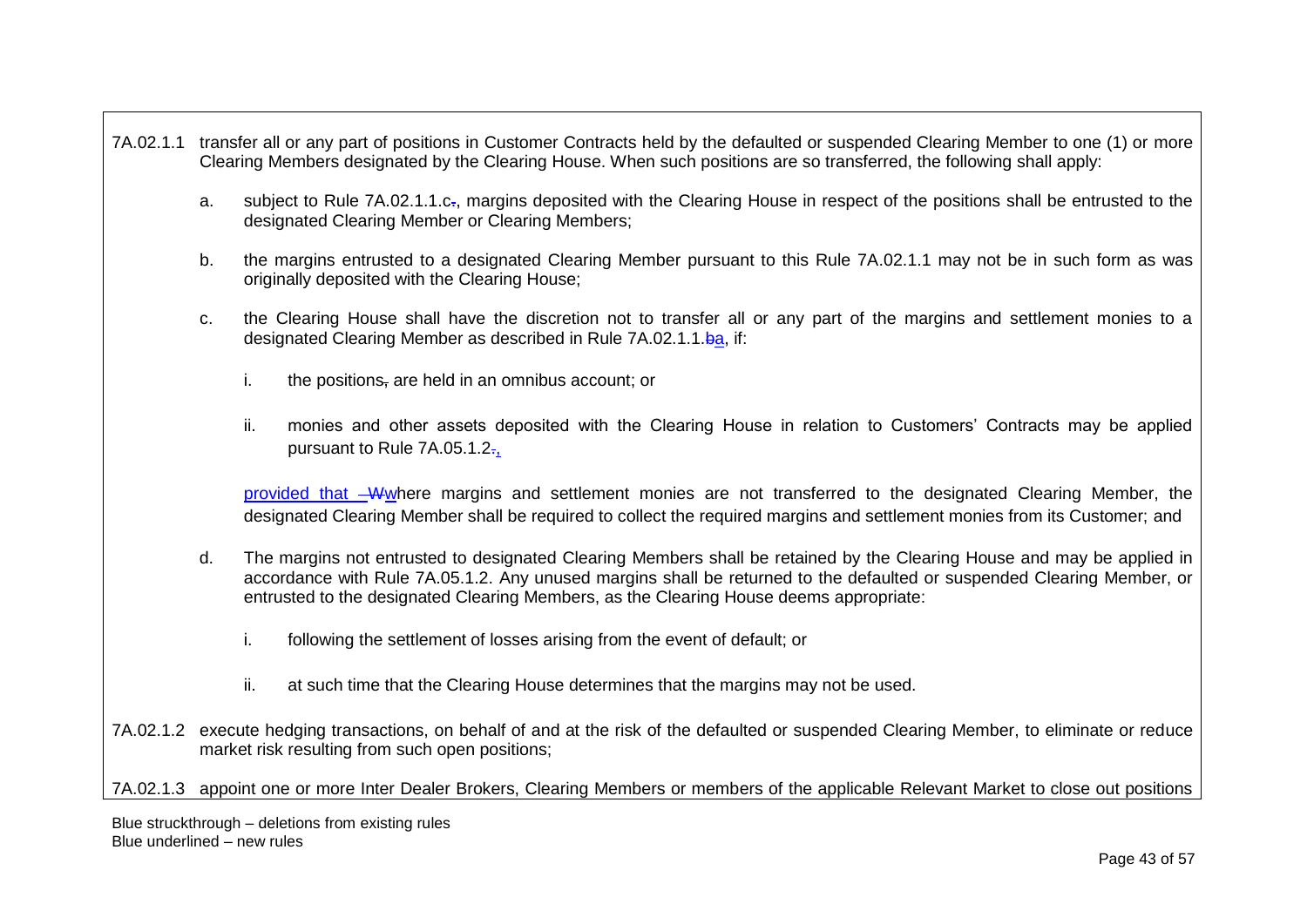in House Contracts, as well as Customer Contracts that have not been transferred pursuant to Rule 7A.02.1.1 within such time as the Clearing House may prescribe, on the behalf of and at the risk of the defaulted or suspended Clearing Member;

- 7A.02.1.4 where the open positions relate to an Eligible Non-Relevant Market Transaction or a Contract subject to physical delivery prior to re-novation in Rule 6.02A.7, and it is in the Clearing House's good faith opinion impossible or impracticable for the open positions to be transferred or closed out pursuant to Rules 7A.02.1.1 and 7A.02.1.3 respectively, the Clearing House may, in addition to any other power or right it may have, invoice back such positions to the defaulting or suspended Clearing Member. The Clearing House shall then simultaneously invoice back the equivalent number of positions or as nearly equivalent number of such positions as the Clearing House may deem practical to the following:
	- a. in the case of an Eligible Non-Relevant Market Transaction or a Contract subject to physical delivery prior to the matching process in Rule 6.02A.7, to other non-defaulting and non-suspended Clearing Members, and/or any other non-defaulting Relevant Market (or its clearing house) holding appropriate opposite positions (whether reported to the Clearing House as being House or Customer positions) as at the date of such invoicing back, on a pro-rata basis, calculated as the proportion of such gross opposite positions of each non-defaulting and non-suspended Clearing Member and/or Relevant Market (or its clearing house) at the date of such transfer relative to the aggregate value of such open positions held by all non-defaulting and non-suspended Clearing Members (to be rounded down or up if the number of lots is not a whole number at the Clearing House's absolute discretion).
	- b. in the case of a Contract subject to physical delivery after the matching process in Rule 6.02A.7 and before re-novation in Rule 6.02A.7, to the non-defaulting and non-suspended Clearing Members and/or clearing member of another Relevant Market (or its clearing house), with which the defaulting or suspended Clearing Member has been matched in accordance with Rule 6.02A.7 (whether reported to the Clearing House as being House or Customer positions).

The invoicing back shall be carried out by the Clearing House effecting and registering opposite positions between itself and each of the relevant affected persons. The Clearing House shall then settle the open positions against such opposite positions, at a price determined by it. The Clearing House's actions, including the timing of the transfer and the price determined by the Clearing House shall be binding on all affected Clearing Members; and/or

7A.02.1.5 where the open positions relate to OTCF Contracts, take one or more of the following actions:

- a. hedge or otherwise liquidate such open positions in OTCF Contracts;
- b. conduct an auction of such open positions in OTCF Contracts, whether hedged or otherwise;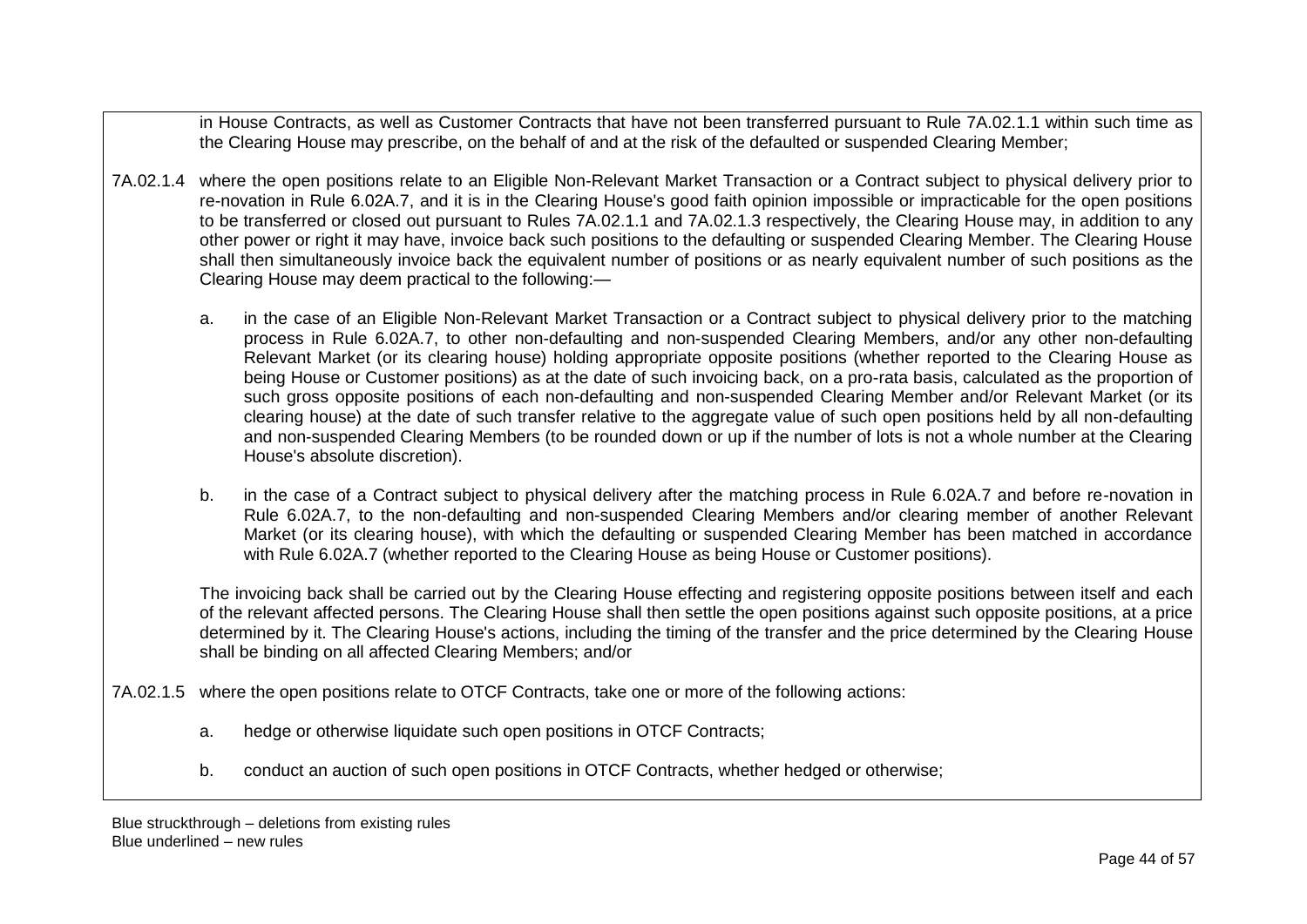c. where it is in the Clearing House's good faith opinion that (b) is impossible or impracticable, assign and transfer any residual OTCF Contracts, whether hedged or otherwise, to a non-defaulting Clearing Member provided that: i. the residual OTCF Contracts, whether hedged or otherwise, assigned and transferred to the non-defaulting Clearing Member shall not be of such amount as to increase its risk margin requirement by more than 100% of its average endof-day risk margin requirement for OTCF Contracts in the 30 days preceding, and excluding, the day on which the event of default occurs, as declared by the Clearing House; and ii. the non-defaulting Clearing Member has cleared such product group in such currency in the last three months, or d. undertake any action which is ancillary or incidental to activities set out under  $(a) - (c)$  above. **7A.05 Protection of Clearing House 7A.05.1 Failure by Clearing Member and any other Relevant Market (or its Clearing House) to discharge its obligations to the Clearing House in respect of Contracts** 7A.05.1.1 Where a Clearing Member has failed promptly to discharge any of its obligations to the Clearing House in respect of a House Contract, the Clearing House may apply any or all of the following to discharge such obligations: a. the Clearing Member's Security Deposit and all other forms of security Collateral deposited with or provided furnished to the Clearing House (except where such securities furnished Collateral deposited or provided in relation to Customer Contracts, it which shall be governed by Rule 7A.05.1.2.<sup>cb</sup>); and b. margins, assets or securities (including without limitation letters of credit provided by the Clearing Member to the Clearing House) deposited by the Clearing Member in relation to House Contracts; and cb. in the case of a Bank Clearing Member incorporated outside Singapore which has satisfied Rule 2.02B.1.11.a or b, the cash and/or acceptable government securities Collateral deposited or provided by the Bank Clearing Member pursuant to Rule 2.08.1B.1. 7A.05.1.2 Where a Clearing Member has failed promptly to discharge any of its obligations to the Clearing House in respect of a Customer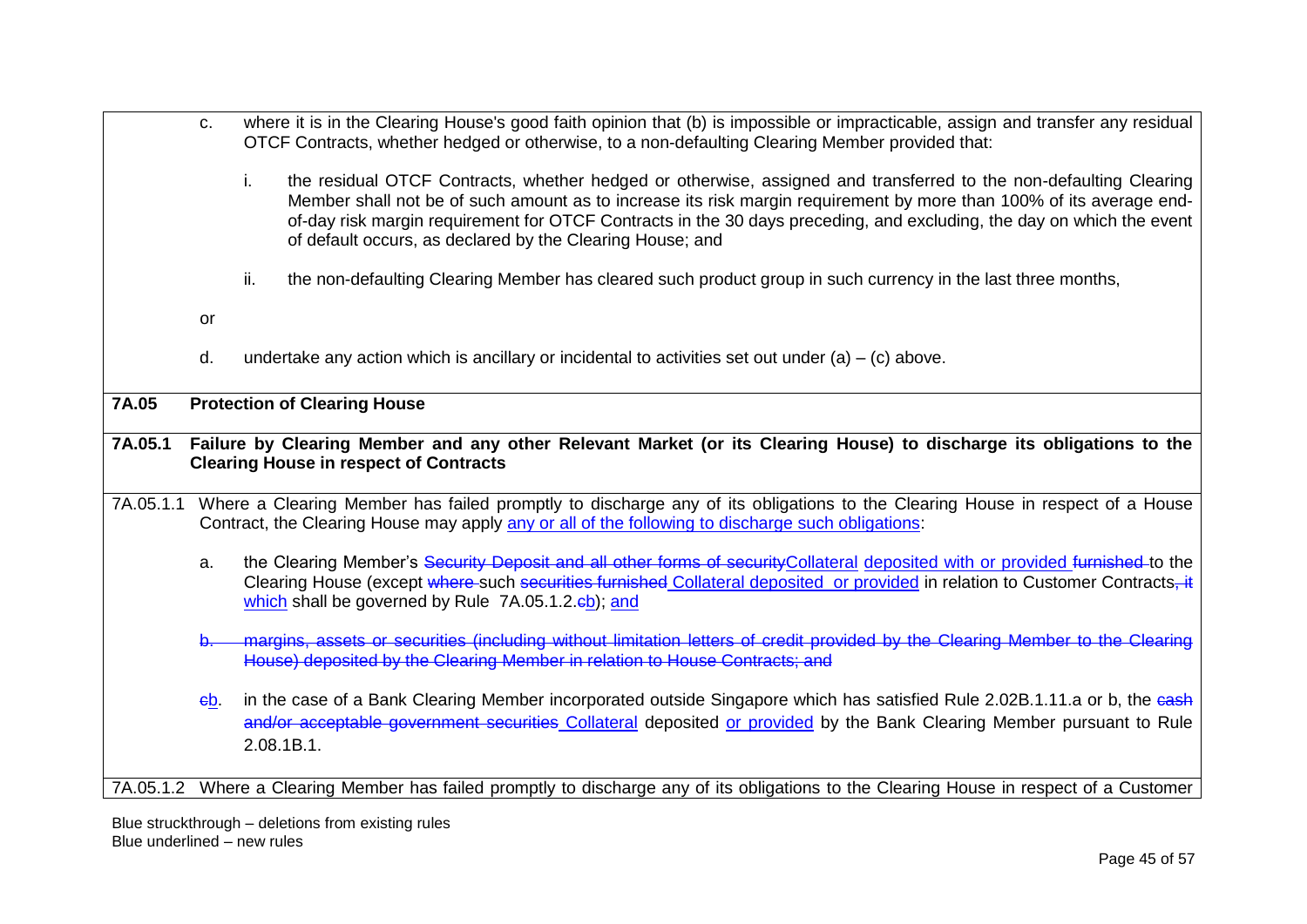Contract, the Clearing House may apply any or all of the following to discharge such obligations:

- a. the Clearing Member's Security Deposit and all other forms of security Collateral deposited with or provided furnished to the Clearing House (except where such security is furnishedCollateral deposited or provided in relation to Customer Contracts, it which shall be governed by Rule  $7A.05.1.2.\text{eb}$ );
- b. margins, assets or securities (including without limitation letters of credit provided by the Clearing Member to the Clearing House) deposited by the Clearing Member in relation to House Contracts;
- cb. margins, assets or securities (including without limitation letters of credit provided by the Clearing Member to the Clearing House) Collateral deposited or provided by the Clearing Member in relation to Customer Contracts provided that the conditions in the SFA in relation to the permissible use of customers' money and assets are satisfied;
- dc. in the case of a Bank Clearing Member incorporated outside Singapore which has satisfied Rule 2.02B.1.11.a or b, the eash and/or acceptable government securitiesCollateral deposited or provided by the Bank Clearing Member pursuant to Rule 2.08.1B.1; and
- ed. the qualifying letters of credit deposited with the Exchange by a Trading Member sponsored by the Clearing Member, pursuant to Rule 7.3.6 of the Trading Rules, provided that the Clearing Member's default is attributable to such Trading Member's act or omission.

7A.05.1.3 The Clearing House may liquidate any non-cash assets-Collateral deposited with it by a Clearing Member:

- a. in respect of assetsCollateral in relation to House Contracts, where the Clearing Member has failed to promptly discharge its obligations to the Clearing House in respect of any Contract; and
- b. in respect of assetsCollateral in relation to Customer Contracts, where the Clearing Member has failed to promptly discharge its obligations in respect of a Customer Contract and the conditions in the SFA in relation to the permissible use of customers' money and assets are satisfied.

The Clearing House shall not be liable for any losses arising from such liquidation.

7A.05.1.5 The Clearing Member shall not take any action or do anything that will directly or indirectly interfere with, prohibit, restrict or inhibit the ability of the Clearing House to so apply such Security Deposit, margins on deposit, assets or securitiesthe Collateral and the Clearing House shall, except where it has acted in bad faith, be under no liability to the Clearing Member or any other person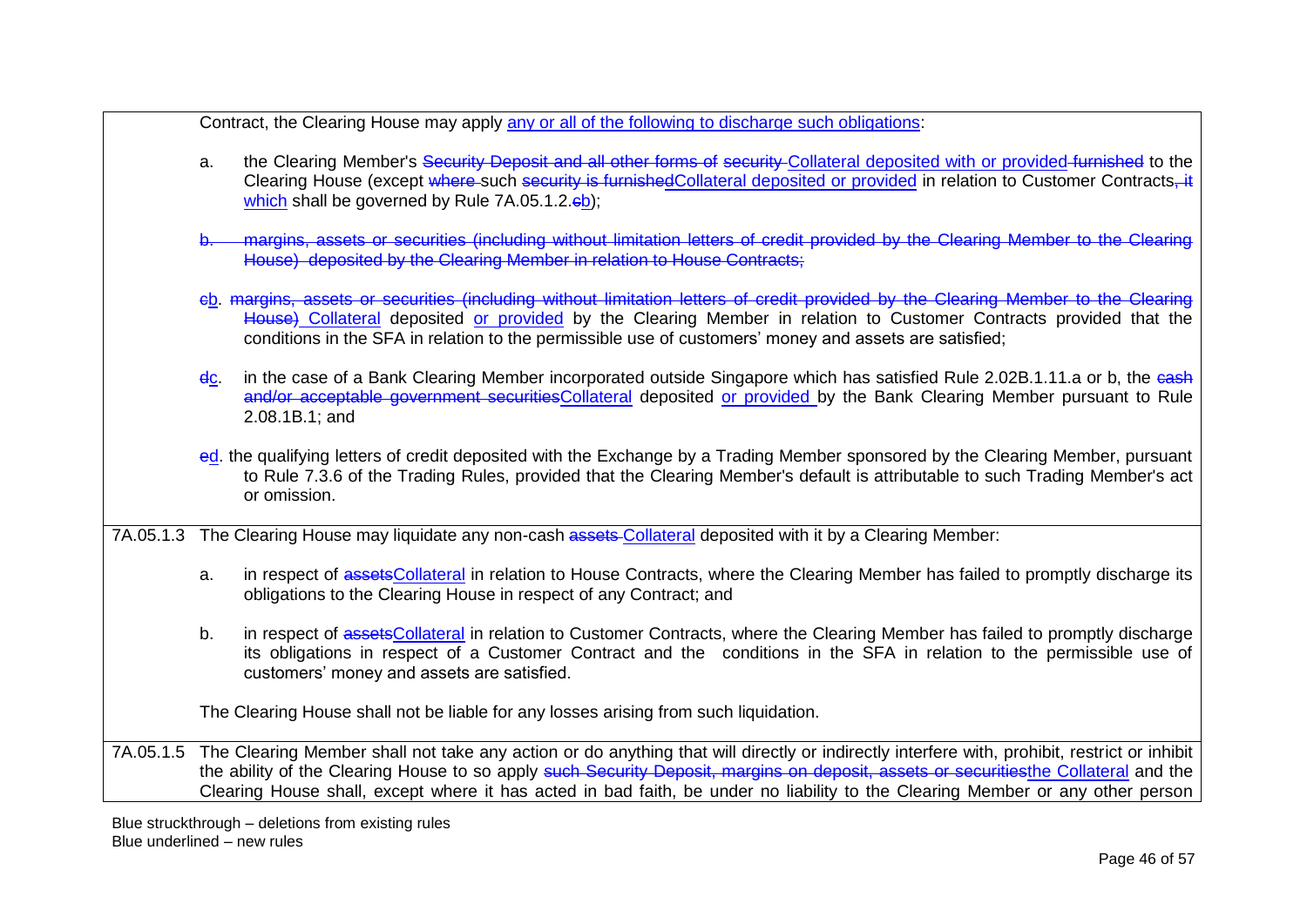|           | whatsoever in so applying such Security Deposit, margins on deposit, assets or securitiesCollateral and the Clearing Member shall<br>fully indemnify and keep indemnified the Clearing House and hold the Clearing House harmless against any such liability.                                                                                                                                                                                                      |
|-----------|--------------------------------------------------------------------------------------------------------------------------------------------------------------------------------------------------------------------------------------------------------------------------------------------------------------------------------------------------------------------------------------------------------------------------------------------------------------------|
| 7A.05.1.6 | If a Relevant Market, including a Participating Market, and/or its clearing house as the case may be fails to promptly discharge any<br>of its obligations to the Clearing House arising out of any arrangement relating to the clearing of Contracts, including the Mutual<br>Offset System, the Letters of Credit, margins, other assets or securities Collateral of such Relevant Market shall be applied by the<br>Clearing House to discharge the obligation. |
| 7A.05.1.7 | Where the Clearing Member which is also a clearing member of CDP has failed to settle its financial obligations to CDP, the<br>Clearing House shall be entitled to retain any margins, assets or securities, including without limitation letters of credit, Collateral<br>deposited or provided by the Clearing Member in relation to House Contracts which have not been utilised pursuant to this Rule<br>7A.05.                                                |
|           | 7A.06.2 Security Deposit                                                                                                                                                                                                                                                                                                                                                                                                                                           |
| 7A.06.2.2 | The Security Deposit shall be in the following forms:                                                                                                                                                                                                                                                                                                                                                                                                              |
|           | for clearing Contracts traded on the Exchange or any Relevant Market or OTC Contracts, cash, government securities or an<br>irrevocable Letter of Credit in a form and from a bank acceptable to the Clearing House;                                                                                                                                                                                                                                               |
|           | for clearing OTCF Contracts, cash or government securities; and                                                                                                                                                                                                                                                                                                                                                                                                    |
|           | for clearing both (i) Contracts which are listed for trading on the Exchange or any Relevant Market and/or OTC Contracts, and<br>(ii) OTCF Contracts, a combination of:                                                                                                                                                                                                                                                                                            |
|           | any of the forms of collateral set out in Rule 7A.06.2.2.A in respect of the Security Deposit amount required for clearing<br>Contracts listed for trading on the Exchange or any Relevant Market and/or OTC Contracts; AND                                                                                                                                                                                                                                        |
|           | any of the forms of collateral set out in Rule 7A.06.2.2.B in respect of the Security Deposit amount required for clearing<br><b>OTCF Contracts,</b>                                                                                                                                                                                                                                                                                                               |
|           | or any other securities forms of Collateral acceptable to the Clearing House from time to time.                                                                                                                                                                                                                                                                                                                                                                    |
| 7A.06.2.3 | Letters of Credit, gGovernment securities or any other securityform of Collateral acceptable to the Clearing House shall not exceed<br>a prescribed proportion of the Security Deposit, as the Clearing House may specify from time to time in its discretion.                                                                                                                                                                                                     |
|           | Blue struckthrough – deletions from existing rules                                                                                                                                                                                                                                                                                                                                                                                                                 |

Blue underlined – new rules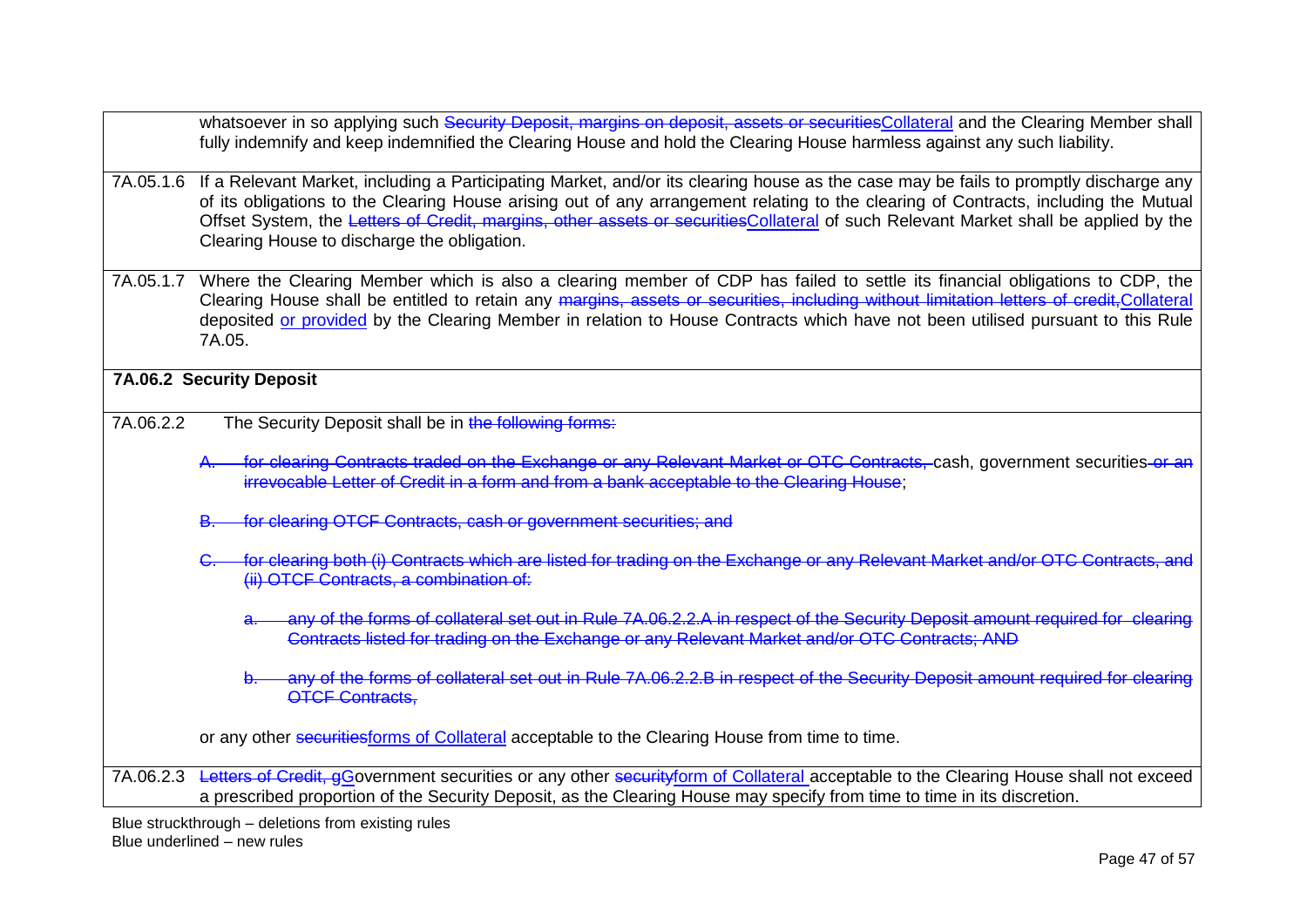| 7A.06.3   | <b>Further Assessment Amount</b>                                                                                                                                                                                                                                                                         |
|-----------|----------------------------------------------------------------------------------------------------------------------------------------------------------------------------------------------------------------------------------------------------------------------------------------------------------|
| 7A.06.3.2 | Each Clearing Member shall be required to deposit with the Clearing House a percentage of its Further Assessment Amount as set<br>out below:                                                                                                                                                             |
|           | in respect of Further Assessment Amount attributable to Contracts traded on the Exchange or any Relevant Market or OTC<br>a.<br>Contracts, an amount up to 50% in the form of $cash_{\tau}$ or government securities or an irrevocable Letter of Credit; or                                              |
|           | in respect of Further Assessment Amount attributable to OTCF Contracts, an amount up to 100% in the form of cash or<br>b.<br>government securities,                                                                                                                                                      |
|           | or any other securities forms of Collateral acceptable to the Clearing House from time to time.                                                                                                                                                                                                          |
| 7A.06.5   | <b>Losses Borne by Clearing House [Rule has been deleted.]</b>                                                                                                                                                                                                                                           |
| 7A.06.5.1 | On the occurrence of any of the following events, or if the Clearing House in its discretion determines that any of the following<br>events has occurred, the Clearing House may declare an event of default:-                                                                                           |
|           | the insufficiency of a Clearing Member's Security Deposit, margins on deposit with the Clearing House, or any of its other<br>assets or securities to discharge such Clearing Member's obligations to the Clearing House; or                                                                             |
|           | the insufficiency of the Letters of Credit, margins or any other assets or securities of any other Relevant Market, including a<br>Participating Market, available to the Clearing House to fully meet such other Relevant Market's and/or its clearing house's<br>obligations to the Clearing House; or |
|           | the insolvency of a Clearing Member (as determined by Rule 7A.01.3), any other Relevant Market which clears the opposite<br>side of any Contract, including a Participating Market, and/or its clearing house or any depository (as defined in Rule 2.35.4);<br>$\overline{f}$                           |
|           | conversion, theft, breach of trust, embezzlement, or any other similar cause, caused or suffered by or in connection with a<br><b>Clearing Member.</b>                                                                                                                                                   |
|           | 7A.06.5.2 Subject to Rule 7A.06.6.4, any loss suffered by the Clearing House arising from or in connection with an event of default shall be<br>met and made good promptly by the use and application of funds from the following sources (collectively known as the "Clearing                           |

٦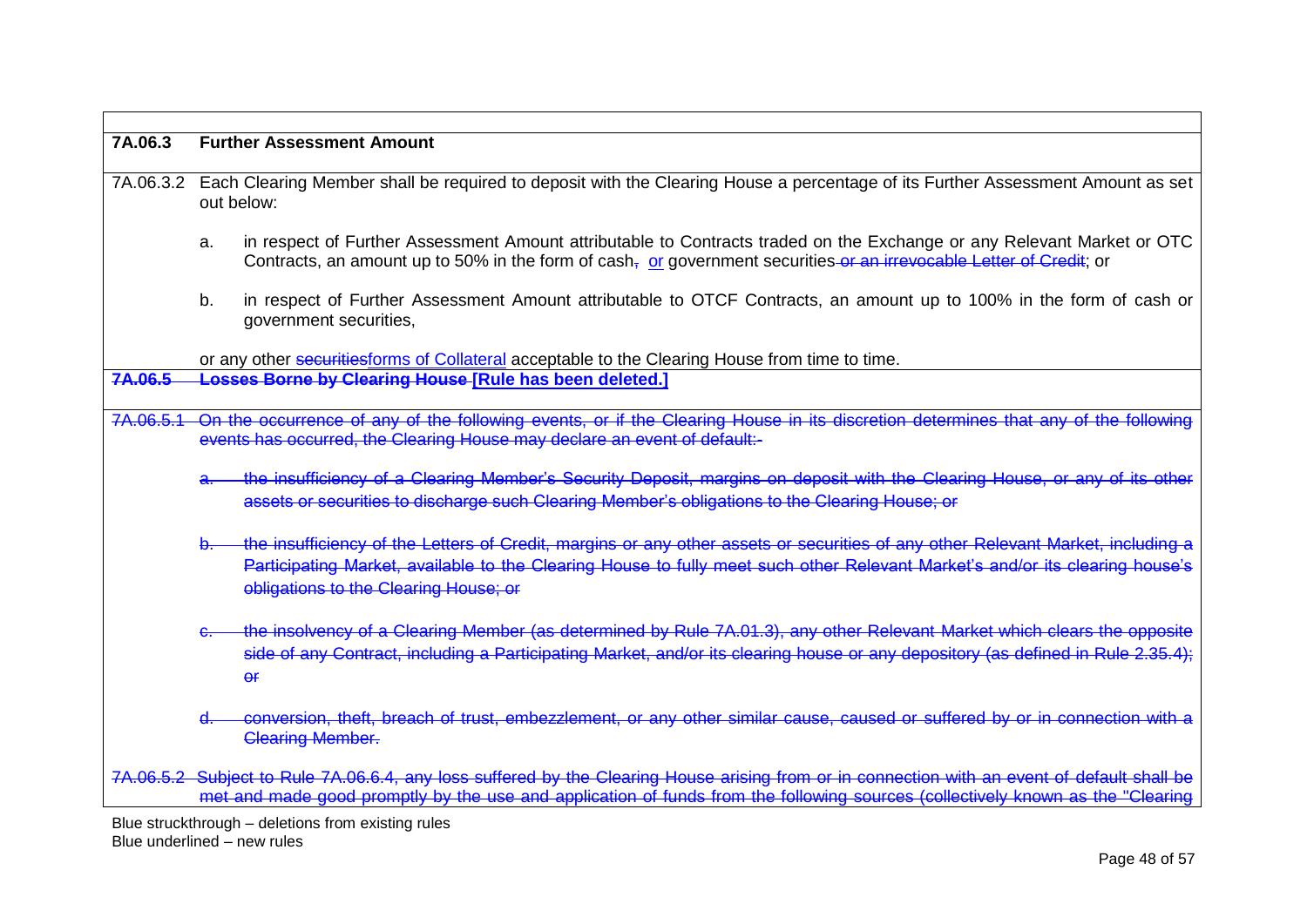Fund") in the order of priority hereafter listed, with each source of funds to be completely exhausted, subject to the limitations contained therein, before the next source is applied:—

- **Clearing House Contribution.**
- Security Deposits of Clearing Members (excluding any Clearing Member who is insolvent or deemed to be insolvent) where each Clearing Member had:
	- i. cleared Contracts belonging to the Contract Class in which the event of default occurred, during the six (6) month period preceding the day the event of default was declared by the Clearing House; or
	- ii. an open commitment in Contracts belonging to the same Contract Class in which the event of default occurred, during the six (6) month period preceding the day the event of default was declared by the Clearing House (with the periods Rules 7A.06.5.2.b.i and 7A.06.5.2.b.ii collectively referred to as the "Relevant Periods").

Such Clearing Member shall be liable for the loss remaining on a pro-rata basis, calculated as the proportion of its Security Deposit requirement relative to the aggregate Security Deposit requirement for the category of Clearing Members referred to  $in$  this Rule 7A.06.5.2.b.

- c. Further Assessment Amounts (as prescribed under Rule 7A.06.3, and excluding any Clearing Member who is insolvent or deemed to be insolvent) of the same category of Clearing Members referred to in Rule 7A.06.5.2.b. Such Clearing Member shall be liable for the loss remaining on a pro-rata basis, calculated as the proportion of its Further Assessment Amount requirement relative to the aggregate Further Assessment Amount requirement for the category of Clearing Members referred to in Rule 7A.06.5.2.b.
- Any contributions to the Clearing Fund by the Clearing House or any of its related entities to that Contract Class in which the event of default occurred, the amount of such contributions (if any) to be determined by the Clearing House in its sole discretion.
- Security Deposits of Clearing Members (excluding any Clearing Member who is insolvent or deemed to be insolvent) where that Clearing Member had:
	- cleared Contracts, not belonging to the same Contract Class in which the event of default occurred, during the six (6) month period preceding the day the event of default was declared by the Clearing House; or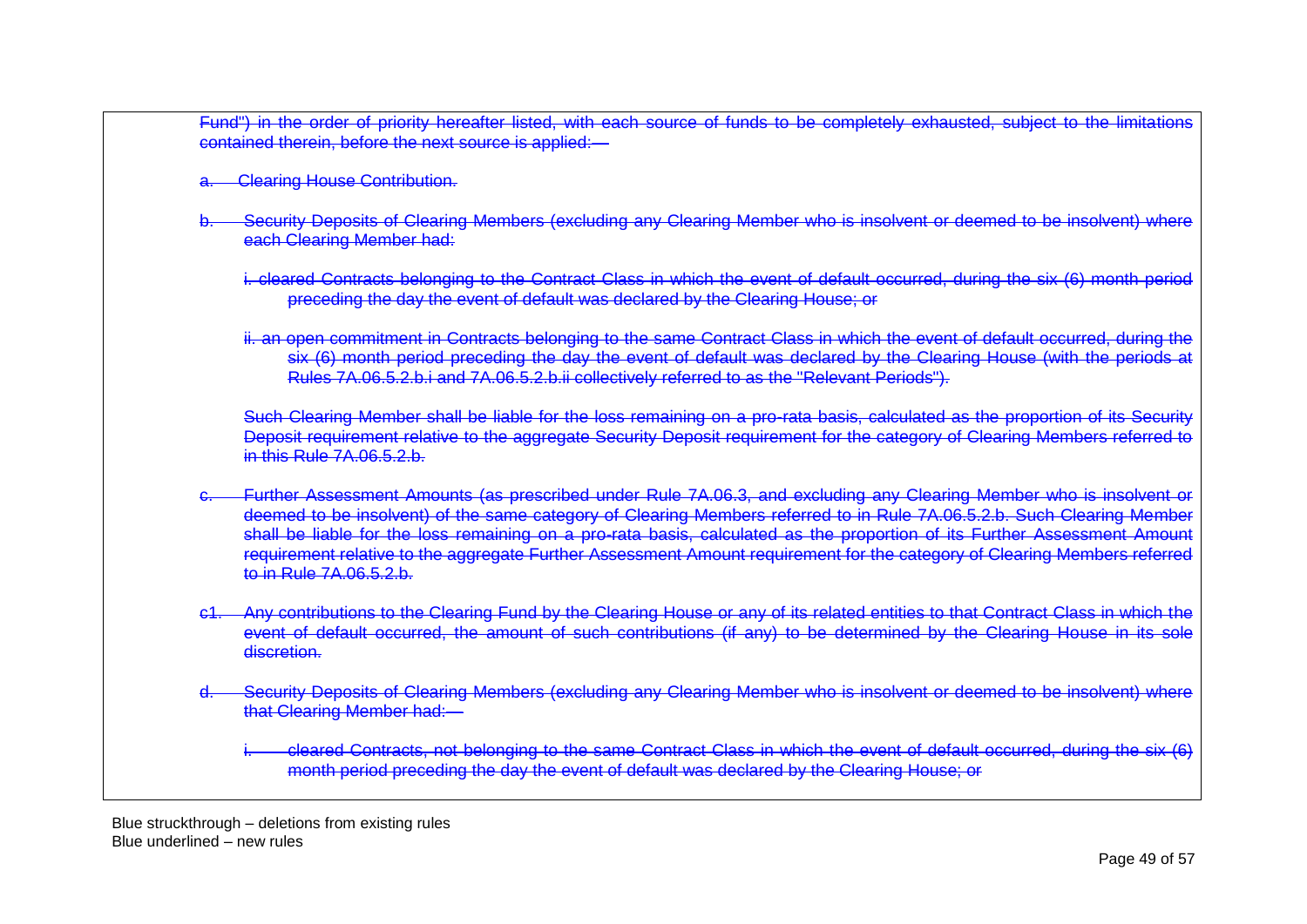during the six (6) month period preceding the day the event of default was declared by the Clearing House; or not cleared or had no open commitment in Contracts belonging to the same Contract Class in which the event of default occurred, during the Relevant Periods. Such Clearing Member shall be liable for the loss remaining on a pro-rata basis, calculated as the proportion of its Security Deposit requirement relative to the aggregate Security Deposit requirement for the category of Clearing Members referred to in this Rule 7A.06.5.2.d, PROVIDED ALWAYS that if such Clearing Member's Security Deposit had been applied pursuant to Rule 7A.06.5.2.b, its Security Deposits shall not be applied again pursuant to this Rule 7A.06.5.2.d. e. Further Assessment Amounts (as prescribed under Rule 7A.06.3 of the same category of Clearing Members referred to in Rule 7A.06.5.2.d (excluding any Clearing Member which has been levied the maximum amount that may be levied against it pursuant to 7A.06.5.2.c). Such Clearing Member shall be liable for the loss remaining on a pro-rata basis, calculated as the proportion of its Further Assessment Amount requirement relative to the aggregate Further Assessment Amounts requirement for the category of Clearing Members referred to in Rule 7A.06.5.2.d; and any other contributions to the Clearing Fund. 7A.06.5.3 Where Clearing Members' Security Deposit or Further Assessment Amounts are used and applied in accordance with Rules 7A.06.5.2.b, c, d or e, the limits to one or more Clearing Members' liabilities in respect of such funds as set out in Rule 2.28.2A or Rule 7A.06.6.6 may be reached. As a consequence of the foregoing, the contributions of Clearing Members which remain liable in respect of the relevant source of funds may remain unexhausted, while outstanding losses remain following such use and application of the source of funds. In such instances, the following shall apply: a. the remaining contributions of Clearing Members in respect of the relevant source of funds shall be applied to meet the outstanding loss, subject to their limits set out in Rule 2.28.2A and Rule 7A.06.6.6; and the liability of each Clearing Member for such loss shall be determined as described in Rules 7A.06.5.2.b, c, d or e, whichever is applicable, subject always to the operation of Rule 7A.06.6.5. 7A.06.5.4 If the Clearing House is unable to ascertain any of its losses in relation to a potential Flat Rate adjustment promptly after an event of default, the Clearing House may estimate its loss as if such estimated loss has already been ascertained, and apply the Clearing Fund accordingly. Upon ascertaining its actual loss suffered in relation to a Flat Rate adjustment, the Clearing House will debit or credit the monies to the Clearing Fund accordingly.

an open commitment in Contracts, not belonging to the same Contract Class in which the event of default occurred,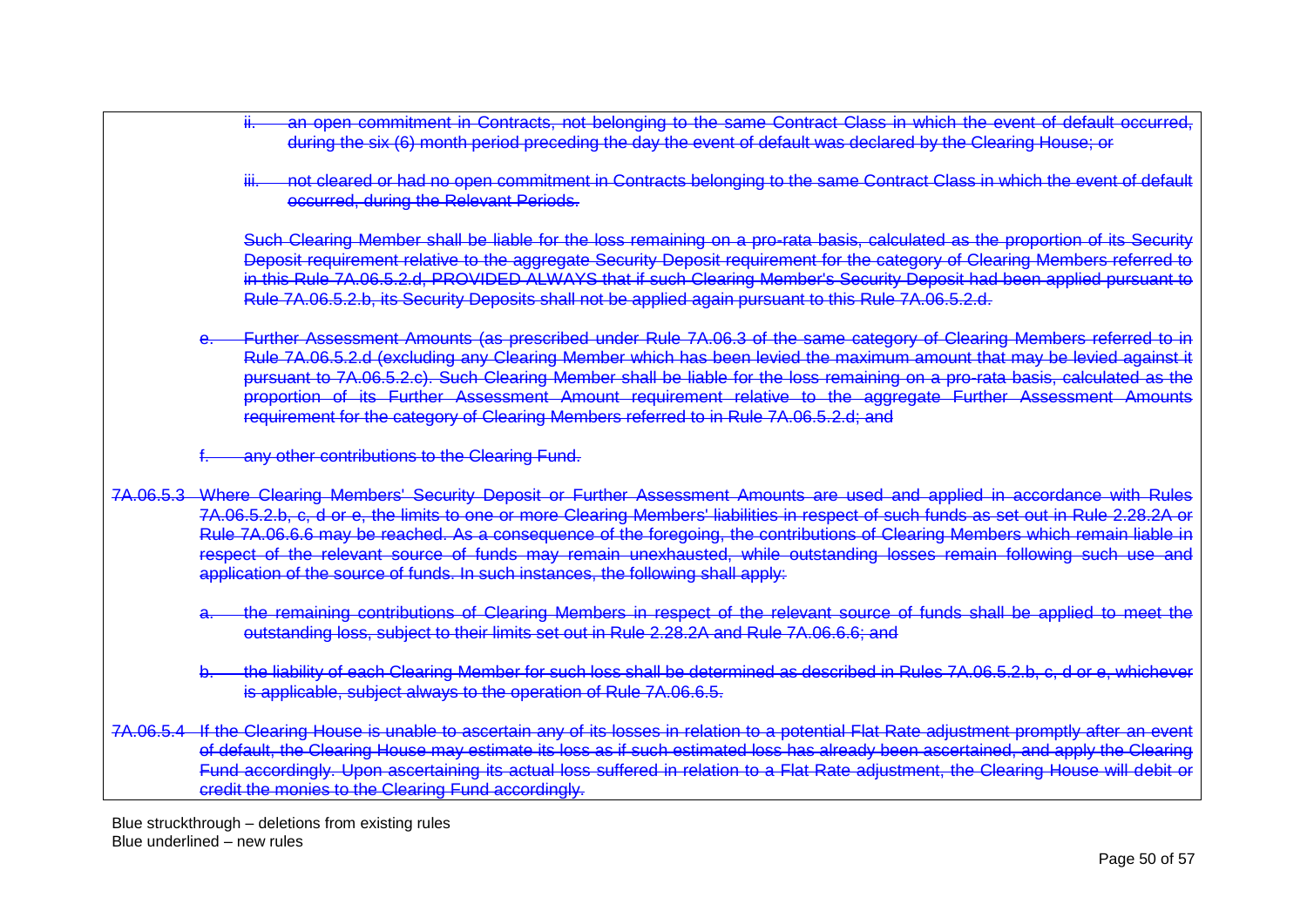7A.06.5.5 For the purpose of Rules 7A.06.5.2.b, c, d, and e, an event of default shall fall within either of the following:

a. Contracts that are listed for trading on the Exchange or Relevant Market;

b. OTC Contracts; or

c. OTCF Contracts

(each a "Contract Class", and collectively, "Contract Classes")

except as provided in Rules 7A.06.5.7 and 7A.06.5.9, when an event of default is deemed to fall within (i) any combination of Contract Class, or (ii) all of the Contract Classes, as the case may be.

7A.06.5.6 An event of default shall be deemed to have fallen within a particular Contract Class if the defaulting Clearing Member had open commitment or outstanding obligations to the Clearing House in that Contract Class at the time of such default.

7A.06.5.7 An event of default that is due to the insufficiency of a Clearing Member's Security Deposit, margins, or deposit with the Clearing House, or any of its other assets or securities available to the Clearing House to fully discharge such Clearing Member's obligations to the Clearing House, or is due to the insolvency of a Clearing Member, shall be deemed for the purpose of Rules 7A.06.5.2.b, c, district in the Clearing Member, shall be deemed for the purpose of Rules 7A.06.5.2.b, and e to have occurred in each Contract Class that Clearing Member was clearing or had open commitment in at the time of default.

- 7A.06.5.8 Where an event of default is due to the insufficiency of the Letter of Credit, margins or any of its other assets or securities of any other Relevant Market including a Participating Market, available to the Clearing House to fully meet the obligations of such Relevant Market and/or its clearing house to the Clearing House or the insolvency of the other Relevant Market, a default shall be deemed to have occurred in the class of Contracts that are listed for trading on the Exchange or the Relevant Market.
- 7A.06.5.9 An event of default that is due to conversion, theft, breach of trust or embezzlement of a Clearing Member, or any other cause shall be deemed to have occurred in each Contract Class that Clearing Member was clearing or had open commitment in at the time of default.

7A.06.5.10 While application of the Clearing Fund shall be mandatory, the detailed implementation of Rule 7A.05 and 7A.06 shall be the responsibility of the Clearing House.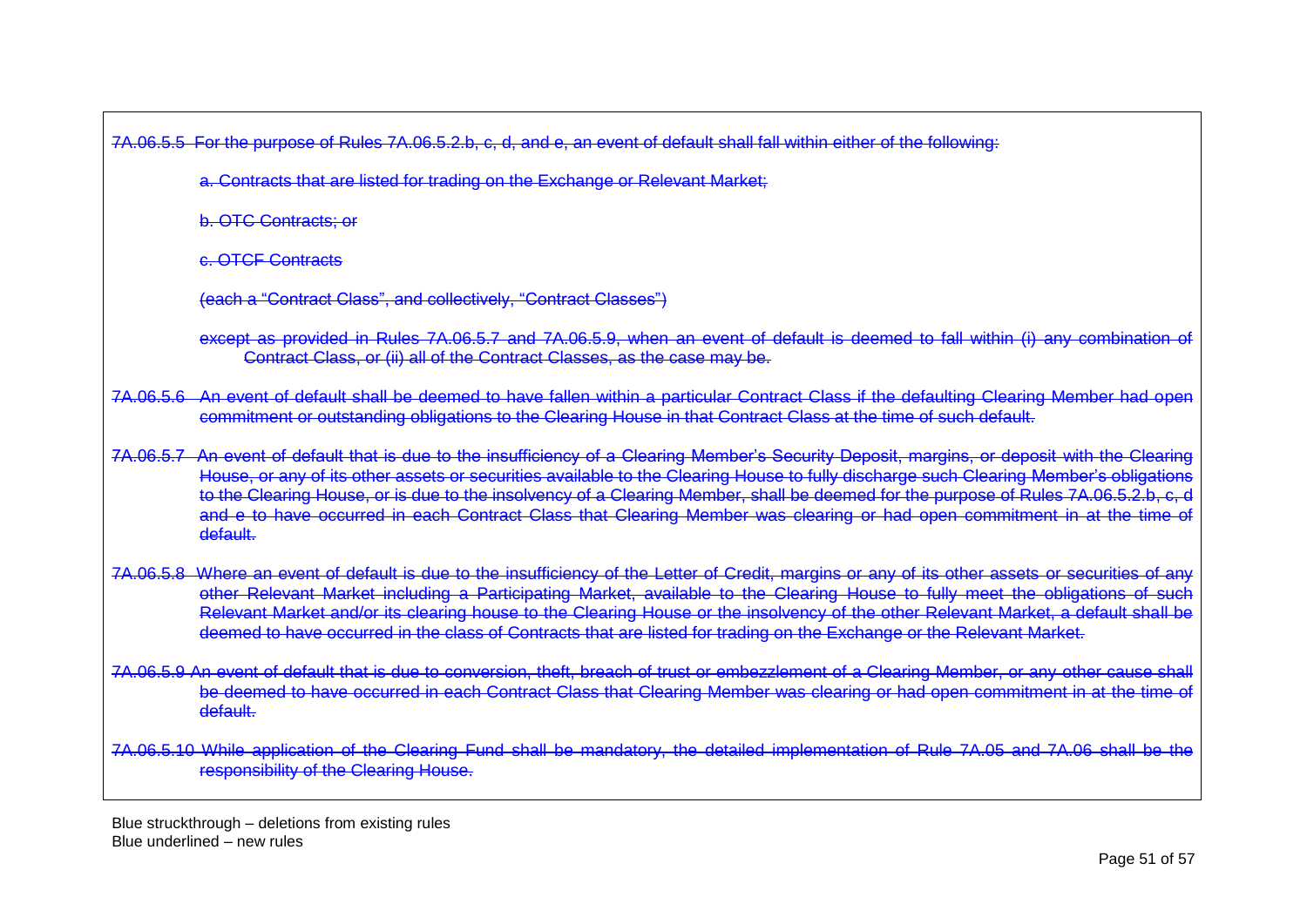### **7A.06.7 Rights of Clearing House for Recovery of Loss**

7A.06.7.1 If a Clearing Member's Security Deposit, margins on deposit with the Clearing House and any of its other assets or securitiesCollateral available to the Clearing House are insufficient to fully discharge all of such Clearing Member's obligations to the Clearing House, including all claims against or expenses incurred by the Clearing House by reason of its substitution for that Clearing Member pursuant to Rule 7.04, the Clearing House shall nonetheless pay all such claims and expenses related to any of the action which the Clearing House may take pursuant to Rule 7A.02.1 (including drawings from the Clearing Fund and expenses), which shall be deemed a loss to it and which shall be a debt from the defaulting Clearing Member to the Clearing House, which the Clearing House may collect from the assets or securities of such Clearing Member available to it or by process of law.

**Chapter 7B – PAYMENTS** 

**7B.1 Nomination of Accounts**

**7B.1.1**

The nomination of an account for the purpose of receiving any funds or other assets to be paid or deposited under this Rules shall, in the case of nomination by a Clearing Member, be in writing to the Clearing House, and in the case of nomination by the Clearing House, be by way of circular or otherwise.

**7B.2 Cash Payments : Settlement Bank Payment**

**7B.2.1** 

The payment method that is set out in this Rule 7B.2 shall be referred to in this Rules as "Settlement Bank Payment".

**7B.2.2**

A "Payment Instruction" means an instruction given by the Clearing House to a Settlement Bank to:

(a) place at the disposal of a Clearing Member by crediting a nominated account held by that Clearing Member at that Settlement Bank an amount of money to be debited from a nominated account held by the Clearing House at that Settlement Bank; or

(b) place at the disposal of the Clearing House by crediting a nominated account held by the Clearing House at that Settlement Bank an amount of money to be debited from a nominated account held by a Clearing Member at that Settlement Bank.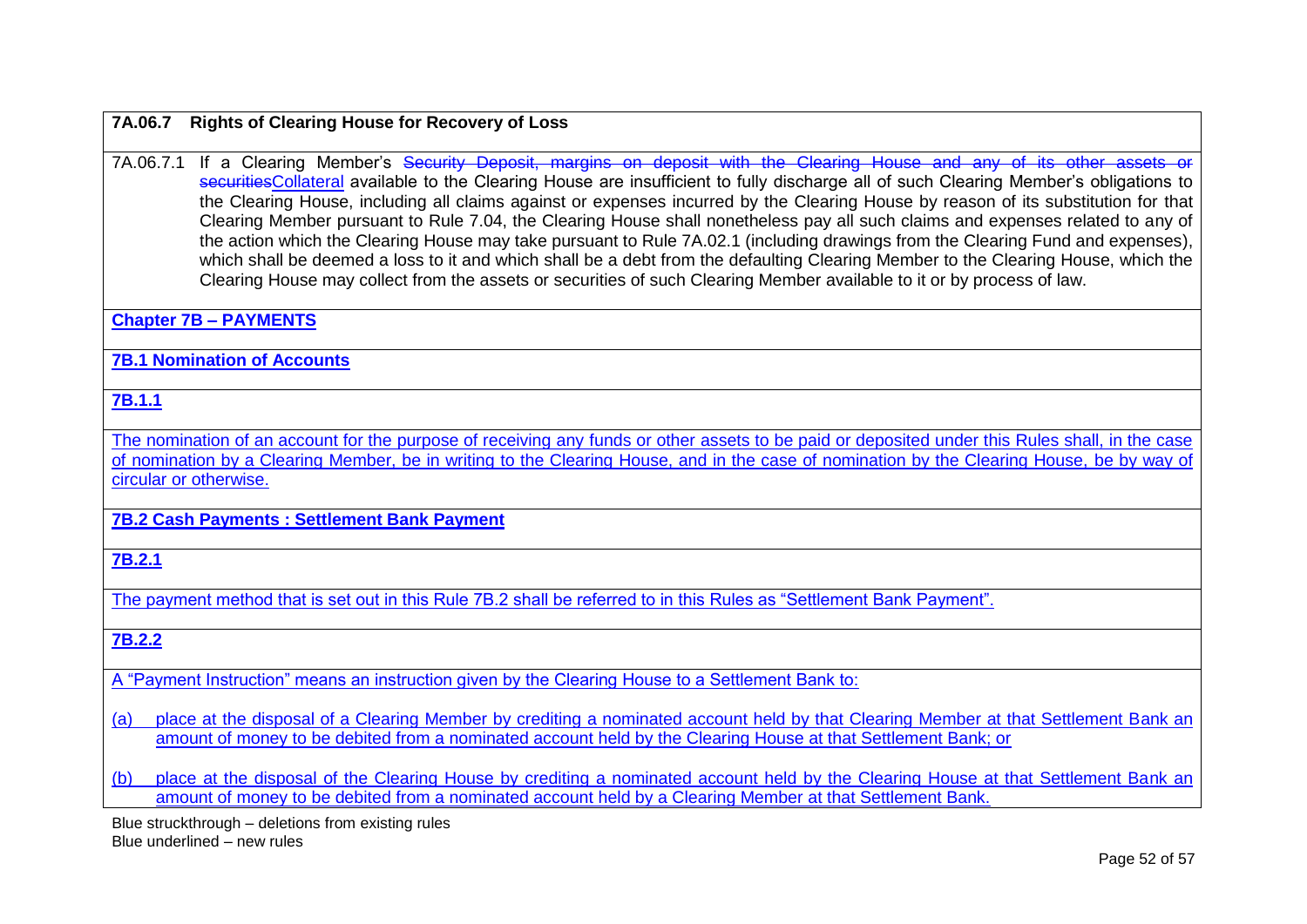The means by which a Payment Instruction may be communicated by the Clearing House to a Settlement Bank shall be as agreed between the Clearing House and the Settlement Bank.

### **7B.2.3**

A "Confirmation" in relation to a Payment Instruction means a confirmation by a Settlement Bank to the Clearing House that it will carry out that Payment Instruction.

The means by which a Confirmation shall be made or deemed to have been made and communicated by a Settlement Bank to the Clearing House shall be as agreed between the Clearing House and the Settlement Bank.

### **7B.2.4**

A Payment Instruction may be given by the Clearing House in respect of any obligation to pay a sum of money pursuant to or in connection with this Rules. A Payment Instruction shall be irrevocable upon Confirmation of that Payment Instruction by the relevant Settlement Bank.

### **7B.2.5**

Where any sum of money is paid pursuant to or in connection with this Rules through Settlement Bank Payment:

(a) such payment shall not be considered to have been made to the intended recipient until a Confirmation of the relevant Payment Instruction is given by the relevant Settlement Bank; and

(b) such Confirmation shall discharge the payment obligation in respect of which the relevant Payment Instruction was given.

#### **7B.3 Cash Payments : Other Payment Methods**

### **7B.3.1**

Where any sum of money is to be paid pursuant to or in connection with this Rules, the Clearing House may stipulate the payment method through which such payment is to be made and Clearing Members shall comply with such stipulation.

#### **7B.3.2**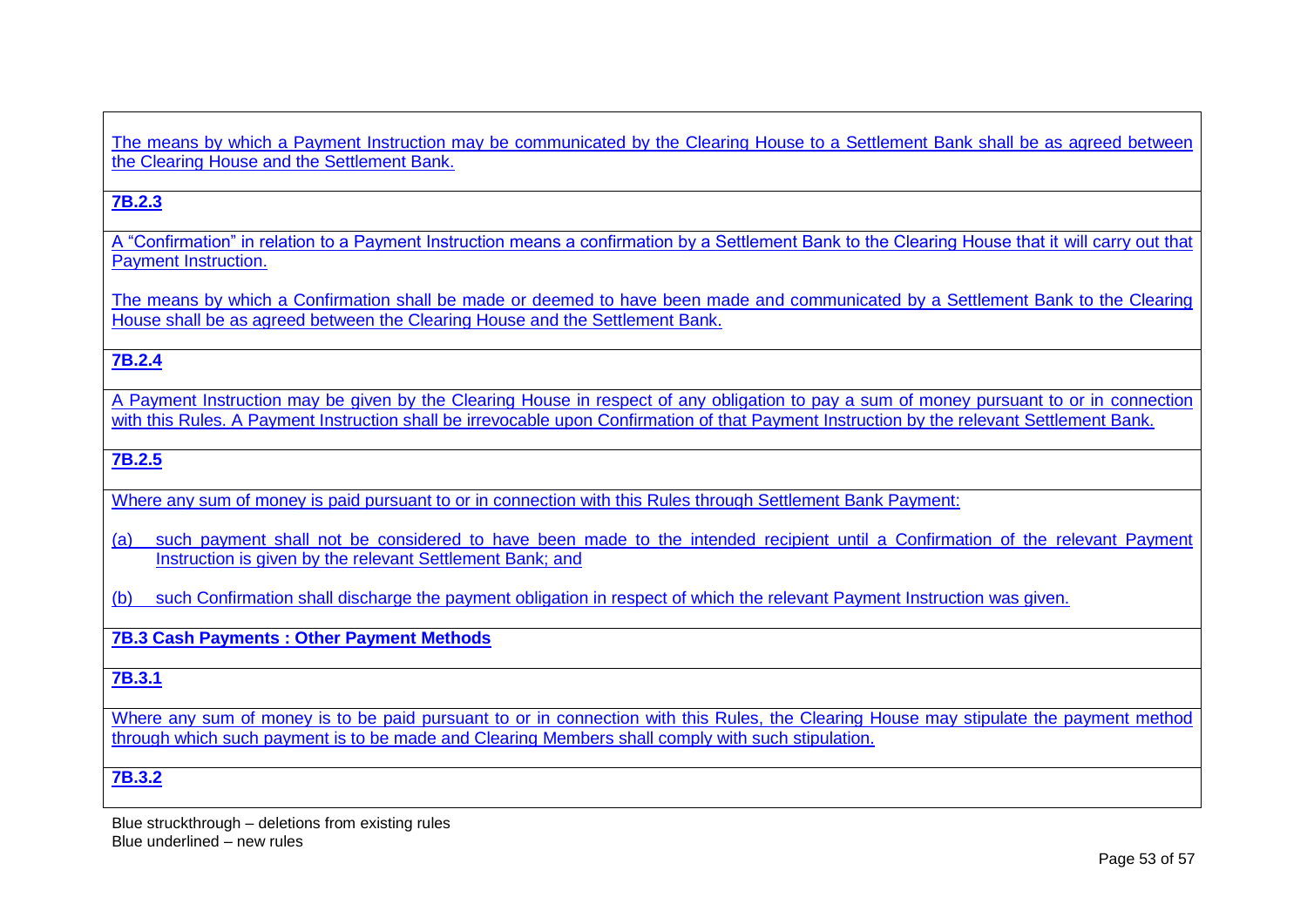Where any sum of money is paid pursuant to or in connection with this Rules through an Other Payment Method, such payment shall not be considered to have been made to the intended recipient until the payment sum is irrevocably and unconditionally received, in immediately available funds, in such account of the intended recipient as is nominated by the intended recipient.

**7B.4 Deposit and Return of Government Securities** 

**7B.4.1**

Any deposit or return of government securities pursuant to or in connection with this Rules shall not be considered to have been made until such government securities are received in such account of the intended recipient as is nominated by the intended recipient.

**7B.5 Deposit and Return of Book-Entry Securities**

**7B.5.1**

Any deposit of book-entry securities (as defined in section 130A of the Companies Act) by a Clearing Member with the Clearing House pursuant to or in connection with this Rules shall not be considered to have been made until the charge over such securities becomes effective in accordance with section 130N of the Companies Act.

**7B.5.2**

Any return of book-entry securities (as defined in section 130A of the Companies Act) by the Clearing House to a Clearing Member pursuant to or in connection with this Rules shall not be considered to have been made until the charge over such securities is discharged in accordance with section 130N of the Companies Act.

# **CHAPTER 9 – DEFINITIONS AND INTERPRETATION**

**9.01 Definitions**

**9.01.1**

Unless the context otherwise requires, the following words and expressions shall be defined as follows: -

"acceptable government means securities issued by a government with a Moody's Investors Service sovereign rating of at least Aaa, Standard & Poor's Corporation sovereign rating of at least AAA<sub>1</sub>-or Fitch, Inc sovereign rating of at least AAA- or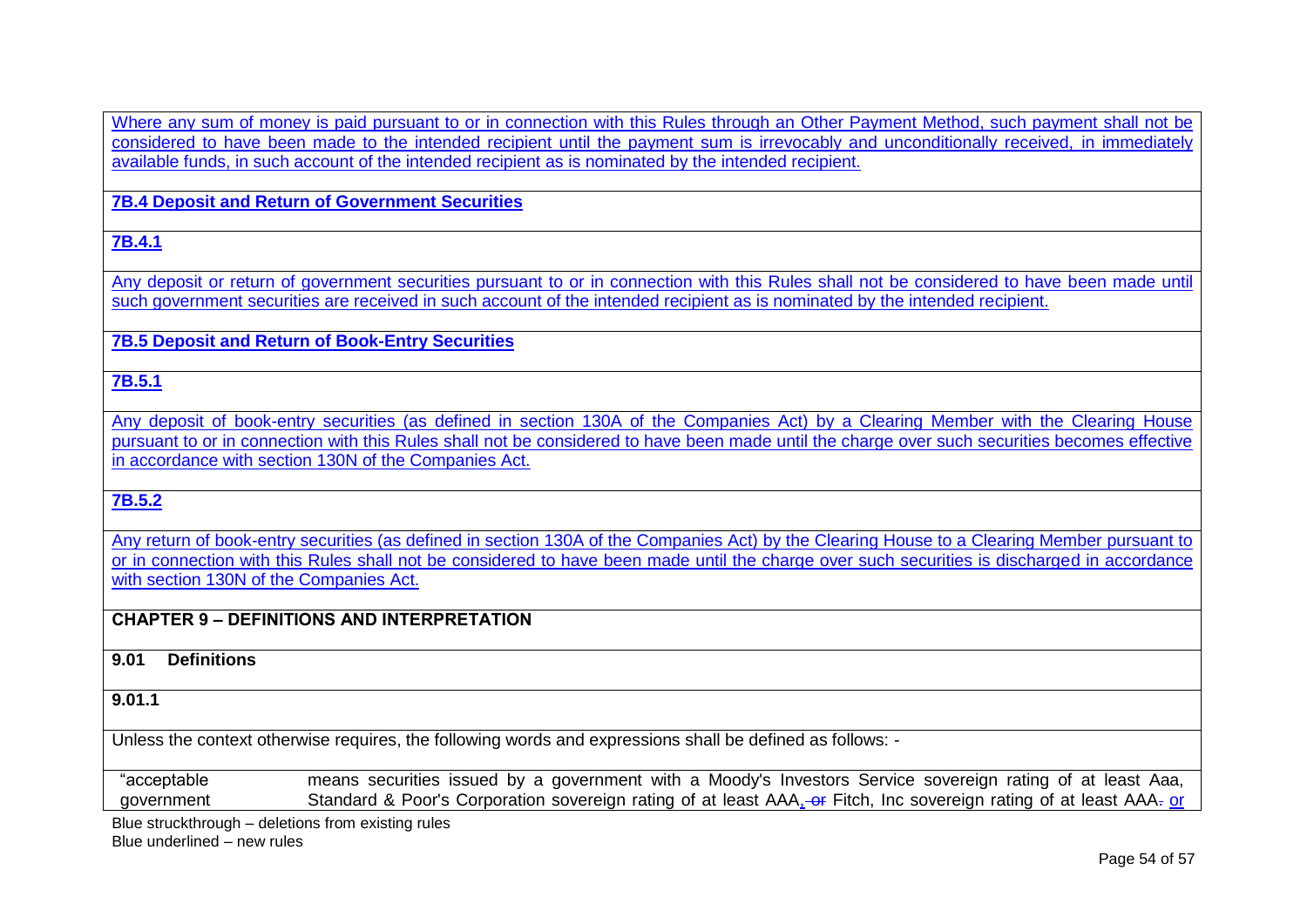| securities"                                                                                                                                                | such other rating or such other government security, as may otherwise be prescribed by and acceptable to the                                                                                                                                        |
|------------------------------------------------------------------------------------------------------------------------------------------------------------|-----------------------------------------------------------------------------------------------------------------------------------------------------------------------------------------------------------------------------------------------------|
| "Asset(s)"                                                                                                                                                 | Clearing House from time to time.<br>shall have the meaning ascribed to it at Rule 7.20.1.                                                                                                                                                          |
|                                                                                                                                                            |                                                                                                                                                                                                                                                     |
| "Collateral"                                                                                                                                               | means all or any of the monies and assets deposited with, or otherwise provided to, the Clearing House by or for a                                                                                                                                  |
|                                                                                                                                                            | Clearing Member as margin, Security Deposit, Further Assessment Amount or any other form of credit support                                                                                                                                          |
|                                                                                                                                                            | and/or security as may be required under this Rules or as otherwise directed by the Clearing House, but shall not                                                                                                                                   |
|                                                                                                                                                            | include Performance Deposits or other Escrow Assets.                                                                                                                                                                                                |
| "Confirmation"                                                                                                                                             | has the meaning ascribed to it in Rule 7B.2.3.                                                                                                                                                                                                      |
|                                                                                                                                                            |                                                                                                                                                                                                                                                     |
| "Escrow Asset"                                                                                                                                             | means any Title Document, letter of credit, financial instrument, property or money (including Performance Deposits                                                                                                                                 |
|                                                                                                                                                            | and other payments) which the Clearing House holds or is to hold as escrow agent pursuant to this Rules and/or the                                                                                                                                  |
|                                                                                                                                                            | relevant Contract Specifications.                                                                                                                                                                                                                   |
| "Other<br><b>Payment</b>                                                                                                                                   | means any payment method other than Settlement Bank Payment or payment as described in Rule 7.14.                                                                                                                                                   |
| Method"                                                                                                                                                    |                                                                                                                                                                                                                                                     |
| "Payment<br><b>Instruction</b> "                                                                                                                           | has the meaning ascribed to it in Rule 7B.2.2.                                                                                                                                                                                                      |
| "Property/Properties"                                                                                                                                      | shall have the meaning ascribed to it at Rule 7.20.1.                                                                                                                                                                                               |
| "Security Deed"                                                                                                                                            | means the deed, in such form as prescribed by the Clearing House, setting out the terms under which a Clearing                                                                                                                                      |
|                                                                                                                                                            | Member's Collateral is provided to, and held by, the Clearing House.                                                                                                                                                                                |
|                                                                                                                                                            |                                                                                                                                                                                                                                                     |
| "Security Interest"                                                                                                                                        | means any mortgage, charge, assignment by way of security, pledge, encumbrance, lien, right of set-off, right of                                                                                                                                    |
|                                                                                                                                                            | consolidation of accounts, retention of title, trust or flawed asset arrangement for the purpose of, or which has the<br>effect of, granting security or credit support or other interests of any kind whatsoever over or in respect of Collateral. |
|                                                                                                                                                            |                                                                                                                                                                                                                                                     |
| "Settlement Bank"                                                                                                                                          | means a bank approved by the Clearing House to carry out Settlement Bank Payment.                                                                                                                                                                   |
|                                                                                                                                                            |                                                                                                                                                                                                                                                     |
| "Settlement<br><b>Bank</b>                                                                                                                                 | has the meaning ascribed to it in Rule 7B.2.1.                                                                                                                                                                                                      |
| Payment"<br>9.02.7 Severability                                                                                                                            |                                                                                                                                                                                                                                                     |
|                                                                                                                                                            |                                                                                                                                                                                                                                                     |
| The invalidity, illegality or unenforceability in whole or in part of any of the provisions of this Rules or the Directives or Circulars, shall not affect |                                                                                                                                                                                                                                                     |
| the validity, legality and enforceability of the remaining part or provisions of the rest of this Rules and the Directives or Circulars.                   |                                                                                                                                                                                                                                                     |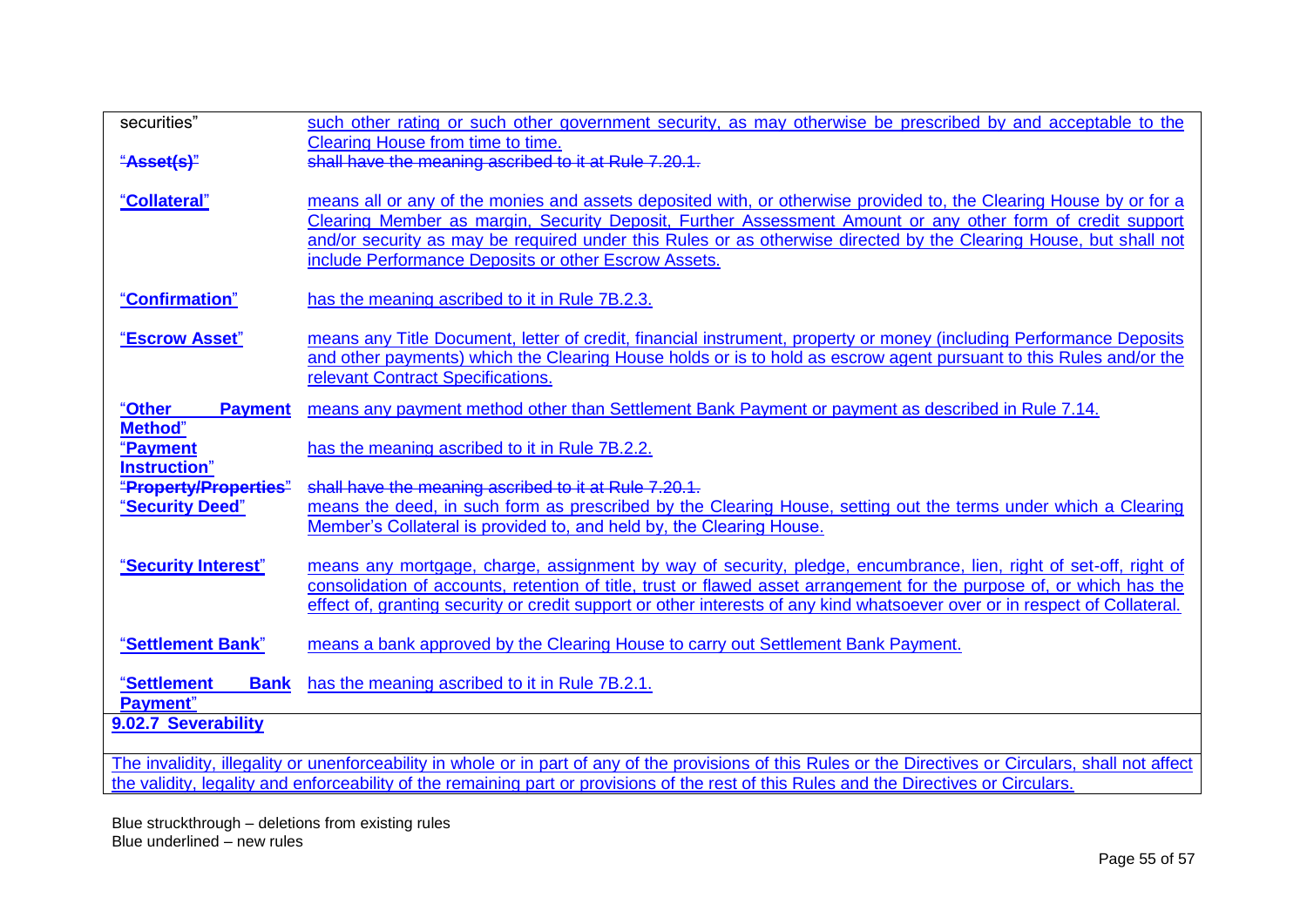**Over-The-Counter Financial Derivatives Clearing Member Handbook**

### **5. Novation Process (Rule 7.04.5A)**

### **5.1 Process of Novation**

- 5.1.1 When the Clearing House confirms the registration of an Eligible OTCF Transaction under Rule 7.02AA.1, Rule 7.04.5DA.4 provides that the original OTCF Contract between the Clearing Members will be replaced by contracts that shall be governed by the Contract Terms (please see *Appendix 1 – Over-The-Counter Interest Rate Swap Contract Terms* or *Appendix 2 – Over-The-Counter FX Forward Contract Terms).*
- 5.1.2 After confirmation of novation by the Clearing House, the OTCF Transactions will be governed under the Rules, this Handbook and the Contract Terms, and the original counterparties of the OTCF Transactions shall no longer have any counterparty risk exposure to each other*.*

### **5.2 Pre-Novation Margining (Rule 7.04.5CA.3)**

- 5.2.1 New OTCF Transactions that are submitted via the approved Trade Registration System are novated during the Operational Hours as set out in Section 3.2.
- 5.2.2 Pursuant to Rule 7.04.5CA.3, both Clearing Members are required to have sufficient margin collateral to meet resultant margin requirements and variation profit and loss prior to novation. If there is insufficient collateral to meet the margin requirements for the submitted OTCF Transaction(s), they will not be novated until the required collateral has been deposited with the Clearing House. OTCF Transactions that are not novated or are submitted for clearing after the Clearing House Operating Hours shall be processed on the following Opening Day. These OTCF Transactions will remain as bilateral OTCF Contracts pending novation to the Clearing House. Please refer to section 8.1.4 on the potential impact on coupon processing by the Clearing House should a trade be novated on a later clearing day.

## **5.3 Backloading of Existing OTCF Transactions**

5.3.1 The Clearing House provides the facility for Clearing Members to load eligible existing bilateral OTCF Transactions through a Trade Registration System for novation to the Clearing House.

5.3.2 Residual term to maturity on the clearing day of submission should not exceed the eligibility criteria prescribed in the Contract Terms by